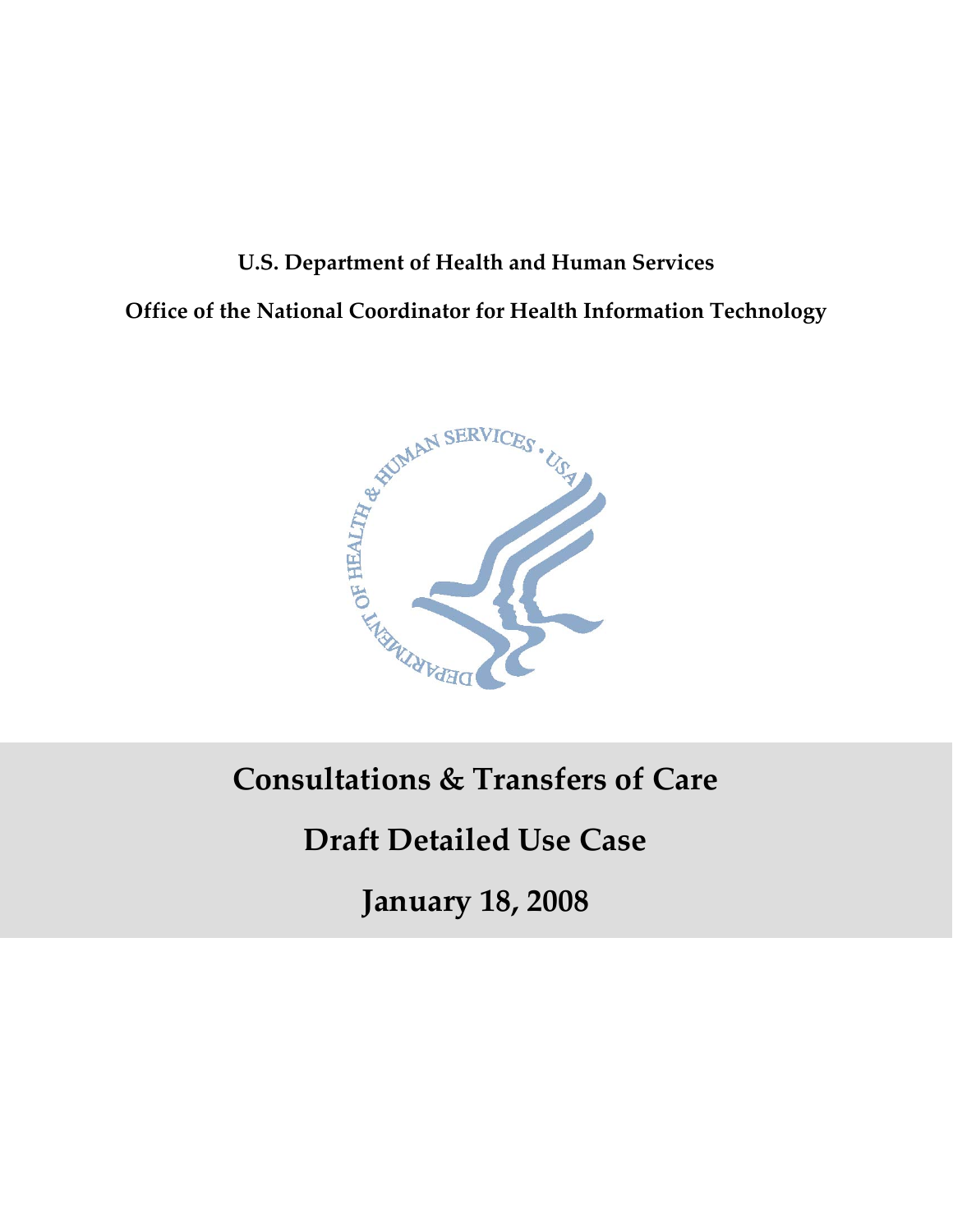

# **Table of Contents**

| 1.0  |  |  |  |  |
|------|--|--|--|--|
| 2.0  |  |  |  |  |
| 3.0  |  |  |  |  |
| 4.0  |  |  |  |  |
| 5.0  |  |  |  |  |
| 6.0  |  |  |  |  |
| 7.0  |  |  |  |  |
| 8.0  |  |  |  |  |
| 9.0  |  |  |  |  |
| 10.0 |  |  |  |  |
|      |  |  |  |  |
|      |  |  |  |  |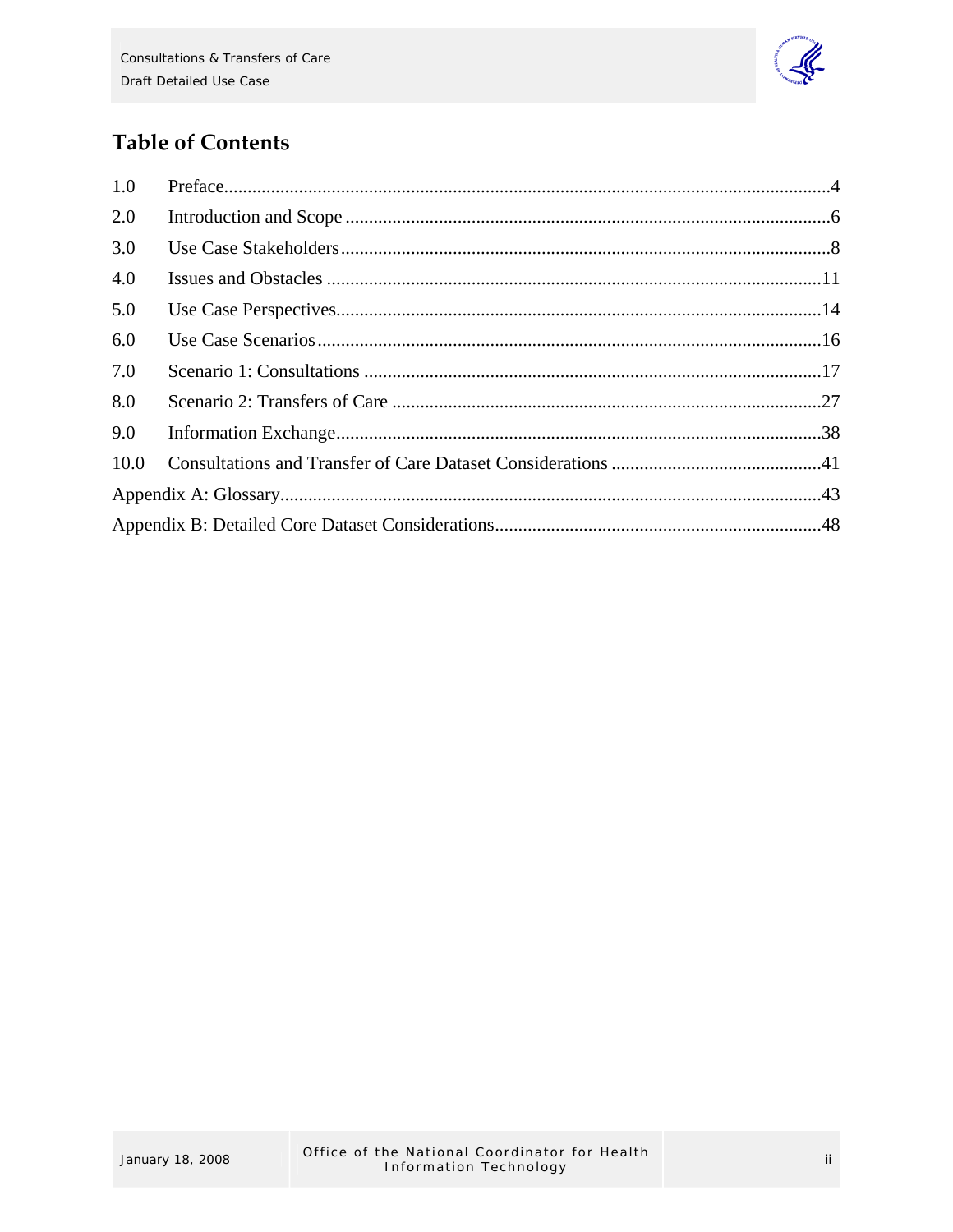

# **List of Figures**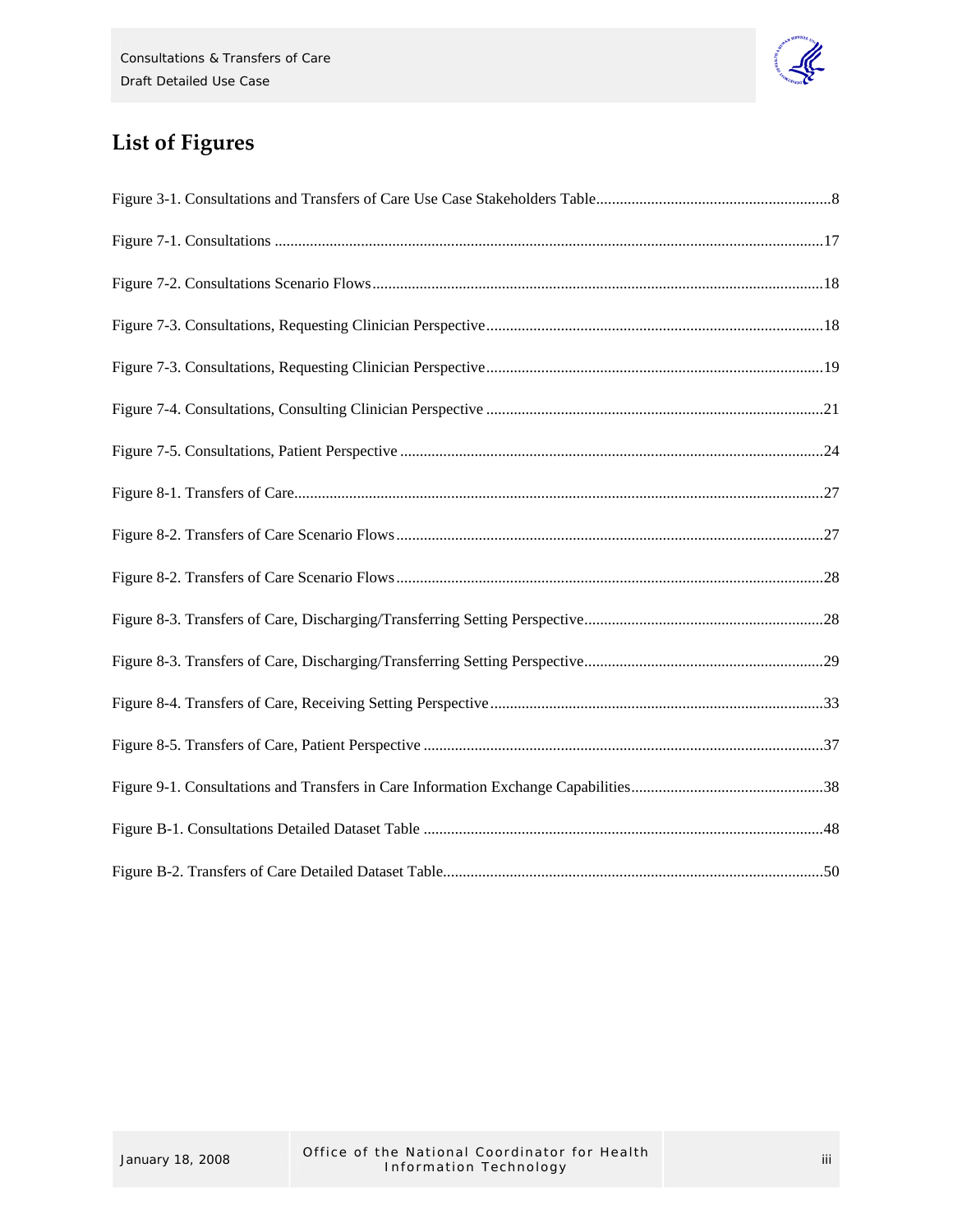

# <span id="page-3-0"></span>**1.0 Preface**

Use cases developed for the American Health Information Community (AHIC) are based on the priorities expressed by the AHIC, which include needs expressed by the AHIC Workgroups. These high-level use cases focus on the needs of many individuals, organizations, and systems rather than the development of a specific software system. The use cases describe involved stakeholders, information flows, issues, and system needs that apply to the multiple participants in these arenas.

The use cases strive to provide enough detail and context for standards harmonization, certification considerations, architecture specifications, and detailed policy discussions to advance the national health information technology (HIT) agenda. These high-level use cases focus, to a significant degree, on the exchange of information between organizations and systems rather than the internal activities of a particular organization or system.

During the January 2007 AHIC meeting, nine priority areas (representing over 200 identified AHIC and AHIC workgroup detailed issues and needs) were discussed and considered. Three of these areas (Consumer Access to Clinical Information, Medication Management, and Quality) were selected for use case development and the final 2007 Detailed Use Cases were published in June, 2007.

The remaining six priority areas from the January 2007 AHIC meeting (Remote Monitoring, Patient-Provider Secure Messaging, Personalized Healthcare, Consultations & Transfers of Care, Public Health Case Reporting, and Immunizations & Response Management) are now being developed into the 2008 Use Cases which will be processed in the national HIT agenda activities in 2008.

The 2008 Use Cases are being developed by the Office of the National Coordinator for Health Information Technology (ONC) with opportunities for review and feedback by interested stakeholders within both the private and public sectors. To facilitate this process, the use cases are being developed in two stages:

- The **Prototype Use Cases** describe the candidate workflows for the use case at a high level, and facilitate initial discussion with stakeholders; and
- The **Detailed Use Cases** document all of the events and actions within the use case at a detailed level.

This document is the Draft Detailed Use Case. Feedback received on the Prototype Use Case has been considered and incorporated where applicable into this document.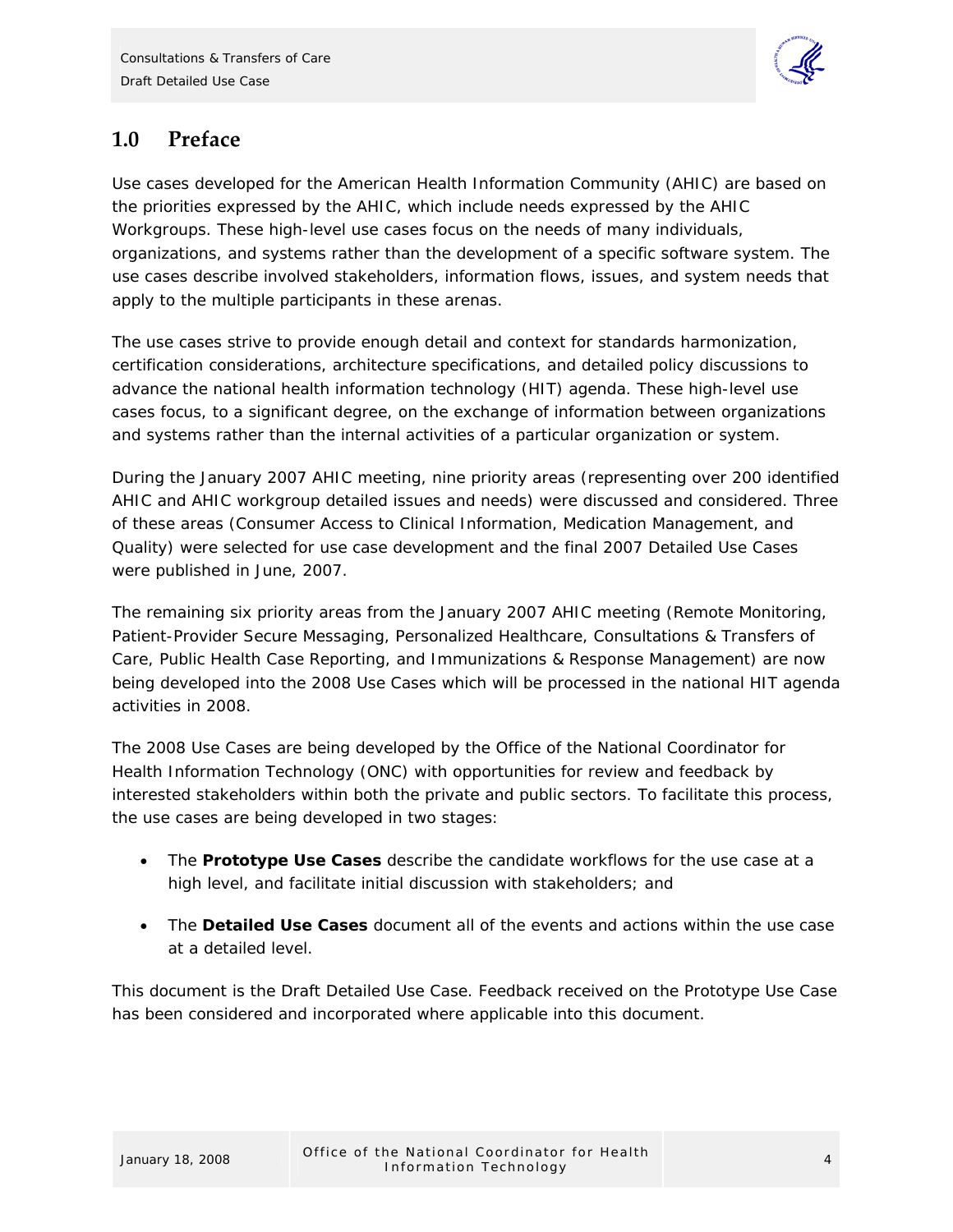

This Draft Detailed Use Case is divided into the following sections:

- Section 2.0, Introduction and Scope, describes the priority needs identified by one or more AHIC workgroups and includes draft decisions made regarding the scope of the use case.
- Section 3.0, Use Case Stakeholders, describes individuals and organizations that participate in activities related to the use case and its components.
- Section 4.0, Issues and Obstacles, describes issues or obstacles which may need to be resolved in order to achieve the capabilities described in the use case.
- Section 5.0, Use Case Perspectives, describes how the use case combines similar roles (or actors) to describe their common needs and activities. The roles are intended to describe functional roles rather than organizations or physical entities.
- Section 6.0, Use Case Scenarios, describes how various perspectives interact and exchange information within the context of a workflow. Use case scenarios provide a context for understanding information needs and are not meant to be prescriptive.
- Sections 7.0 and 8.0 provide a greater level of detail for each scenario and include information flows. Specific events and actions for each perspective and scenario are presented and discussed. These are also not intended to be prescriptive.
- Section 9.0, Information Exchange, describes the role of information exchange in the use case at a high level.
- Section 10.0, Dataset Considerations, identifies specific information opportunities relevant to this use case that may support future standardization and harmonization activities.
- Appendix A, the Glossary, provides draft descriptions of key concepts and terms contained in the draft detailed use case.
- Appendix B, Detailed Core Dataset Considerations, identifies specific data types that may support future industry efforts to identify information needs for standardization and harmonization activities.

Following receipt of feedback from interested stakeholders, ONC will develop a final detailed use case.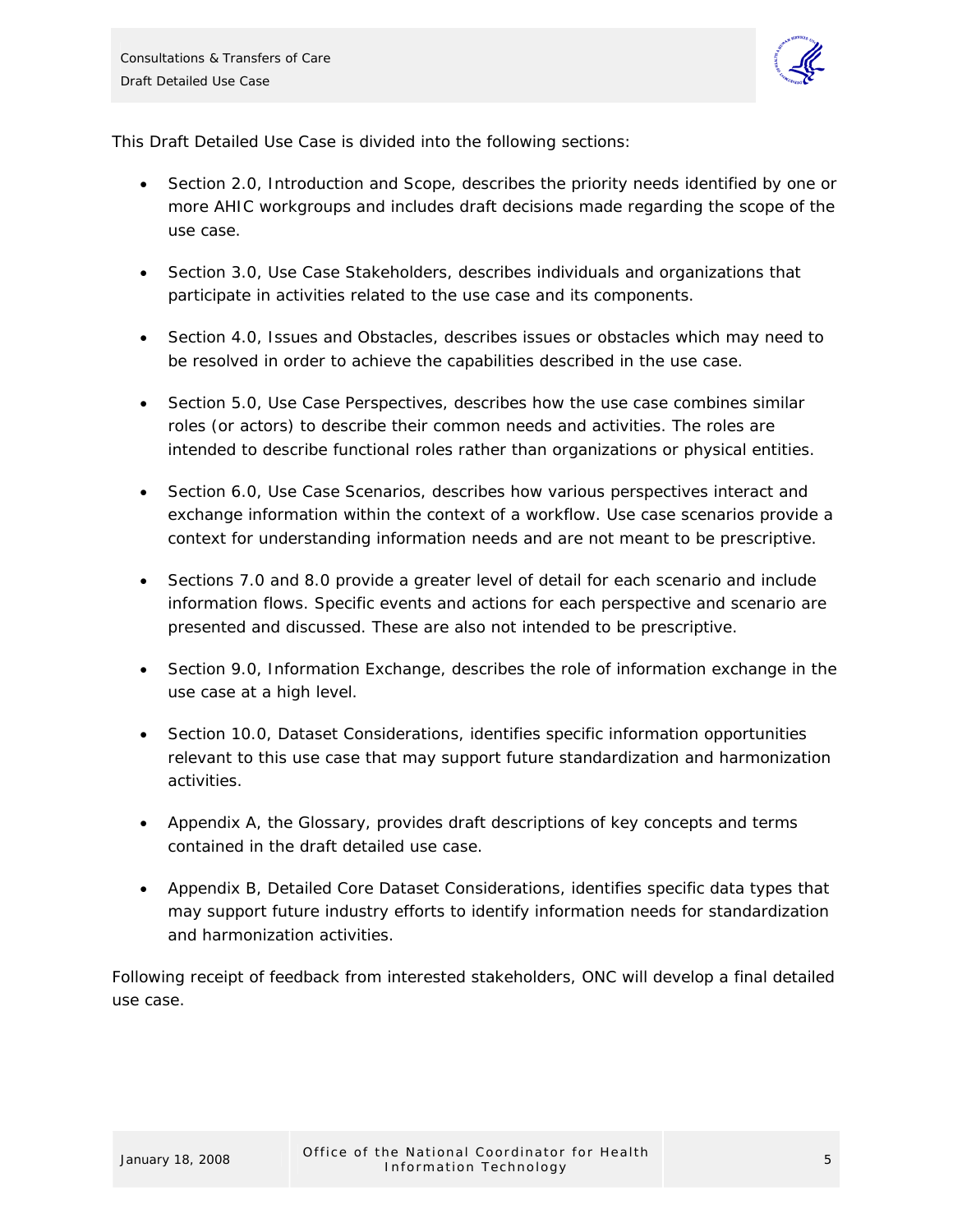

# <span id="page-5-0"></span>**2.0 Introduction and Scope**

In January 2007, the AHIC approved a recommendation to develop a use case addressing consultations and transfers of care. The Consultations & Transfers of Care Draft Detailed Use Case will focus on the exchange of information between clinicians, particularly between requesting clinicians and consulting clinicians, to support consultations such as specialty services and second opinions. This use case will also focus on the exchange of clinical information needed during transfers of care. Transfer of care occurs when patients are discharged and transferred from one health setting to another, such as to or from an acute care hospital, skilled nursing or rehabilitation facility, or to home with or without home health care services.

In specific terms:

- Clinicians and consumers could benefit from electronic communication supporting a request for and fulfillment of a consultation and in support of transfers of care. This could include bi-directional, standardized exchange of necessary electronic information, and/or information retrieval across different organizations.
- Consumers could benefit from greater continuity and quality of care during consultations with providers and transitions of care settings. Clinicians could benefit from more comprehensive and usable health information with which to coordinate and improve care, minimize medical errors and costs, and maximize efficiency.
- Lapses in information between settings, particularly in the case of both consultations and transfers of care, pose a significant challenge to ensuring that clinicians have accurate and timely data with which to provide high quality care. Both quantitative and qualitative studies indicate that patient safety can be threatened during times of transition from one care setting to another. Additionally, the existing consultation process is, at times, not timely and not supported by adequate information. As a result, delayed diagnoses, poor continuity of care, redundancy in care delivery, and frustrated patients and clinicians can result. All of these issues can impact the quality of the care delivered.

This use case is focused on the exchange of relevant patient information between providers of care. In particular, the scope of this use case includes an articulation of needs to enable the exchange of information between providers and between providers and patients in relation to consultations and transfers of care.

Clinical information will be identified for sharing in a standardized manner during consultations and transfers of care. This set of information will include an explicit reason for the consult or transfer, necessary patient data, and information regarding the intended care to be provided by the consulting clinician or receiving care setting. Some clinical information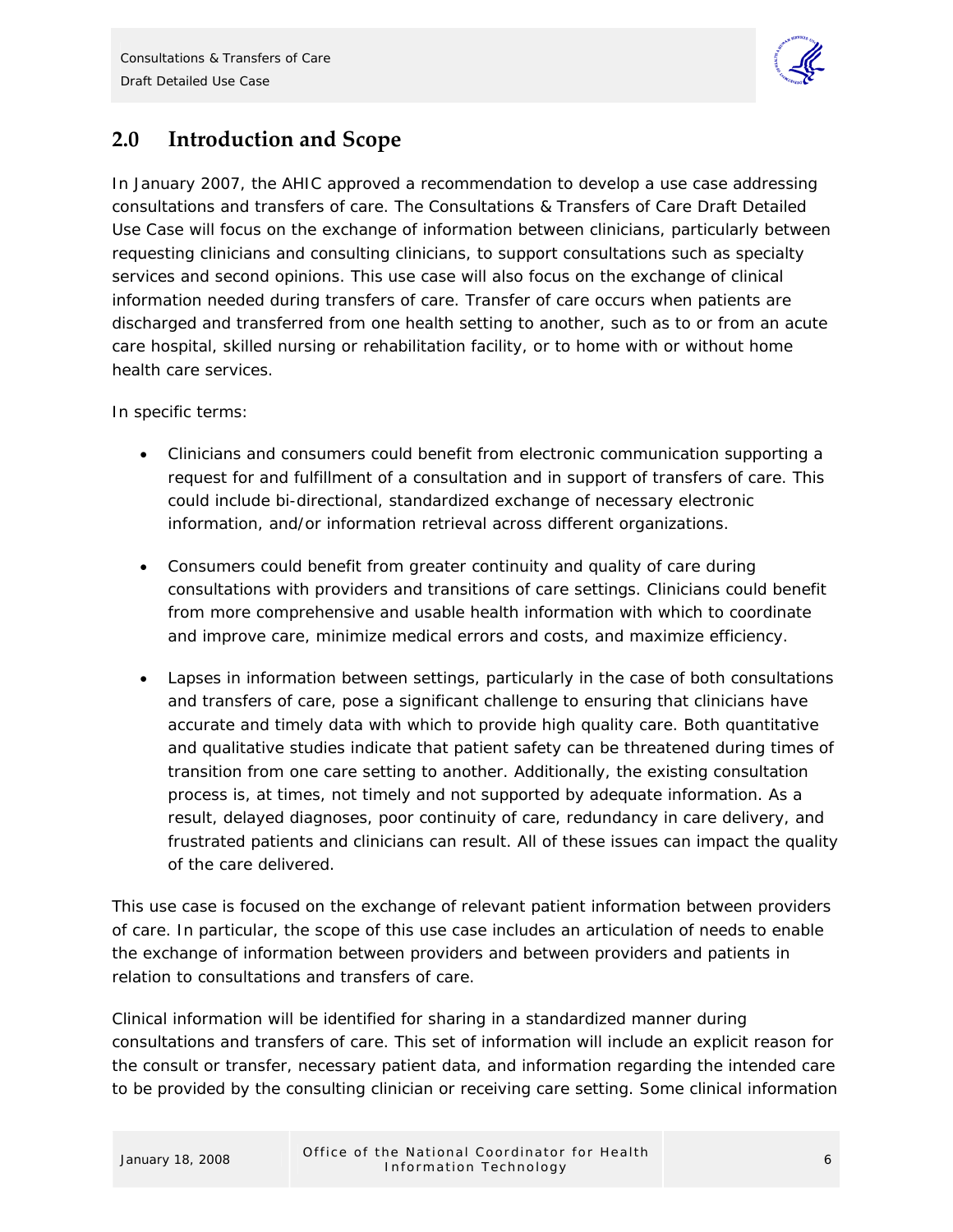

will be of a general nature and some will be setting- and specialty-specific. This use case also addresses capabilities for consulting clinicians to access and retrieve, as appropriate, additional patient information to supplement that which is sent in the consult request. This use case will also include the communication of information needed by the requesting clinician to continue to manage the patient upon completion of a consultation. Some refinements to a common or core set of information will emerge through the use case process, and others may be identified and developed over time by appropriate healthcare organizations.

Provider-to-provider requests for consultations in circumstances like ambulatory care settings, where information must flow between organizations, will be a primary focus, as compared to the information exchange inside of an organization. The process includes both initiating the request for consultation and providing the relevant clinical findings and care management information back to the originator of the request (typically, the primary care provider). Consultation requests may become a patient referral for the consulting clinician to take over responsibility for managing the patient and providing care.

Transfer of care is focused on providing patient information needed by clinicians to accomplish a transition in care from one care setting to another. The focus will be on transitions between acute, long-term care, nursing facility, rehabilitation facility, home health care, and other inter-organizational transitions rather than transfers within a given care setting. In the ambulatory care setting, a referral may constitute a transfer of care from one ambulatory care provider to another ambulatory care provider. Specific information needs may vary depending on the care settings involved. It is acknowledged that intra-organizational transfers within an organization will have similar information needs as the transfers between organizations identified within this use case. However, it is common for health information technology systems implemented within an organization to provide access to an entire patient's record to its providers of care. Therefore, these information needs are not a primary focus of this use case.

This use case assumes the developing presence of electronic systems such as Electronic Health Records (EHRs), Personal Health Records (PHRs), and other local or Web-based solutions supporting consumers and clinicians, while recognizing the issues and obstacles associated with these assumptions.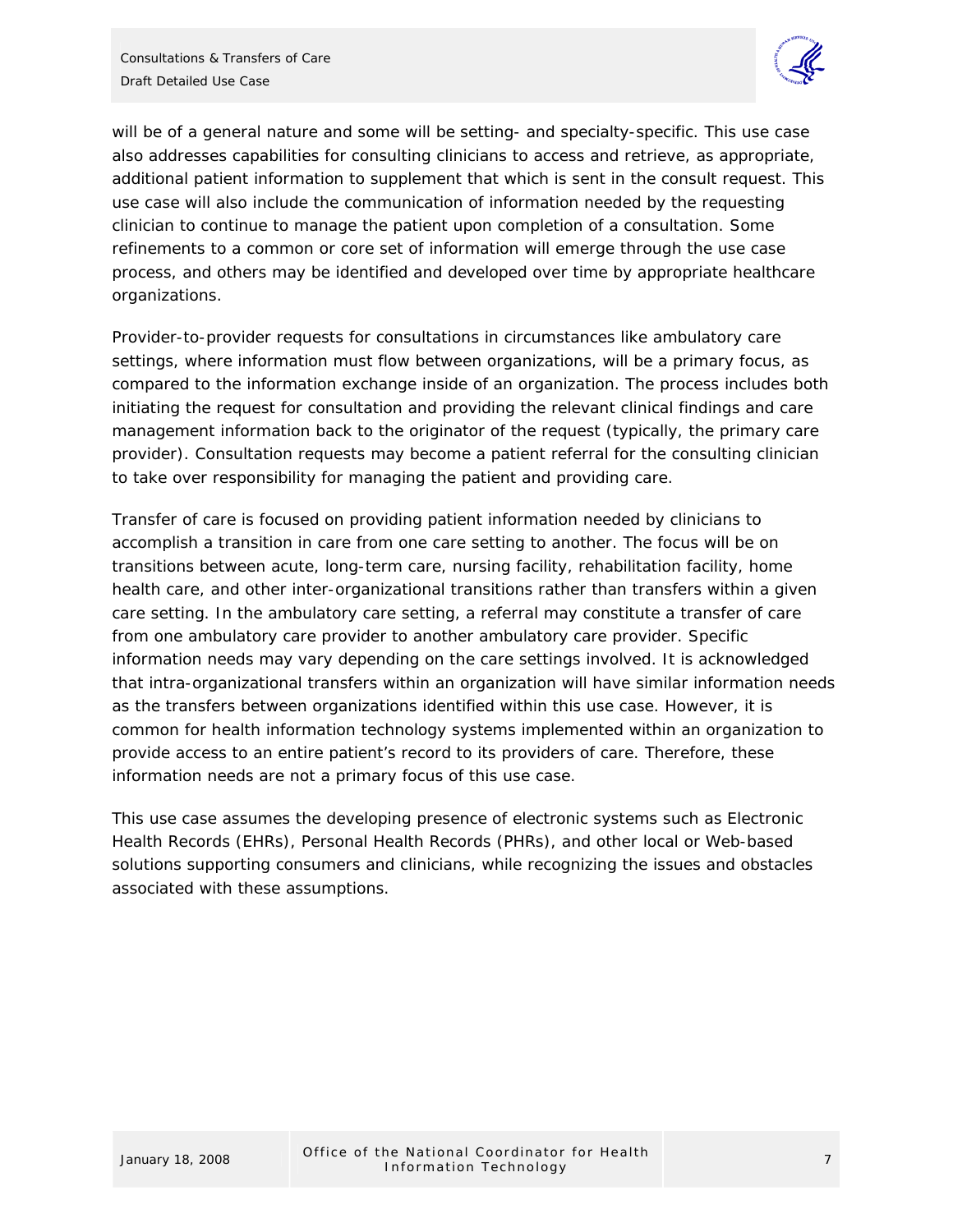

# <span id="page-7-0"></span>**3.0 Use Case Stakeholders**

|  | Figure 3-1. Consultations and Transfers of Care Use Case Stakeholders Table |  |  |  |  |
|--|-----------------------------------------------------------------------------|--|--|--|--|
|  |                                                                             |  |  |  |  |

| <b>Stakeholder</b>                                                                                               | <b>Contextual Description</b>                                                                                                                                                                                                                                                                                                                                                                                                                                                                                                                                                                          |
|------------------------------------------------------------------------------------------------------------------|--------------------------------------------------------------------------------------------------------------------------------------------------------------------------------------------------------------------------------------------------------------------------------------------------------------------------------------------------------------------------------------------------------------------------------------------------------------------------------------------------------------------------------------------------------------------------------------------------------|
| <b>Care Coordinators</b>                                                                                         | Individuals who support clinicians in the management of health and disease<br>conditions. These can include case managers and others.                                                                                                                                                                                                                                                                                                                                                                                                                                                                  |
| <b>Clinical Support Staff</b>                                                                                    | Individuals who support the workflow of clinicians.                                                                                                                                                                                                                                                                                                                                                                                                                                                                                                                                                    |
| <b>Clinicians</b>                                                                                                | Healthcare providers with patient care responsibilities, including physicians,<br>advanced practice nurses, physician assistants, nurses, and other credentialed<br>personnel involved in treating patients.                                                                                                                                                                                                                                                                                                                                                                                           |
| <b>Consumers</b>                                                                                                 | Members of the public that include patients as well as caregivers, patient<br>advocates, surrogates, family members, and other parties who may be acting for,<br>or in support of, a patient receiving or potentially receiving healthcare services.                                                                                                                                                                                                                                                                                                                                                   |
| Diagnostic I maging<br><b>Service Providers</b>                                                                  | Organizations which provide radiology and diagnostic imaging services to patients<br>in various settings, which perform and analyze the study as ordered by clinicians<br>to assess the health status of patients.                                                                                                                                                                                                                                                                                                                                                                                     |
| <b>Electronic Health Record</b><br><b>Service Providers</b>                                                      | Organizations which assist in providing EHR capabilities to consumers. These<br>capabilities may include providing services using information which is<br>gathered/stored from a separate organization. Organizations that provide these<br>capabilities may include: vendors, healthcare providers, health record banks,<br>healthcare payors, etc.                                                                                                                                                                                                                                                   |
| <b>Geographic Health</b><br><b>Information</b><br>Exchange/Regional<br><b>Health Information</b><br>Organization | A multi-stakeholder entity, which may be a free-standing organization (i.e.,<br>hospital, healthcare system, partnership organization, etc.) that supports health<br>information exchange and enables the movement of health-related data within<br>state, local, territorial, or jurisdictional participant groups. Activities supporting<br>health information exchanges may also be provided by entities that are separate<br>from geographic health information exchanges/Regional Health Information<br>Organizations including integrated delivery networks, health record banks, and<br>others. |
| <b>Health record banks</b>                                                                                       | Organizations that support personally controlled health records that can be<br>accessed by patients and authorized clinicians, family members, surrogates,<br>patient advocates, and other parties.                                                                                                                                                                                                                                                                                                                                                                                                    |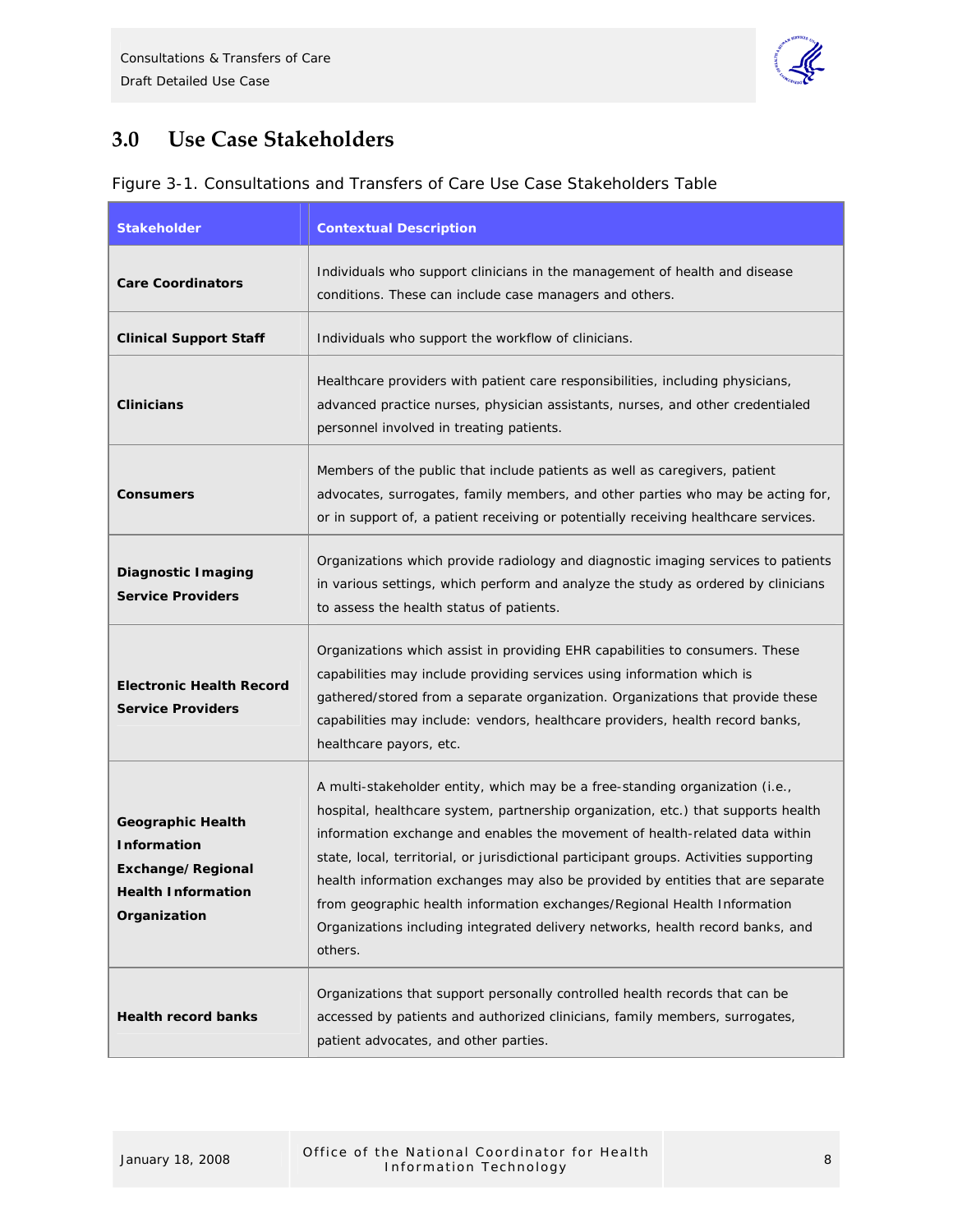

| <b>Stakeholder</b>                                         | <b>Contextual Description</b>                                                                                                                                                                                                                                                                                                                                                                                                                                                                                                                                               |
|------------------------------------------------------------|-----------------------------------------------------------------------------------------------------------------------------------------------------------------------------------------------------------------------------------------------------------------------------------------------------------------------------------------------------------------------------------------------------------------------------------------------------------------------------------------------------------------------------------------------------------------------------|
| <b>Health Information</b><br>Management (HIM)<br>Personnel | Personnel who manage healthcare data and information resources, encompassing<br>services in planning, collecting, aggregating, analyzing, and disseminating<br>individual patient and aggregate clinical data.                                                                                                                                                                                                                                                                                                                                                              |
| <b>Healthcare Entities</b>                                 | Organizations that are engaged in or support the delivery of healthcare. These<br>organizations could include hospitals, ambulatory clinics, long-term care facilities,<br>community-based healthcare organizations, employers/occupational health<br>programs, school health programs, dental clinics, psychology clinics, care delivery<br>organizations, pharmacies, home health agencies, hospice care providers, and<br>other healthcare facilities.                                                                                                                   |
| <b>Healthcare Payors</b>                                   | Insurers, including health plans, self-insured employer plans, and third party<br>administrators, providing healthcare benefits to enrolled members and<br>reimbursing provider organizations.                                                                                                                                                                                                                                                                                                                                                                              |
| Laboratories                                               | A laboratory (often abbreviated lab) is a setting where specimens are sent for<br>testing and analysis, are resulted, and then results are communicated back to the<br>requestor. The types of laboratories may include clinical/medical, environmental,<br>veterinarian and may be both private and/or public.                                                                                                                                                                                                                                                             |
| <b>Medication Network</b><br><b>Intermediaries (MNIs)</b>  | These entities support the healthcare process by accomplishing communication<br>among providers, pharmacies, and pharmacy benefits managers or payors as<br>needed for medication dispensing and reimbursement. In this role, they are both<br>a conduit for communication and a source of information on aspects of medication<br>management such as medication prescription history, dispensing status, and<br>pharmacy benefits. This group includes Pharmacy Network Intermediaries,<br>ePrescribing Network Intermediaries, clearinghouses, and similar organizations. |
| Patient                                                    | Members of the public who receive healthcare services. For hospice providers, the<br>patient and family are considered a single unit of care. Synonyms used by various<br>health care fields include client, resident, customer, patient and family unit,<br>consumer and health care consumer.                                                                                                                                                                                                                                                                             |
| <b>Personal Health Record</b><br><b>Service Providers</b>  | Organizations which assist in providing PHR capabilities to consumers.<br>Organizations that provide these capabilities may include: vendors, healthcare<br>providers, health record banks, healthcare payors, referral management<br>providers, etc.                                                                                                                                                                                                                                                                                                                       |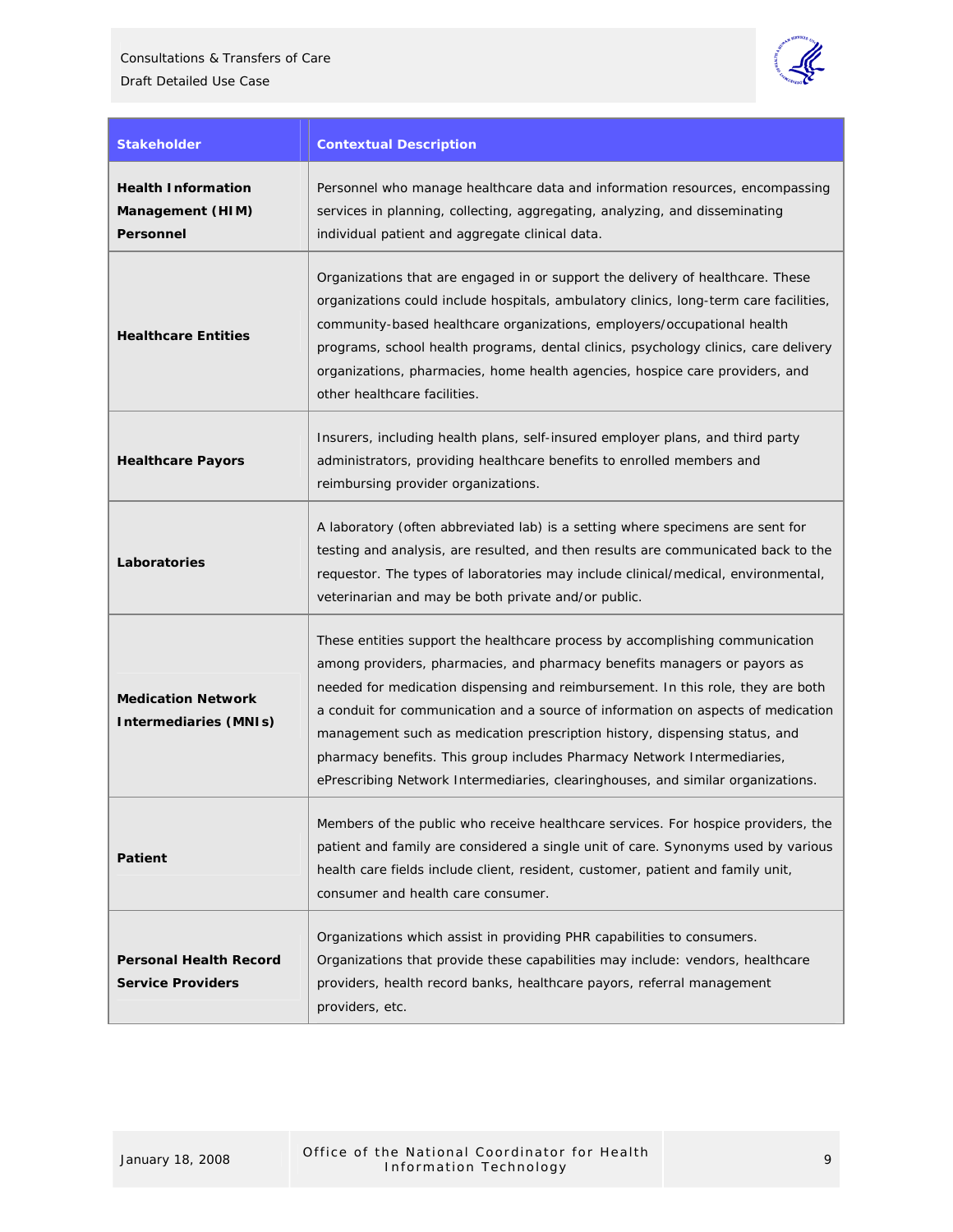

| <b>Stakeholder</b> | <b>Contextual Description</b>                                                                                                                                                                                                                                                                                                                                                      |
|--------------------|------------------------------------------------------------------------------------------------------------------------------------------------------------------------------------------------------------------------------------------------------------------------------------------------------------------------------------------------------------------------------------|
| <b>Registries</b>  | Organized systems for the collection, storage, retrieval, analysis, and<br>dissemination of information to support health needs. This also includes<br>government agencies and professional associations which define, develop, and<br>support registries. These may include emergency contact information/next of kin<br>registries, patient registries, disease registries, etc. |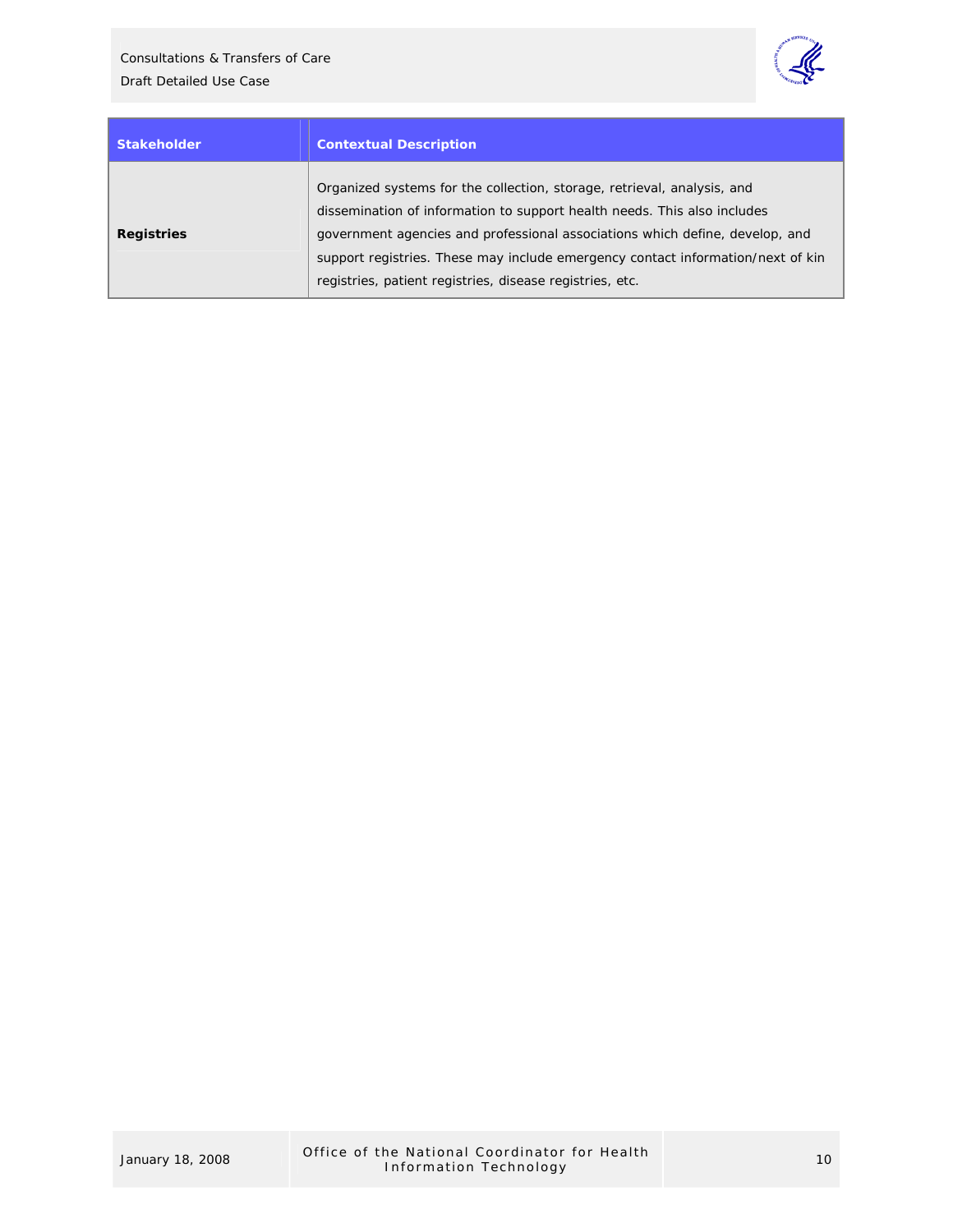

# <span id="page-10-0"></span>**4.0 Issues and Obstacles**

Realizing the full benefits of HIT is dependent on overcoming a number of issues and obstacles in today's environment. Inherent is the premise that some of these issues and obstacles will be cross-cutting and therefore shown in all use cases, while others are unique to this specific use case.

Issues and Obstacles which are applicable across use cases appear below in problem and consequence form:

- **Confidentiality, privacy, and security:** 
	- o Consumers may require privacy controls for personal health information that govern how patient data is accessed, viewed, and communicated. Privacy controls and the means of restricting data access, which are available for paper-based records, are not currently available for electronic records.
		- Without permissions and controls, consumer participation in the act of electronic health information exchange may be limited.
	- o There are regulations concerning the storage, transmission, or destruction of electronic health information. These regulations are inconsistent across federal, state, and local jurisdictions.
		- Without consistent standards, the viewing, accessing, or transmitting of electronic health information may be inhibited.
- **Information integrity, interoperability, and exchange:** 
	- o Incomplete, inaccurate, or proprietarily-formatted information prevents efficient exchange or utilization of electronic health information.
		- Without data standards that promote compatibility and interoperability, longitudinal patient medical records may be incomplete or of questionable integrity.

## • **EHR and HIT adoption:**

o The processes identified in the use cases rely upon successful integration of EHRs into clinical activities. Because this integration may not align with current workflow and may require additional upfront costs, it may not be widely pursued or implemented.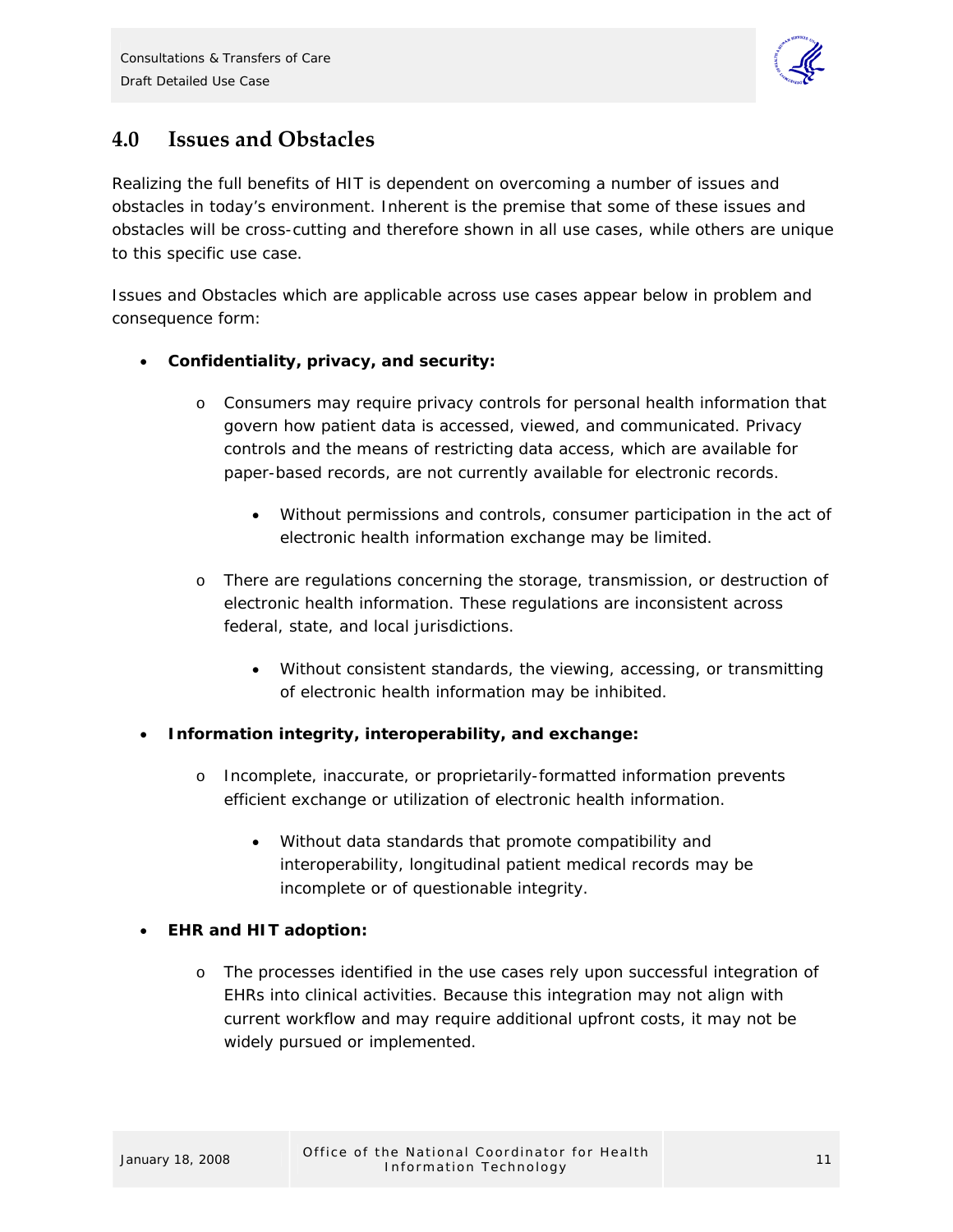

• Low adoption of HIT, particularly within rural areas and long-term care settings, may create disparate service levels and may adversely affect healthcare for these populations.

### • **Lack of business model and infrastructure:**

- o Financial incentives are not currently sufficient to promote the business practices necessary for sustainable HIT.
	- If sufficient reimbursement policies and other financial incentives are not established, HIT adoption may be difficult or unsustainable.
- o Activities involving health information exchange will require additional technical infrastructure, functionality, and robustness, beyond what is currently available.
	- Unless the requisite infrastructure for health information exchange capabilities is established, improved upon, and sustained, these capabilities may have limited success and provide few benefits.

### • **Clinical Decision Support:**

- o The capabilities, requirements, and standards needed for consistent development and implementation of Clinical Decision Support have not been identified.
	- The utility and benefits of Clinical Decision Support cannot be fully realized without the development of workflows and standards demonstrating benefits for consumers, patients, and providers.

In addition to the cross-cutting issues and obstacles described above, several other issues or obstacles exist that are specific to this use case.

## • **Lack of standardization of data content:**

o There is limited standardization of EHR content that explicitly identifies the types of information contained within an electronic health record. The universe of data that could be relevant during a consultation or transfer varies widely. Although there is some common information that may be shared for consultations and transfers, information needs vary depending upon patient and clinical care details. There is no uniform information set for the comprehensive set of data that may be shared during a request for consultation/transfer, upon completion of the consultation/transfer, or information needs that may exist in addition to core data.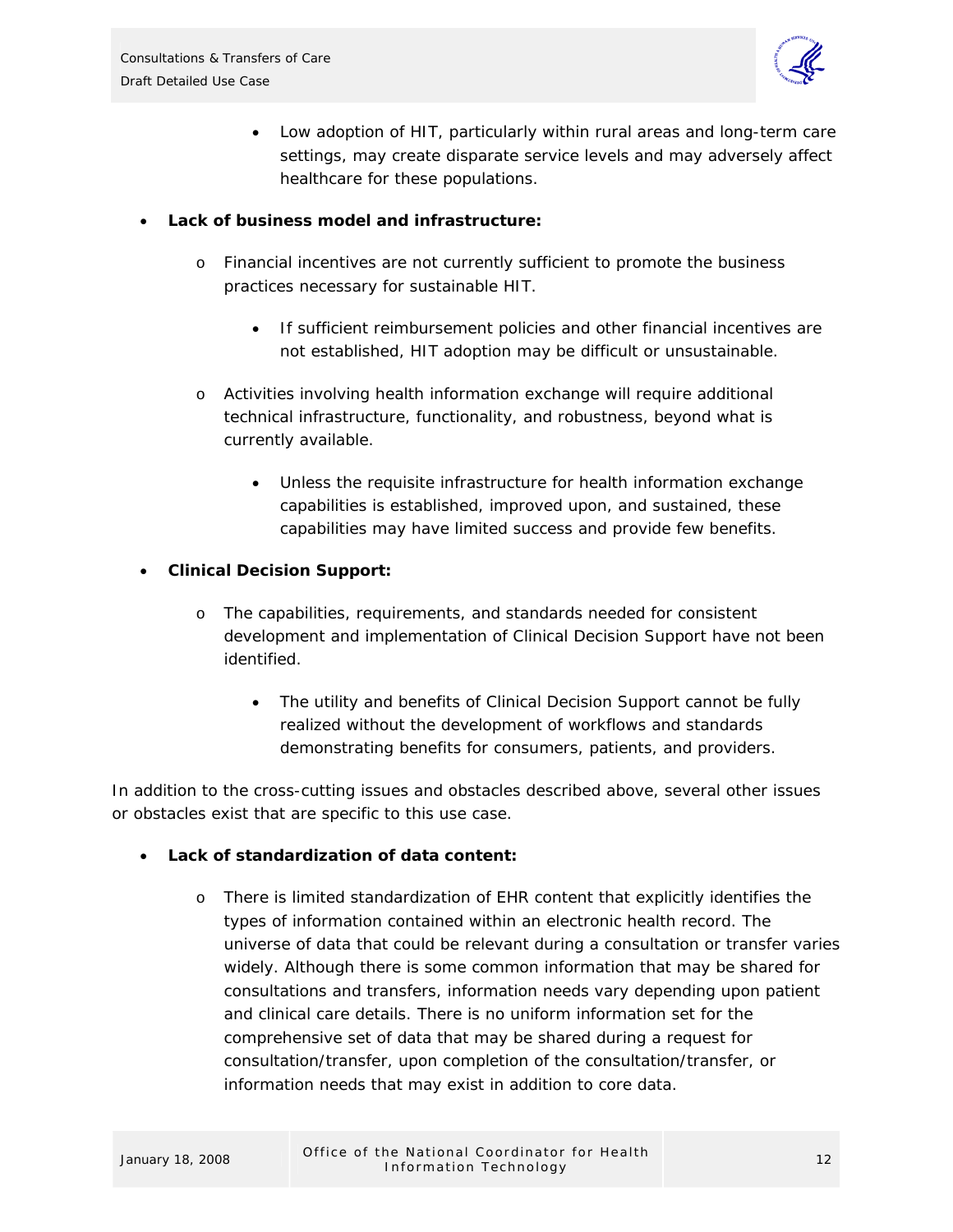

• Without data standards that identify core data required for a consultation or transfer of care, information exchanged between care settings and providers may be incomplete or of questionable integrity.

### • **Communication of updated patient data:**

- o Patient information within a setting may be updated after an initial information transfer of core data to the next provider of care has taken place. The updated information may need to be communicated to providers and other stakeholders. There is a need to consider the scope and mechanism by which updated information will be communicated to recipients.
	- Without processes that define the method and duration to send or receive updated patient information, information exchanged between care settings may be incomplete, or of questionable integrity. Providers may also receive updates for patients who are no longer their responsibility.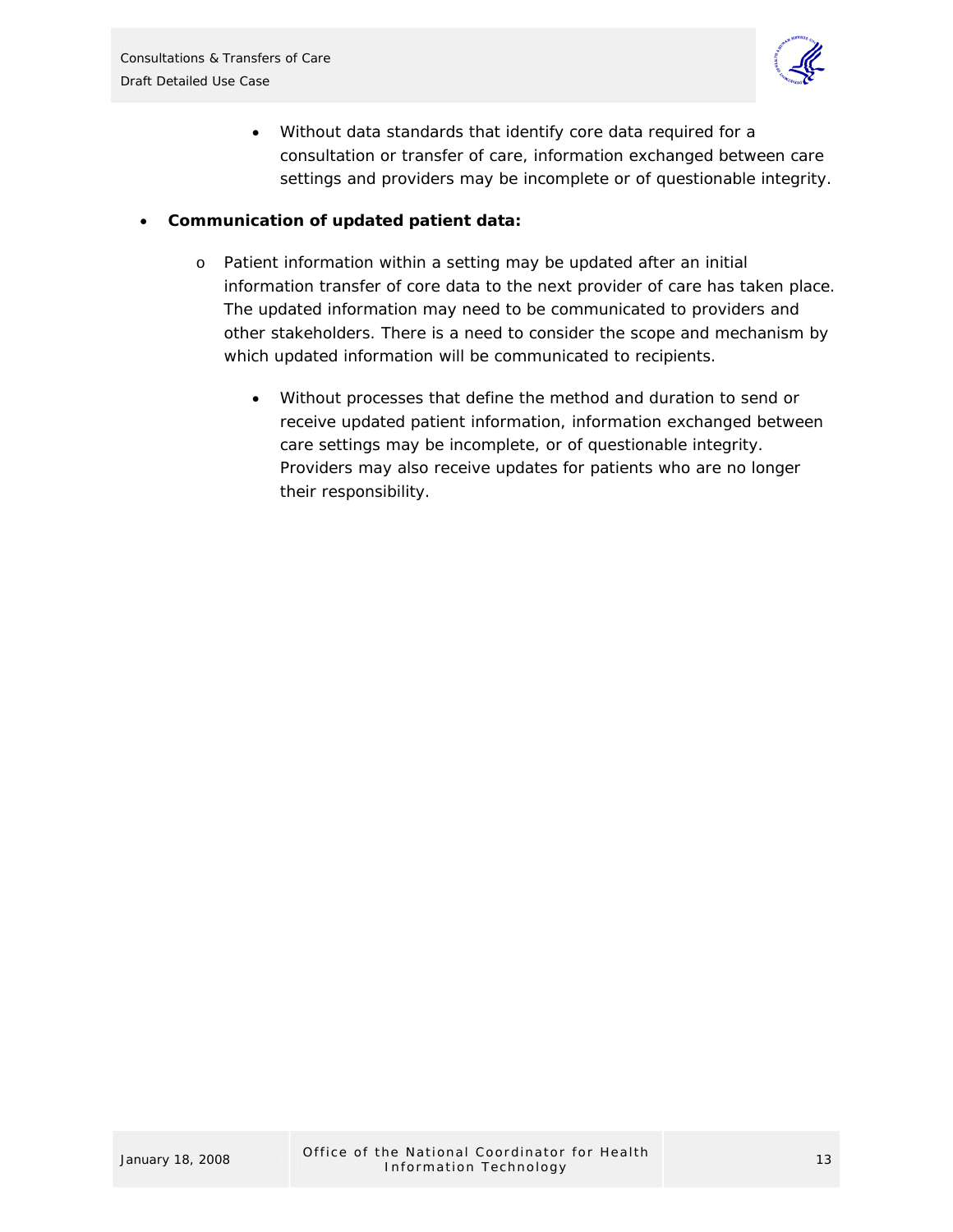

# <span id="page-13-0"></span>**5.0 Use Case Perspectives**

The Consultations & Transfers of Care Draft Detailed Use Case describes the flow of clinical information between EHR systems from one provider of care to another. In this sense, a provider may be an individual clinician (as in the case of a consultation) or a care delivery setting (as in the case of transfer of care). This use case includes five perspectives that are intended to indicate roles and functions, rather than organizations or physical locations. Each perspective represents the exchange of clinical information from the viewpoint of the major stakeholders involved in sharing data between clinicians and provider settings. Each perspective is described below.

## • **Requesting Clinician**

The requesting clinician perspective includes physicians, nurses, nurse practitioners, physician assistants, and other clinical personnel who determine the need for a consultation and initiate a request for consultation for services accordingly. A requesting clinician may seek a consultation for any number of reasons, including asking the consulting clinician to advise on the establishment of a diagnosis, offer a second opinion, validate findings, conduct a procedure or test, implement a specialized plan of care, etc. The requesting clinician may be responsible for transmitting information from the clinician's EHR to another provider's EHR, or retrieving information from an external EHR.

## • **Consulting Clinician**

The consulting clinician perspective includes physicians, nurses, nurse practitioners, physician assistants, and other clinical personnel who may receive the request for consultation. This request for consultation may include an explicit request by the requesting clinician detailing the reason or need for consultation and relevant clinical information. In the case of a patient-initiated consultation, the request may include information provided by the patient and/or patient's clinician. The consulting clinician may be responsible for transmitting information through a clinician's EHR when there is a request for consultation from another provider, and includes the feedback loop back to the requesting clinician and, at times, the patient. Consulting clinicians may also seek access to additional clinical information via information exchange as necessary to develop a comprehensive clinical picture.

## • **Discharging/Transferring Setting**

When a patient completes a stay or visit in a particular care setting, he or she is either formally "discharged" home or discharged and transferred to another care setting. The formal "discharge" or transfer to another care setting may be conducted by a case manager, social worker, clinician, etc. The transfer of care setting may include a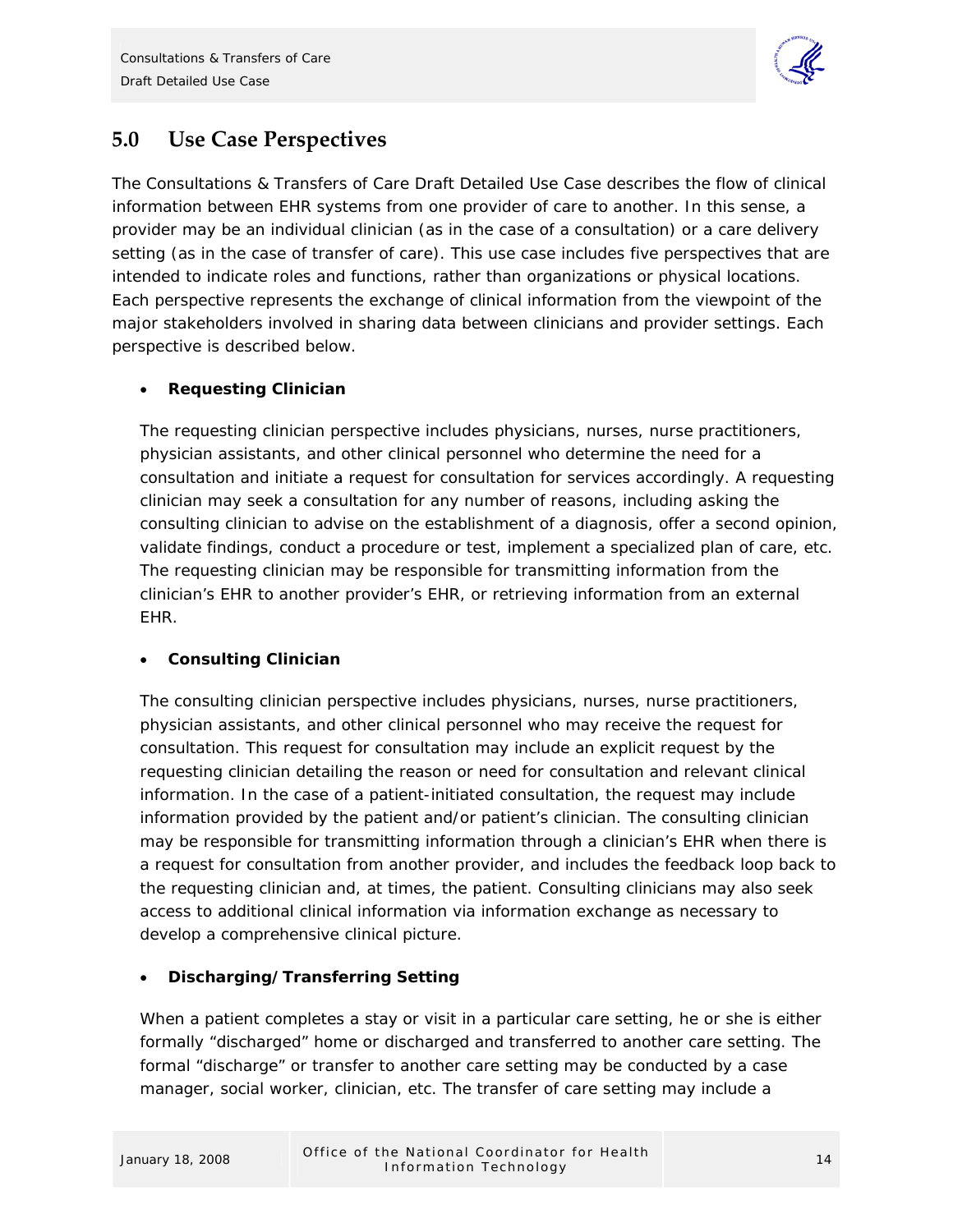

hospital, post-acute care setting, long term care setting, nursing facility, rehabilitation facility, home health care, or outpatient care. Those involved in the discharging/transferring setting may be responsible for transmitting critical patient information through a discharging/transferring care setting's EHR to the next provider of care's EHR. When the patient is discharged home or transferred to another care setting, relevant information may be shared with the patient's personally controlled health records which may include PHRs, health record banks, etc.

### • **Receiving Care Setting**

When a patient is transferred from another care setting, he or she is accepted into the new care setting. The receiving care setting may be a hospital, post-acute care setting, long term care setting, nursing facility, rehabilitation facility, home health care, or patient home. The provision of care to a patient discharged to home or any other setting may be carried out by an ambulatory physician, clinician, social worker, care manager, etc. Those involved in the receiving care setting may be responsible for transmitting critical patient information from a discharging/transferring provider of care's EHR to a receiving care setting's EHR.

### • **Patient**

This perspective describes the patient, (or family caregivers, patient surrogates, advocates, and other parties who may be acting for, or in support of, a patient,) who may receive consultation and/or be transferred to another care setting. Patients may be responsible for transmitting information between a patient's personally controlled heath records which may include PHRs, health data banks, etc and a provider's EHR in a consultation or transfer that is initiated by a provider and also a consultation that may be initiated by the patient, such as a second opinion. Family members may provide care once the patient is discharged home, and may be granted access to the patient's PHR to assist/inform continued care.

These perspectives are the focus of the events detailed in the scenarios described in Section 6.0.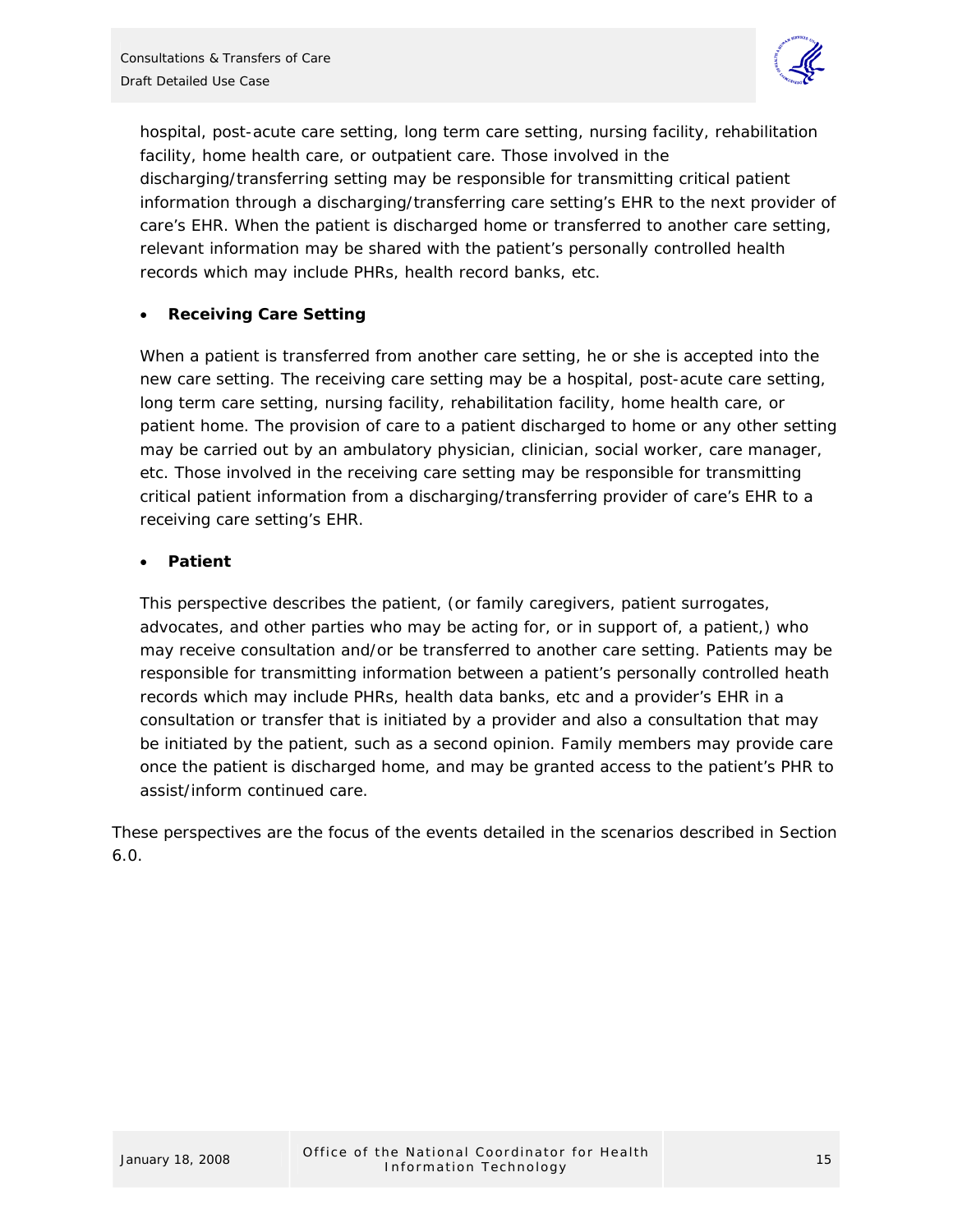

# <span id="page-15-0"></span>**6.0 Use Case Scenarios**

The Consultations & Transfers of Care Draft Detailed Use Case focuses on the exchange of a core set of information between clinicians, care settings, and patients. This use case describes two scenarios.

## • **Consultations**

This scenario is focused on the sharing of information to support a request for a consultation, the consultation itself, and the sharing of information back to the requesting clinician and patient upon completion of the consultation. This scenario includes the sharing of a request for consultation and a core set of clinical and administrative information between clinicians, as well as additional context specific information which may be provided to and/or requested by the consulting clinician. Requesting clinicians can "push" a core set of patient information, which can include (but is not limited to) reason for the consult request, patient summary information, diagnostic images, procedure reports, laboratory results, etc. Consulting clinicians may also seek access to additional clinical information via an information exchange as necessary and relevant to develop a comprehensive clinical picture.

## • **Transfers of Care**

This scenario is focused on the sharing of information to support the discharge and/or transfer of a patient from one care setting to another. The clinical accountability and management of the patient is transferred from one clinician and care setting to another. This scenario includes the sharing of a set of clinical and administrative information between provider organizations, as well as additional information which may be accessed or requested by the new provider of care. The transferring setting can "push" a core set of clinical information to the receiving setting to assist in the coordination and management of patient care and also send relevant information to the patient's personally controlled heath records which may include PHRs, health data banks, etc. This core set of clinical information can include (but is not limited to) patient summary information, discharge summary, plan of care, procedure documentation, and results. The receiving setting may also seek access to additional clinical information via an information exchange as necessary and relevant to develop a comprehensive clinical picture.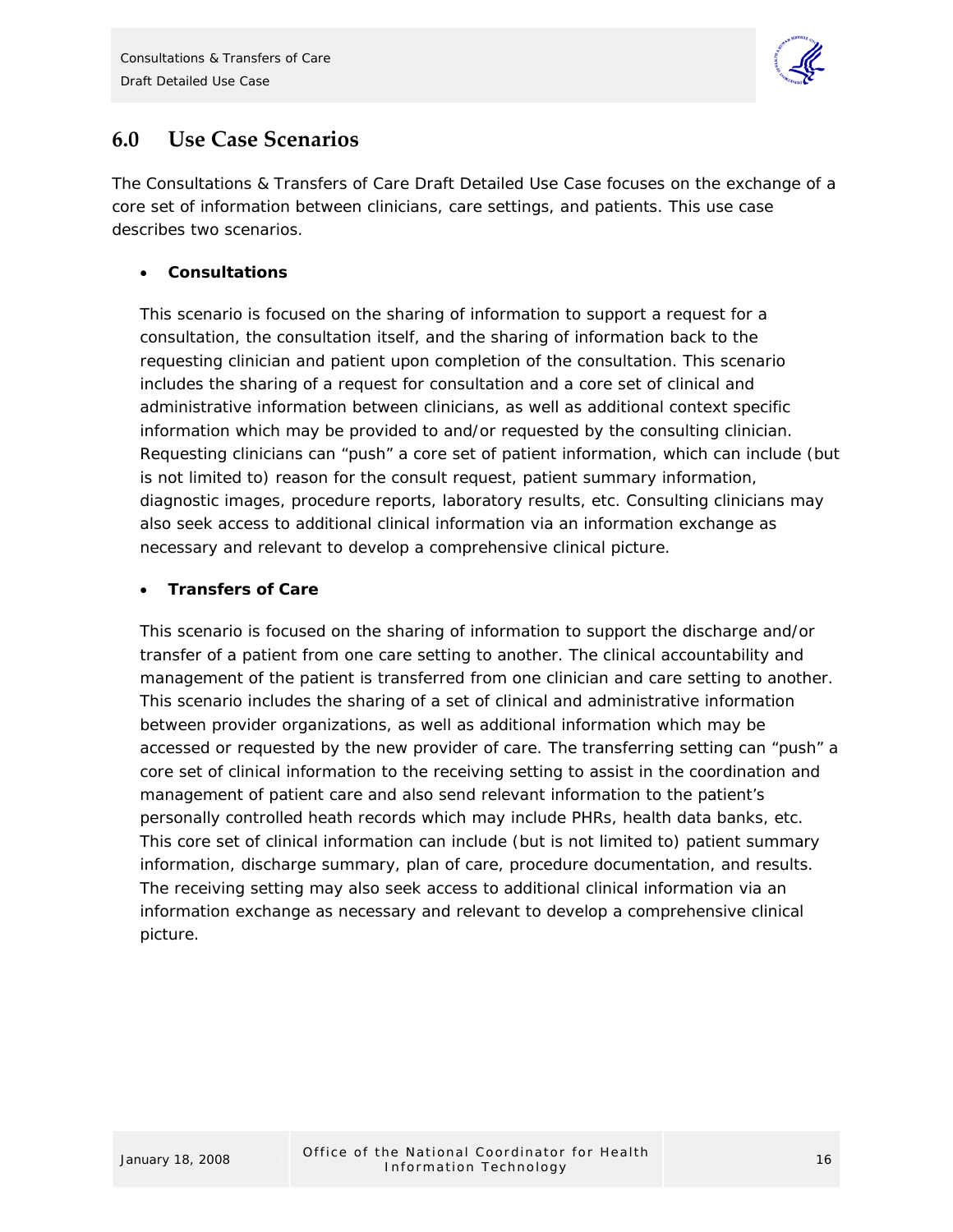

#### **7.0Scenario 1: Consultations**



<span id="page-16-0"></span>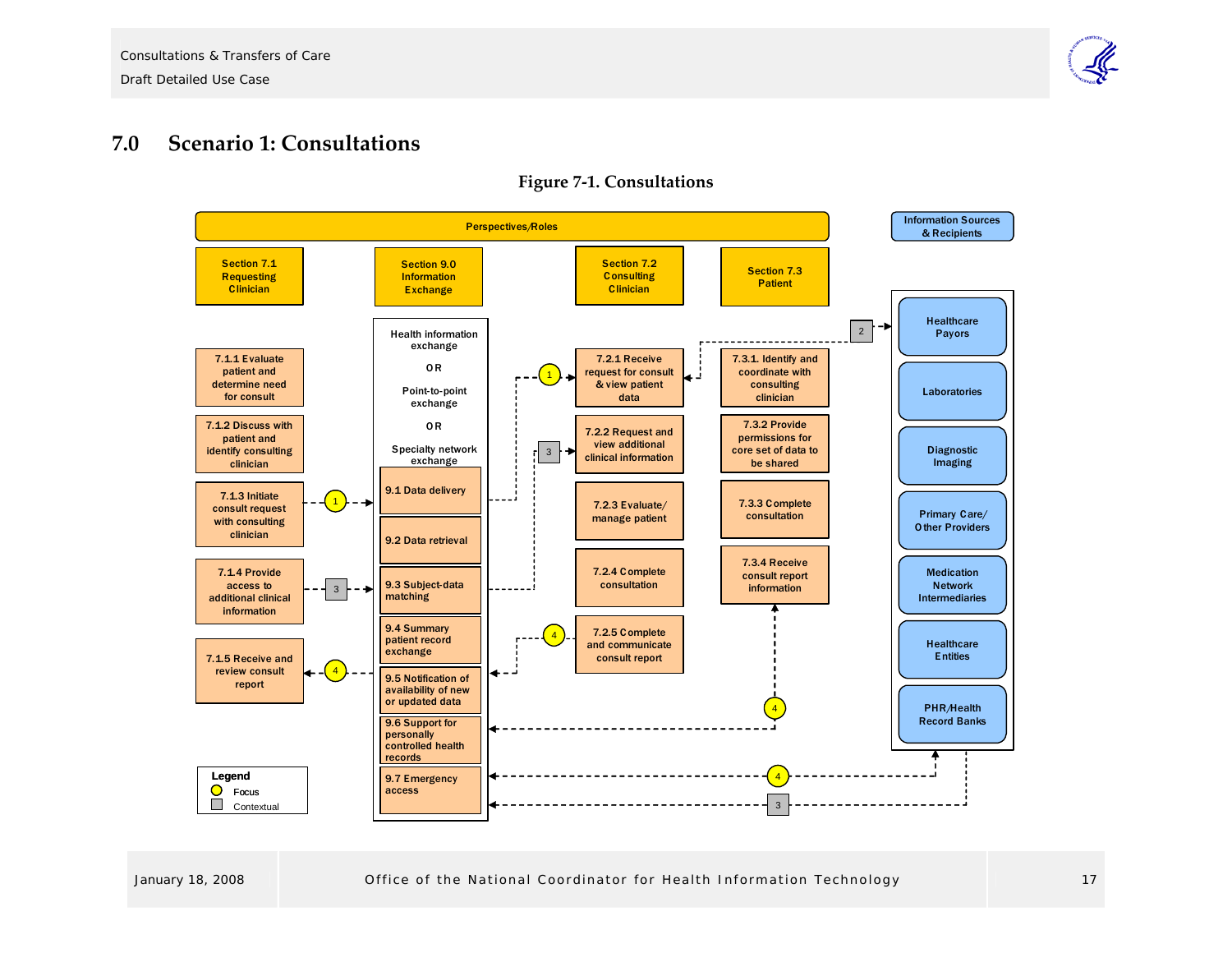

**Figure <sup>7</sup>‐2. Consultations Scenario Flows**

<span id="page-17-0"></span>Consult request letter and core set of patient data is communicated by the requesting clinician through information exchanges to the consulting clinician. Administrative data exchange to support eligibility determination and coverage authorization occurs between consulting clinician and payor. Consulting clinician requests and views additional patient data from other sources provided via information exchange. Consult report is communicated to the patient and other recipients via information exchange upon completion. **1 4** 2 3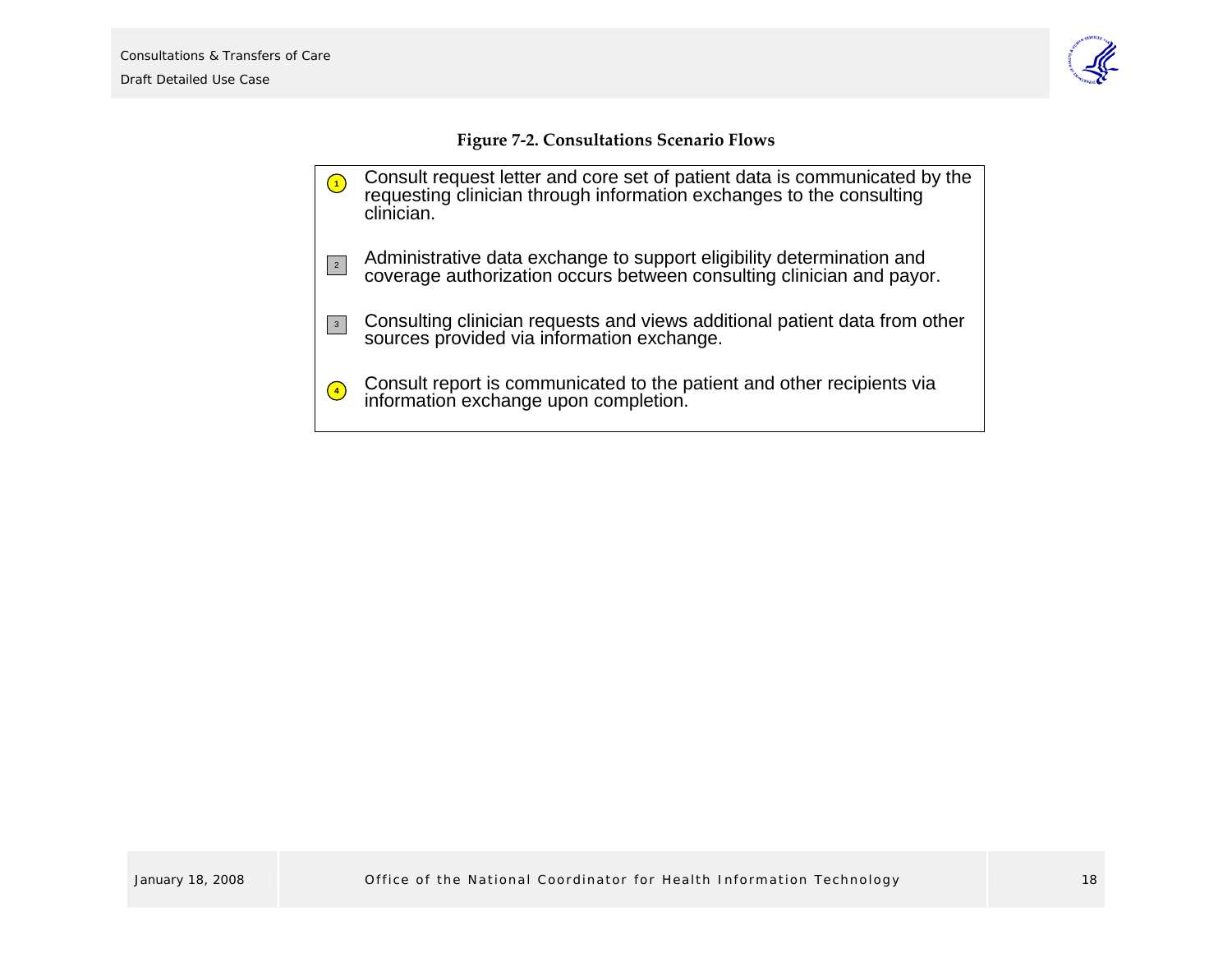

| <b>Figure 7-3. Consultations, Requesting Clinician Perspective</b> |  |  |
|--------------------------------------------------------------------|--|--|
|                                                                    |  |  |

<span id="page-18-0"></span>

| Code    | <b>Description</b>                                                                           | <b>Comments</b>                                                                                                                                                                                                                                                                                                                                                                                                                                                                                                                                                       |
|---------|----------------------------------------------------------------------------------------------|-----------------------------------------------------------------------------------------------------------------------------------------------------------------------------------------------------------------------------------------------------------------------------------------------------------------------------------------------------------------------------------------------------------------------------------------------------------------------------------------------------------------------------------------------------------------------|
| 7.1.1   | Event: Evaluate patient and determine need for<br>consult                                    |                                                                                                                                                                                                                                                                                                                                                                                                                                                                                                                                                                       |
| 7.1.1.1 | Action: Evaluate patient and document patient<br>encounter.                                  | The patient is routinely evaluated by the clinician who documents each encounter in an EHR.<br>During the normal course of care, the clinician may have ordered tests, received results, and<br>prescribed medications. The clinician may have access to additional patient information which<br>could be gathered electronically via the patient's personally controlled heath records which<br>may include PHRs, health record banks, etc or health information exchange, or from other<br>provider EHRs and other sources that hold information about the patient. |
| 7.1.1.2 | Action: Determine need for consultation.                                                     | The clinician evaluates the patient and reviews any relevant results received for previously<br>ordered tests. The clinician determines a need to send the patient to a provider outside of the<br>clinician's institution for a consultation. The clinician may seek another provider's opinion as a<br>specialist or expert in a particular care area or a second opinion.                                                                                                                                                                                          |
| 7.1.2   | <b>Event:</b> Discuss with patient and identify consulting<br>clinician                      |                                                                                                                                                                                                                                                                                                                                                                                                                                                                                                                                                                       |
| 7.1.2.1 | Action: Discuss with patient the recommendation<br>for a consultation with another provider. | The clinician discusses the need and reason for consultation with the patient.                                                                                                                                                                                                                                                                                                                                                                                                                                                                                        |
| 7.1.2.2 | Action: Identify consulting clinician.                                                       | The clinician may provide the patient with the name(s) of recommended clinicians or assist<br>the patient in identifying a particular clinician based upon the patient's insurance coverage<br>network and/or preferences.                                                                                                                                                                                                                                                                                                                                            |
| 7.1.3   | <b>Event:</b> Initiate consult request with consulting<br>clinician                          |                                                                                                                                                                                                                                                                                                                                                                                                                                                                                                                                                                       |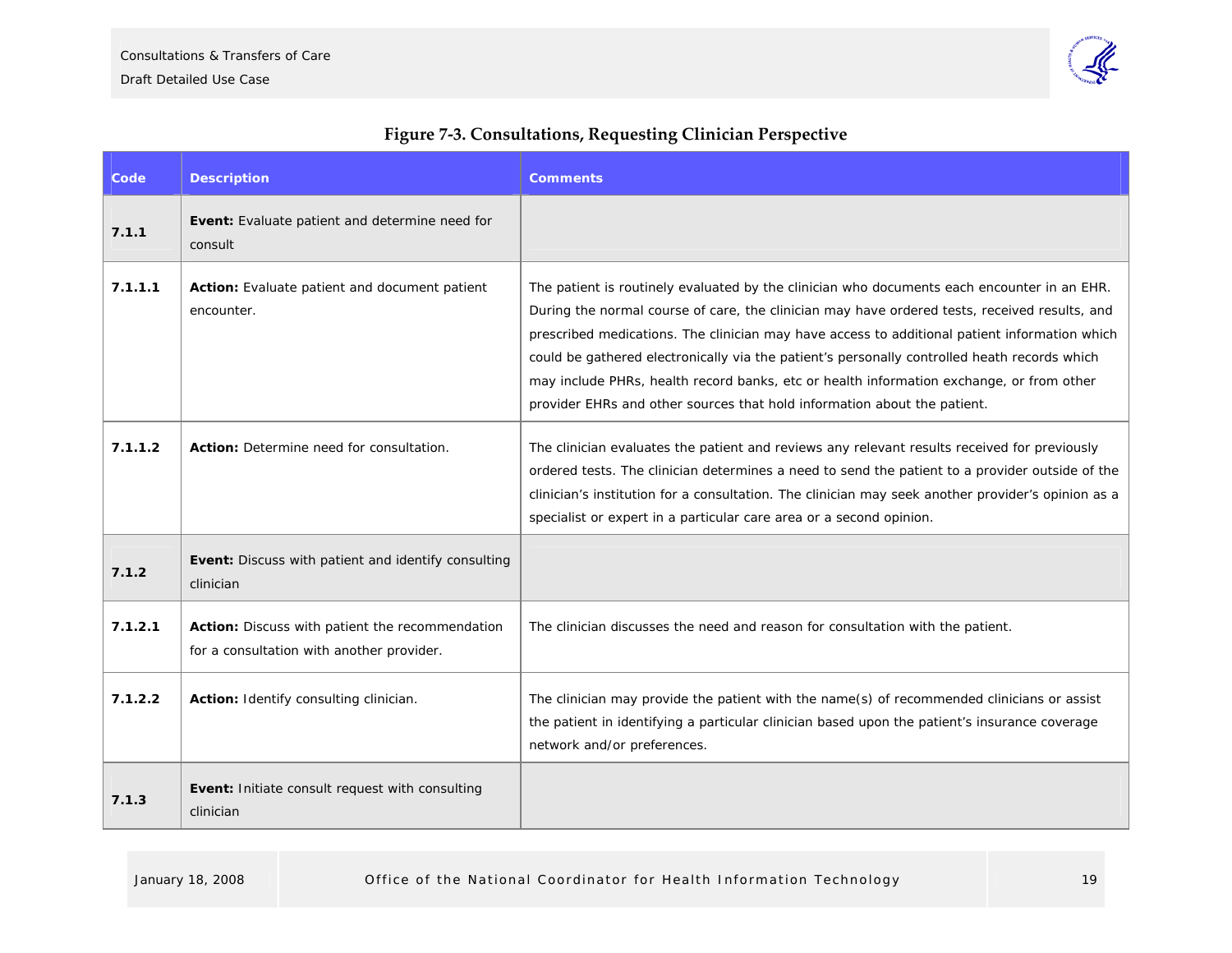

| Code    | <b>Description</b>                                                                                                                                                                         | <b>Comments</b>                                                                                                                                                                                                                                                                                                                                                                                                                                                                                                                                                                                                                                                                                                                                                                                                                                                                                                                                                                                                                                                                                                                                                                                                                                                                                    |
|---------|--------------------------------------------------------------------------------------------------------------------------------------------------------------------------------------------|----------------------------------------------------------------------------------------------------------------------------------------------------------------------------------------------------------------------------------------------------------------------------------------------------------------------------------------------------------------------------------------------------------------------------------------------------------------------------------------------------------------------------------------------------------------------------------------------------------------------------------------------------------------------------------------------------------------------------------------------------------------------------------------------------------------------------------------------------------------------------------------------------------------------------------------------------------------------------------------------------------------------------------------------------------------------------------------------------------------------------------------------------------------------------------------------------------------------------------------------------------------------------------------------------|
| 7.1.3.1 | Action: The consulting clinician is selected.                                                                                                                                              | The clinician recommends a consulting clinician or is notified of the patient's preference for<br>the consulting clinician.                                                                                                                                                                                                                                                                                                                                                                                                                                                                                                                                                                                                                                                                                                                                                                                                                                                                                                                                                                                                                                                                                                                                                                        |
| 7.1.3.2 | Action: The requesting clinician documents the<br>need for a consultation and compiles the core set<br>of consult request data for electronic transmission<br>to the consulting clinician. | The clinician compiles and documents the relevant information for the request for consulting<br>clinician electronically. This request for consultation and core set of data is communicated<br>electronically to the consulting clinician's EHR. This core set of data may resemble a letter<br>format providing the consulting clinician with reason for the consultation request, background<br>on related treatment provided, request for a specific outcome (e.g., evaluation, validate with<br>a second opinion, conduct a specific test or procedure, etc.). A core data set including (but<br>not limited to) patient clinical data, patient history, insurance information, and contact<br>information for the requesting clinician is communicated to the consulting clinician<br>electronically. Included in this core data set is the information needed for medication<br>reconciliation.<br>If required, the requesting clinician may also include items needed for payor approval of the<br>consultation such as an authorization number, referral valid end date, and/or authorization<br>signature.<br>Standardization needs exist for clinicians to effectively understand the reason for requesting a<br>consultation and communicating the relevant data for the consultation. |
| 7.1.3.3 | Action: The requesting clinician sends additional<br>relevant patient information to the consulting<br>clinician electronically.                                                           | The clinician sends any additional relevant patient information or documentation to the<br>consulting clinician that may not be included in the core set of data included in the<br>consultation request. This information may include (but is not limited to) copies of reports,<br>images, EKG strips, etc. and could include any relevant information that is included within a<br>patient's medical record.                                                                                                                                                                                                                                                                                                                                                                                                                                                                                                                                                                                                                                                                                                                                                                                                                                                                                    |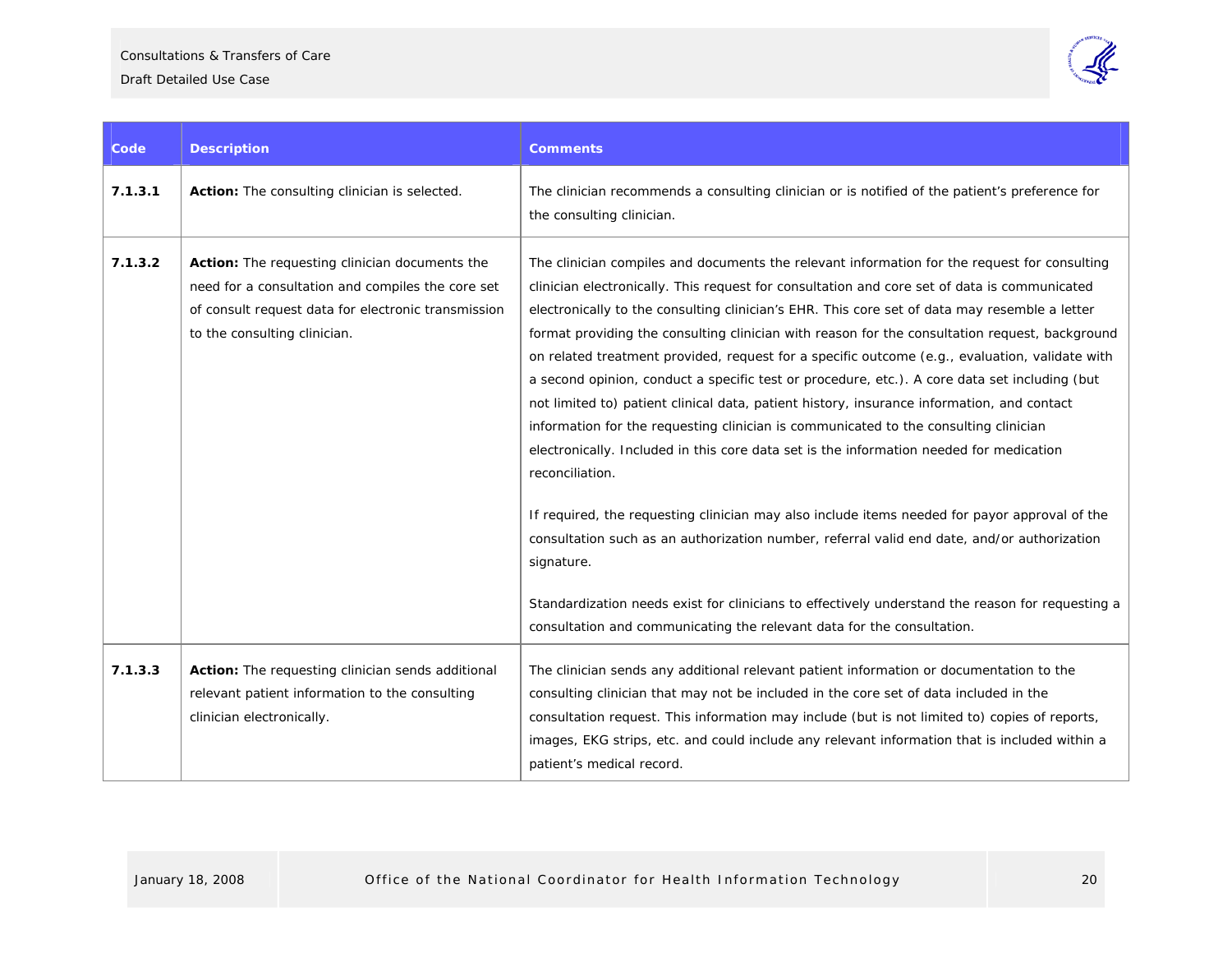#### Consultations & Transfers of Care

#### Draft Detailed Use Case



| Code    | <b>Description</b>                                                                                                                                                           | <b>Comments</b>                                                                                                                                                                                                                                                                                                                            |
|---------|------------------------------------------------------------------------------------------------------------------------------------------------------------------------------|--------------------------------------------------------------------------------------------------------------------------------------------------------------------------------------------------------------------------------------------------------------------------------------------------------------------------------------------|
| 7.1.4   | <b>Event:</b> Provide access to additional clinical<br>information                                                                                                           |                                                                                                                                                                                                                                                                                                                                            |
| 7.1.4.1 | <b>Action:</b> The requesting clinician receives a request<br>for specific information from the consulting<br>clinician.                                                     | The clinician may receive a request from the consulting clinician for additional patient data<br>that was not included in the prior transmission of data.                                                                                                                                                                                  |
| 7.1.4.2 | Action: The requesting clinician provides access to<br>additional patient information in response to a<br>request for specific information from the consulting<br>clinician. | The requesting clinician compiles this information and provides access to the consulting<br>clinician. This information may include (but is not limited to) historical patient documentation<br>and test results.                                                                                                                          |
| 7.1.5   | Event: Receive and review consult report                                                                                                                                     |                                                                                                                                                                                                                                                                                                                                            |
| 7.1.5.1 | Action: The requesting clinician receives a report<br>from the consulting clinician upon the completion<br>of the consult.                                                   | The requesting clinician receives the consult report electronically and accesses the<br>information in the EHR.<br>Standardization needs exist for the set of information communicated to the clinician in<br>response to a consult request for effective communication of the care transition and<br>continued management of the patient. |
| 7.1.5.2 | Action: The requesting clinician continues to<br>evaluate and manage the patient.                                                                                            | The requesting clinician updates relevant patient information in the EHR to reflect to the new<br>treatment plan implemented based upon the consulting clinician's recommendation (if<br>applicable). The requesting clinician continues to evaluate and manage the patient and<br>documents patient encounters in the EHR.                |

# <span id="page-20-0"></span>**Figure <sup>7</sup>‐4. Consultations, Consulting Clinician Perspective**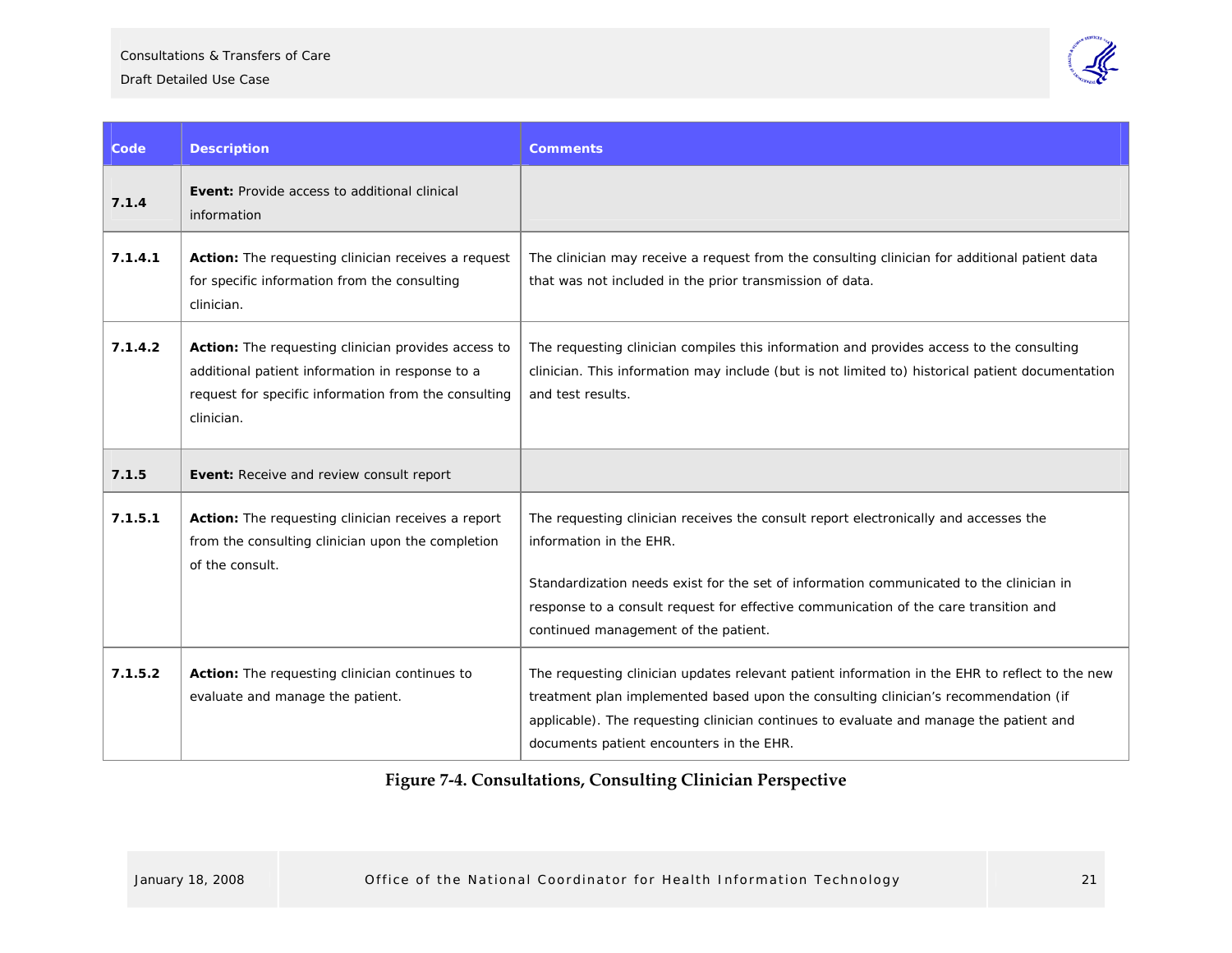Consultations & Transfers of Care

Draft Detailed Use Case



| Code    | <b>Description</b>                                                                                | <b>Comments</b>                                                                                                                                                                                                                                                                                                                                                                                                                                                                                                                                                                                                                                                                                                                     |
|---------|---------------------------------------------------------------------------------------------------|-------------------------------------------------------------------------------------------------------------------------------------------------------------------------------------------------------------------------------------------------------------------------------------------------------------------------------------------------------------------------------------------------------------------------------------------------------------------------------------------------------------------------------------------------------------------------------------------------------------------------------------------------------------------------------------------------------------------------------------|
| 7.2.1   | <b>Event:</b> Receive request for consult & view patient<br>data                                  |                                                                                                                                                                                                                                                                                                                                                                                                                                                                                                                                                                                                                                                                                                                                     |
| 7.2.1.1 | Action: Receive consult request letter and core set<br>of patient data from requesting clinician. | The consulting clinician receives a request for consultation and patient information<br>electronically. The clinician reviews the core set of patient information and treatment<br>consultation needs from the requesting clinician and considers a plan of care.<br>If applicable, the request for consultation includes the necessary referral information (e.g.,<br>referring clinician information, referral date, number of visits, referral expiration date, and<br>referral number) needed for insurance coverage for the consultation.<br>Standardization needs exist for clinicians to effectively understand the reason for receiving a<br>consultation request and communicating the relevant data for the consultation. |
| 7.2.1.2 | Action: Review patient data and evaluate patient.                                                 | The consulting clinician may review patient data, evaluate the patient, and perform<br>medication reconciliation for any modified medications.                                                                                                                                                                                                                                                                                                                                                                                                                                                                                                                                                                                      |
| 7.2.1.3 | Action: Support payor needs to authorize/cover<br>consultation if needed.                         | Upon reviewing patient information and evaluating the patient, the consulting clinician may<br>determine that a payor authorization is required for a service or equipment to be provided<br>during the course of care for the patient and perform this electronically. Authorization may be<br>required for patient coverage for a procedure, test, or medical equipment (e.g. surgical,<br>continuous glucose monitor, insulin pump, prosthetics). The requesting clinician may also<br>have performed the necessary payor authorization as part of the referral process.                                                                                                                                                         |
| 7.2.2   | Event: Request and view additional clinical<br>information                                        |                                                                                                                                                                                                                                                                                                                                                                                                                                                                                                                                                                                                                                                                                                                                     |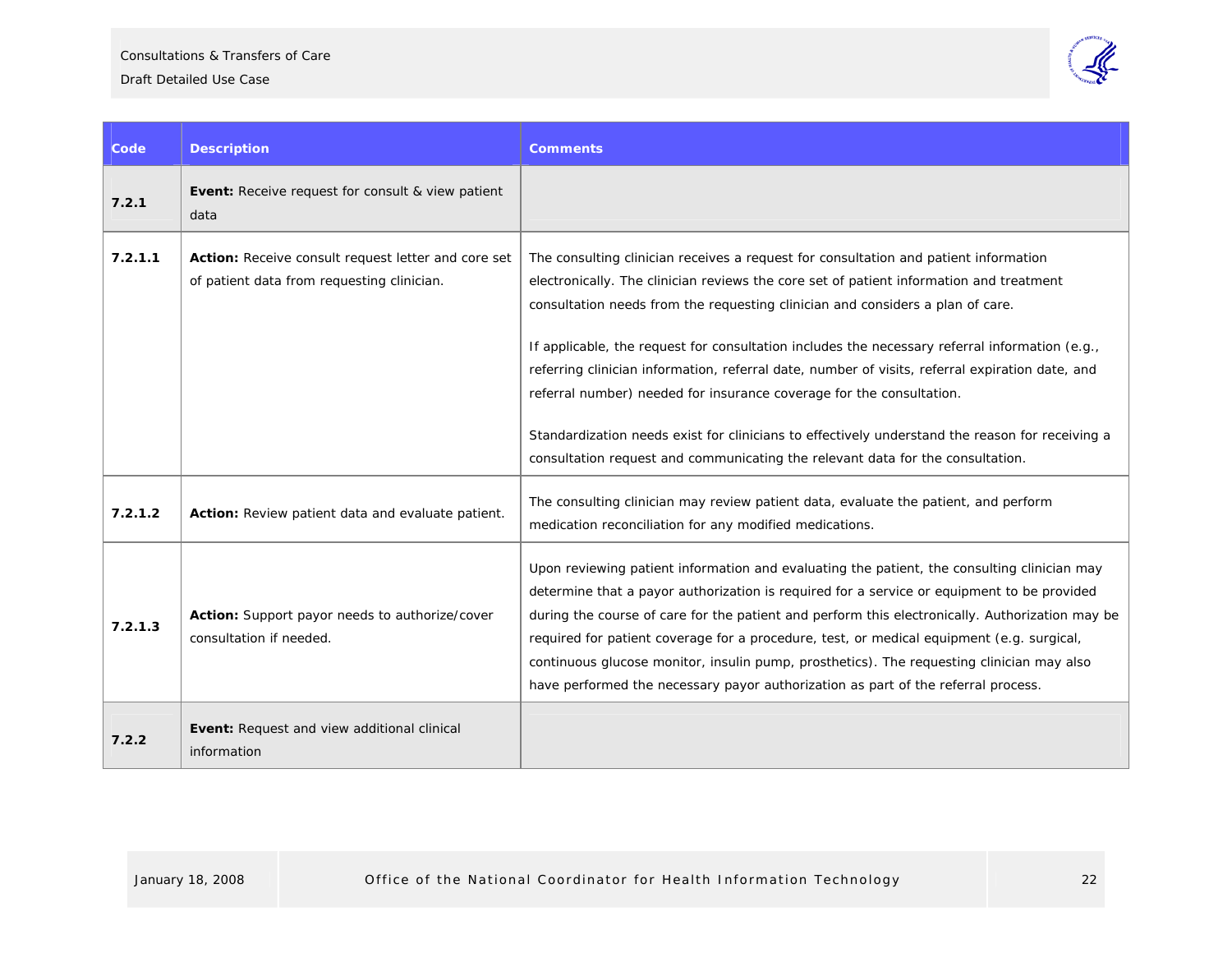

| Code    | <b>Description</b>                                                                                                            | <b>Comments</b>                                                                                                                                                                                                                                                                 |
|---------|-------------------------------------------------------------------------------------------------------------------------------|---------------------------------------------------------------------------------------------------------------------------------------------------------------------------------------------------------------------------------------------------------------------------------|
| 7.2.2.1 | Action: The consulting clinician requests additional<br>patient background data.                                              | The consulting clinician generates a request for additional patient data that was not included<br>as part of the core set of consult data sent by the requesting clinician or as part of the<br>request for consultation.                                                       |
| 7.2.2.2 | Action: Receive and review additional patient<br>information from the requesting clinician or health<br>information exchange. | The consulting clinician receives and reviews this information electronically within the EHR.<br>This information may include (but is not limited to) historical patient documentation such as<br>prior hospital discharge summaries, historical results, imaging studies, etc. |
| 7.2.3   | Event: Evaluate/manage patient.                                                                                               |                                                                                                                                                                                                                                                                                 |
| 7.2.3.1 | Action: Evaluate and manage the patient for the<br>requested scope of services.                                               | The consulting clinician provides care for the patient and documents patient encounter(s) in<br>the EHR.                                                                                                                                                                        |
| 7.2.4   | Event: Complete consultation                                                                                                  |                                                                                                                                                                                                                                                                                 |
| 7.2.4.1 | Action: Complete consultation and document<br>patient encounter(s).                                                           | Complete consultation and document patient encounter(s) in the EHR.                                                                                                                                                                                                             |
| 7.2.5   | Event: Complete and communicate consult report                                                                                |                                                                                                                                                                                                                                                                                 |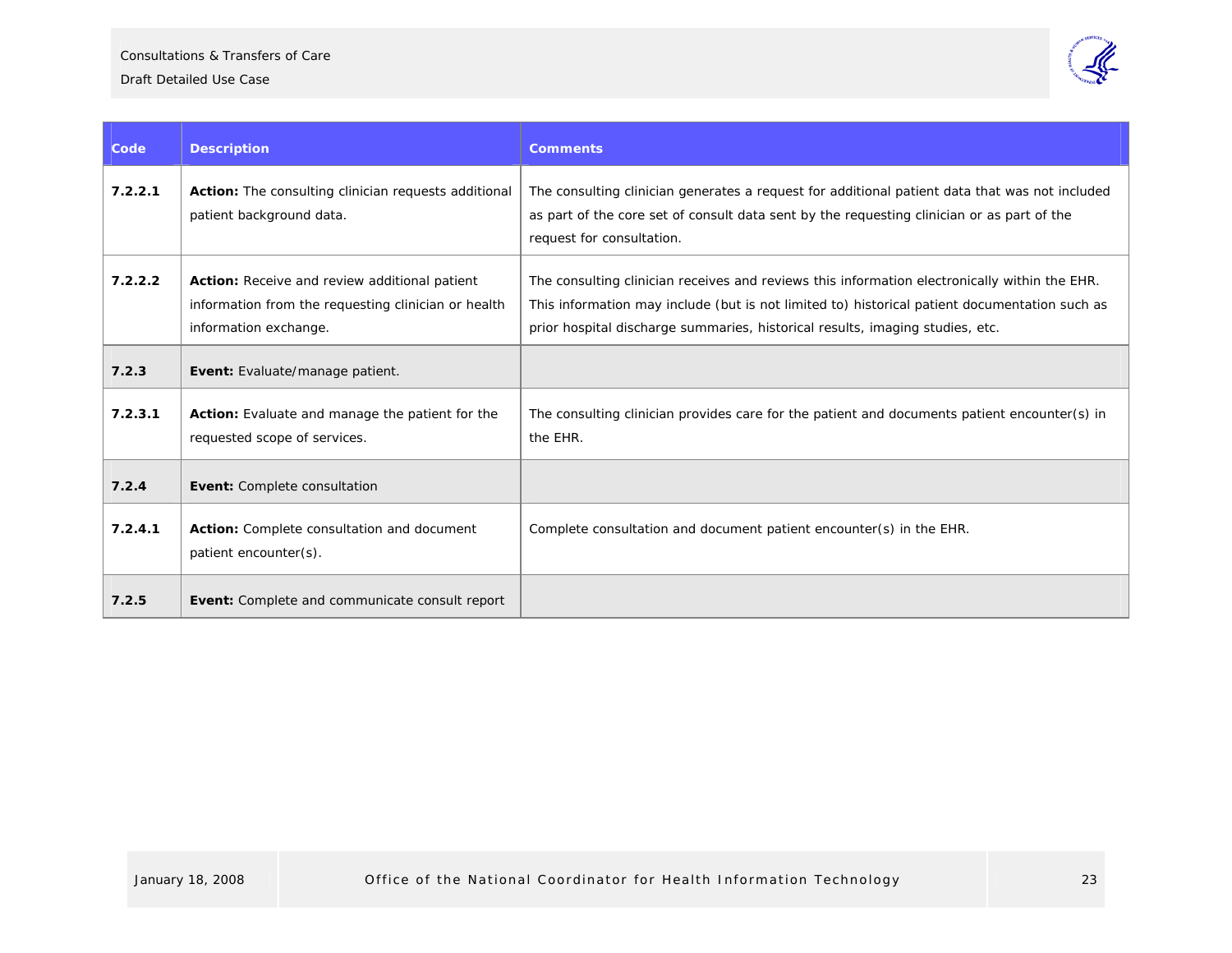

| Code    | <b>Description</b>                                                                                                                      | <b>Comments</b>                                                                                                                                                                                                                                                                                                                                                                                                                                                                                                                                                                                                                                                                                                                                                                                                                                                      |
|---------|-----------------------------------------------------------------------------------------------------------------------------------------|----------------------------------------------------------------------------------------------------------------------------------------------------------------------------------------------------------------------------------------------------------------------------------------------------------------------------------------------------------------------------------------------------------------------------------------------------------------------------------------------------------------------------------------------------------------------------------------------------------------------------------------------------------------------------------------------------------------------------------------------------------------------------------------------------------------------------------------------------------------------|
| 7.2.5.1 | <b>Action:</b> Complete consultation report and<br>communicate it to the requesting clinician, patient,<br>and other providers of care. | After the consultation is completed, the patient may continue to be managed by the<br>requesting or primary care physician. The clinician completes the consultation and documents<br>the summary of care provided in the form of a consult report. It may be possible that the<br>consultation request may need to be processed as a referral and the consulting clinician may<br>continue to provide care for or manage the patient. A consultation report is communicated to<br>the requesting clinician and may include: summary of treatment provided, recommended<br>continued treatment plan, and medication reconciliation information (medications stopped,<br>medications changed or added, and a complete current medication list). This consult report is<br>communicated to the requesting clinician, patient, and any other related providers of care. |

# **Figure <sup>7</sup>‐5. Consultations, Patient Perspective**

<span id="page-23-0"></span>

| Code     | <b>Description</b>                                                                           | <b>Comments</b>                                                                                                                                                                                                                       |
|----------|----------------------------------------------------------------------------------------------|---------------------------------------------------------------------------------------------------------------------------------------------------------------------------------------------------------------------------------------|
| 7.3.1    | Event: Identify and coordinate with<br>consulting clinician                                  |                                                                                                                                                                                                                                       |
| 7.3.1.1  | Action: Select consulting clinician based upon<br>requesting clinician recommendations.      | The requesting clinician may provide the patient with the name(s) of recommended clinicians<br>or assist the patient in identifying a particular clinician based upon the patient's insurance<br>coverage network and/or preferences. |
| 7.3.1.1a | Alternative Action: The patient selects a<br>clinician for a patient-initiated consultation. | The patient may self-initiate a consultation when seeking a second opinion or direct<br>consultation.                                                                                                                                 |
| 7.3.1.2  | Action: The patient coordinates an office visit<br>with the consulting clinician.            | The patient schedules an office visit with the consulting clinician.                                                                                                                                                                  |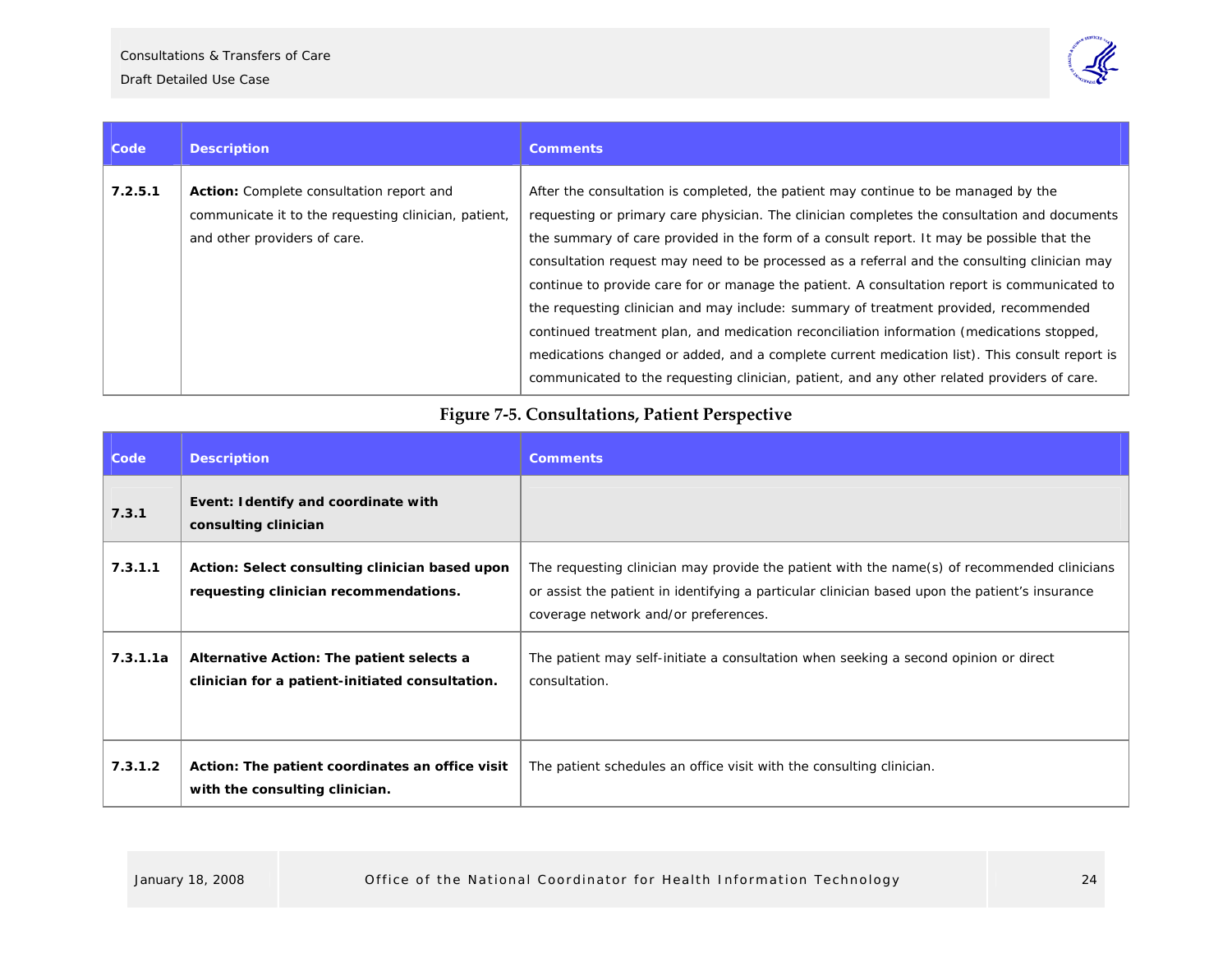Consultations & Transfers of Care



| Code    | <b>Description</b>                                                                                     | <b>Comments</b>                                                                                                                                                                                                                                                                                                                                                                                                                                                                                                                                                                                                                                                                                                   |
|---------|--------------------------------------------------------------------------------------------------------|-------------------------------------------------------------------------------------------------------------------------------------------------------------------------------------------------------------------------------------------------------------------------------------------------------------------------------------------------------------------------------------------------------------------------------------------------------------------------------------------------------------------------------------------------------------------------------------------------------------------------------------------------------------------------------------------------------------------|
| 7.3.2   | Event: Provide permission for core set of data<br>to be shared                                         |                                                                                                                                                                                                                                                                                                                                                                                                                                                                                                                                                                                                                                                                                                                   |
| 7.3.2.1 | Action: The patient may grant access to<br>his/her data to be shared with the consulting<br>clinician. | The patient may create and/or update their list of providers and determine the access<br>permissions that should be granted to those providers for information in their PHR as<br>described in the Consumer Empowerment: Consumer Access to Clinical Information Detailed<br>Use Case. The patient may also grant privileges to a consulting clinician to access personal<br>health data within a health data bank.<br>In a self-initiated consultation, the patient may provide permission to existing providers of<br>care to share the core set of data associated with a consultation request. Standardization<br>needs exist for clinicians to effectively communicate the relevant data for a consultation. |
| 7.3.3   | <b>Event: Complete consultation</b>                                                                    |                                                                                                                                                                                                                                                                                                                                                                                                                                                                                                                                                                                                                                                                                                                   |
| 7.3.3.1 | Action: The patient is seen by the consulting<br>clinician.                                            | The patient is seen by the consulting clinician and receives care/treatment as directed. The<br>patient may be instructed to stop, modify, or take new medications during the course of<br>treatment. During the course of treatment, the patient may access updated clinical<br>information in the PHR via health information exchange as described in the Consumer<br>Empowerment: Consumer Access to Clinical Information Detailed Use Case.                                                                                                                                                                                                                                                                   |
| 7.3.4   | Event: Receive consult report information                                                              |                                                                                                                                                                                                                                                                                                                                                                                                                                                                                                                                                                                                                                                                                                                   |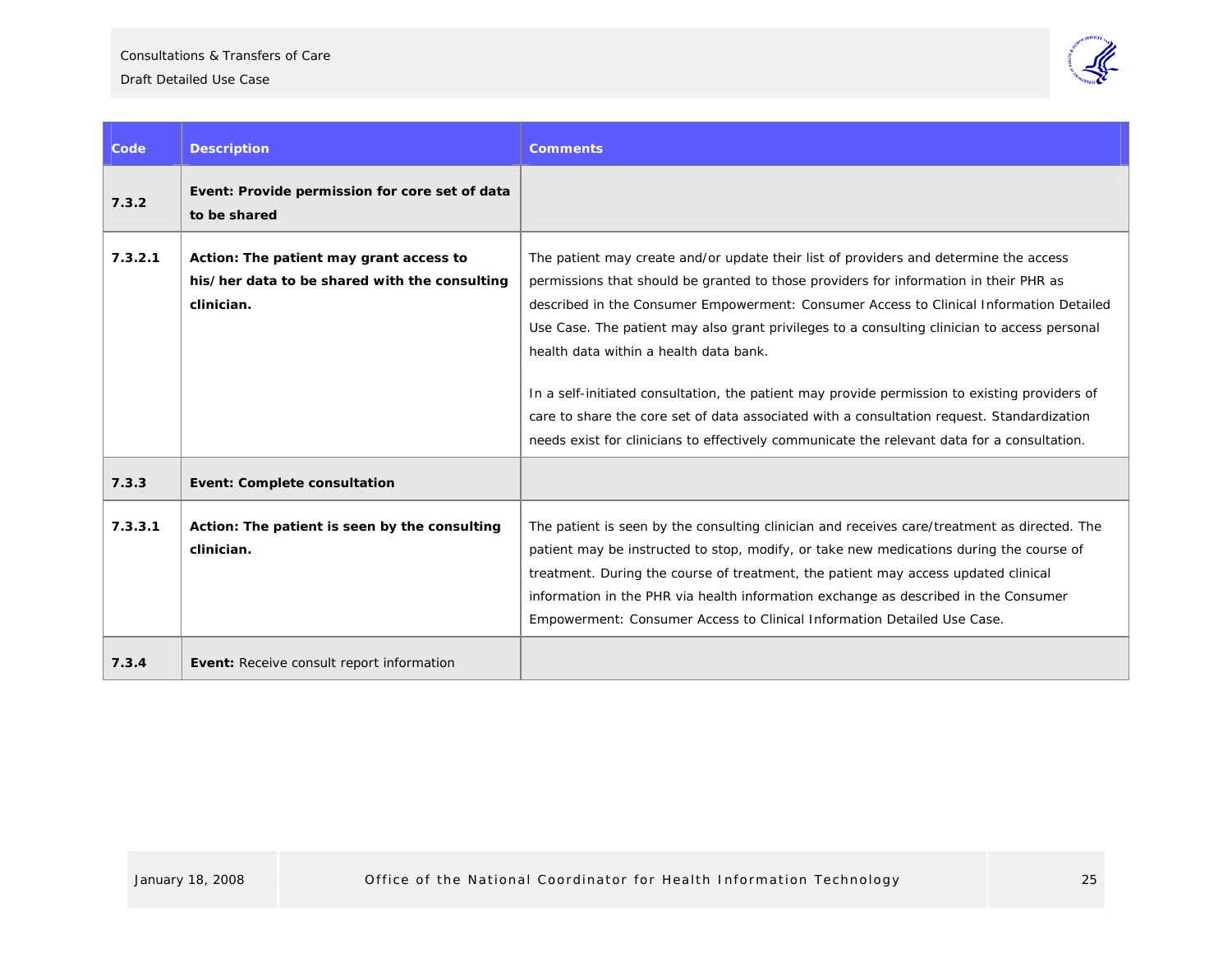

| Code    | <b>Description</b>                                                                                                                                                       | <b>Comments</b>                                                                                                                                                                                                                                                                                                                                                       |
|---------|--------------------------------------------------------------------------------------------------------------------------------------------------------------------------|-----------------------------------------------------------------------------------------------------------------------------------------------------------------------------------------------------------------------------------------------------------------------------------------------------------------------------------------------------------------------|
| 7.3.4.1 | <b>Action:</b> The patient receives a copy of the report<br>from the consulting clinician upon the completion<br>of the consultation.                                    | The patient is able to access a copy of the consult report sent to the requesting clinician in<br>the personally controlled heath records which may include personally controlled heath records<br>which may include personally controlled heath records which may include PHRs, health record<br>banks, etc s, health record banks, etc s, health record banks, etc. |
|         |                                                                                                                                                                          | Standardization needs exist for the set of information communicated to the requesting<br>clinician and patient in response to a consult request for effective communication of the care<br>transition and continued management of the patient. The same set of information can be<br>communicated to both the requesting clinician and the patient.                   |
| 7.3.4.2 | Action: The patient reviews may return to the<br>requesting clinician for follow-up or continued<br>care.                                                                | The patient may continue to receive care from the requesting clinician upon completion of the<br>consultation or continue to receive care from the consulting clinician or other providers.                                                                                                                                                                           |
| 7.3.4.3 | <b>Alternative Action:</b> Following the completion of a<br>self-initiated consultation, the patient may identify<br>a clinician to provide follow-up or continued care. | For a self-initiated consult, the patient may identify a clinician for follow-up care or continue<br>receiving care from the consulting clinician.                                                                                                                                                                                                                    |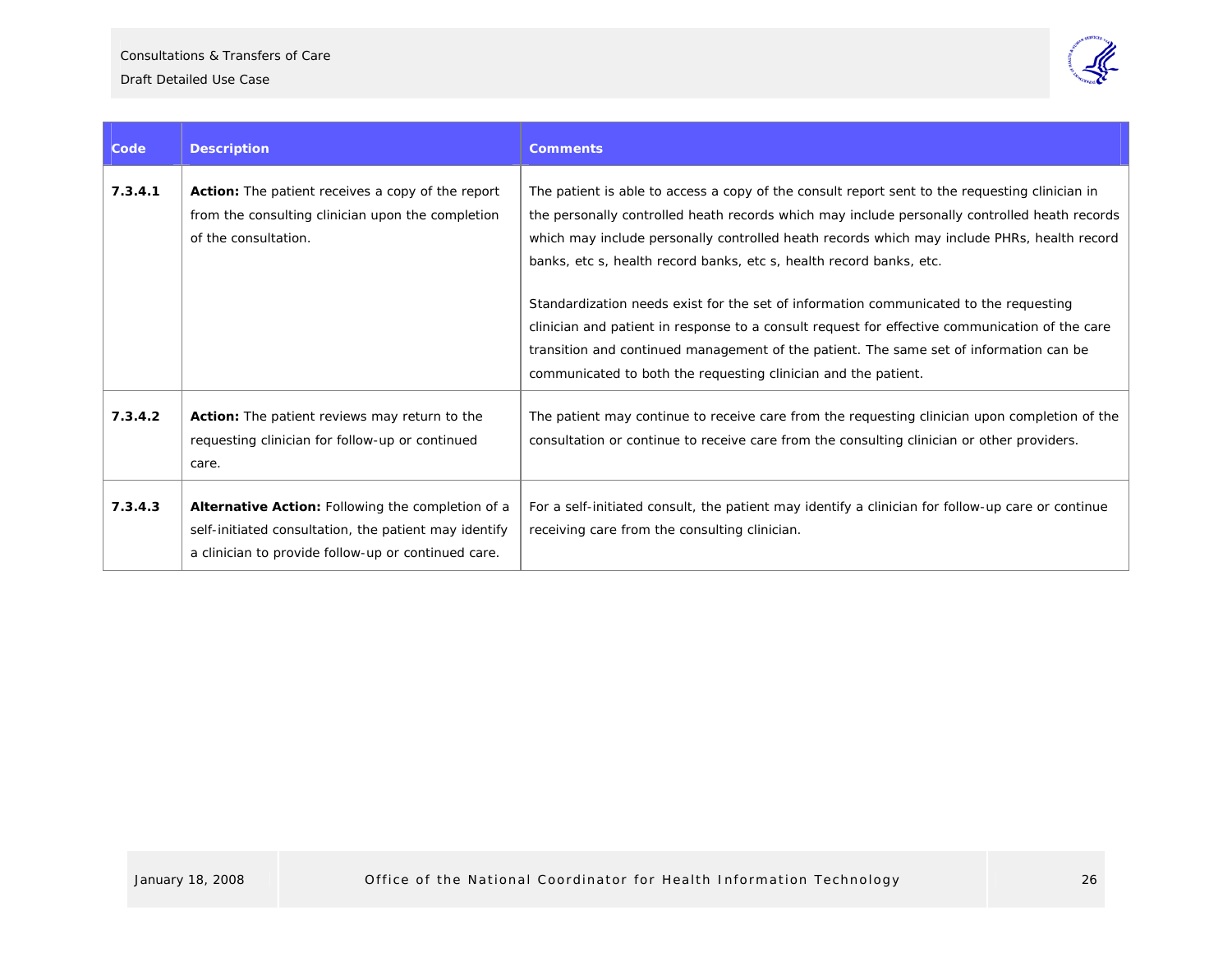

#### **8.0Scenario 2: Transfers of Care**

<span id="page-26-0"></span>

**Figure <sup>8</sup>‐1. Transfers of Care**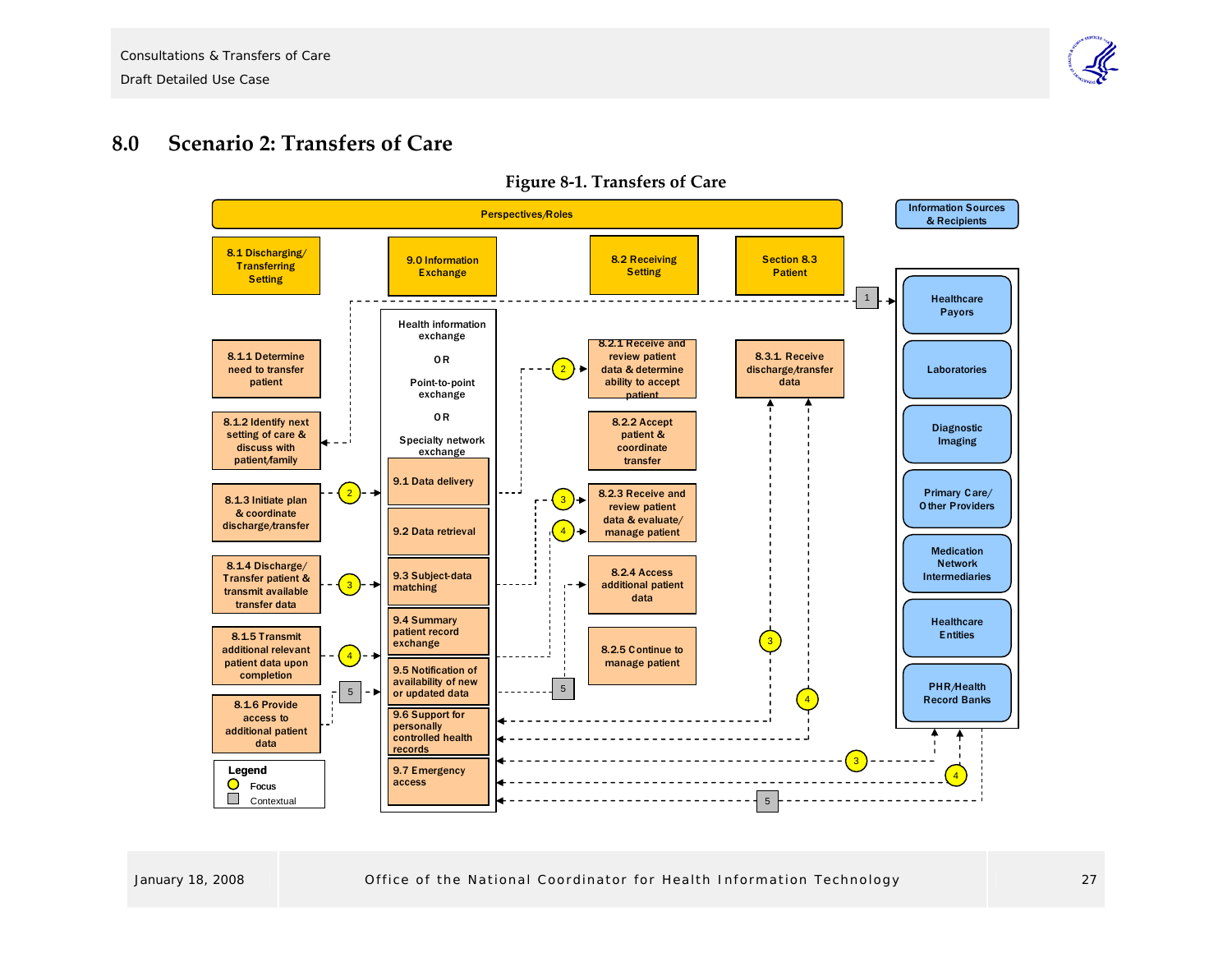

<span id="page-27-0"></span>

|                                                                                                                                                                                                                                                                                                                                                                                                                                                           | Tigule 0-2. Transiers of Care Scenario Tiows                                                                                                                                                                                                        |
|-----------------------------------------------------------------------------------------------------------------------------------------------------------------------------------------------------------------------------------------------------------------------------------------------------------------------------------------------------------------------------------------------------------------------------------------------------------|-----------------------------------------------------------------------------------------------------------------------------------------------------------------------------------------------------------------------------------------------------|
| $\begin{array}{ c c } \hline \multicolumn{1}{ c }{\textbf{1}} & \multicolumn{1}{ c }{\textbf{1}} \\ \hline \multicolumn{1}{ c }{\textbf{1}} & \multicolumn{1}{ c }{\textbf{1}} \\ \hline \multicolumn{1}{ c }{\textbf{1}} & \multicolumn{1}{ c }{\textbf{1}} \\ \hline \multicolumn{1}{ c }{\textbf{1}} & \multicolumn{1}{ c }{\textbf{1}} \\ \hline \multicolumn{1}{ c }{\textbf{1}} & \multicolumn{1}{ c }{\textbf{1}} \\ \hline \multicolumn{1}{ c }{$ | Administrative data is exchanged to support eligibility determination and coverage<br>authorization between receiving setting and payor.                                                                                                            |
| $\left( \begin{matrix} 2 \end{matrix} \right)$                                                                                                                                                                                                                                                                                                                                                                                                            | Core set of data available at time of transfer coordination is communicated via<br>information exchanges to receiving setting                                                                                                                       |
| $\left( \begin{matrix} 3 \end{matrix} \right)$                                                                                                                                                                                                                                                                                                                                                                                                            | Core set of data available at time of patient discharge and/or transfer is<br>communicated via information exchanges to the receiving setting and other<br>recipients of information.                                                               |
| $\left( 4\right)$                                                                                                                                                                                                                                                                                                                                                                                                                                         | Core set of data available after patient discharge and/or transfer is communicated<br>via information exchanges to the receiving setting and other recipients of<br>information. (Examples: completed discharge summary, pending lab results, etc.) |
| $\vert 5 \vert$                                                                                                                                                                                                                                                                                                                                                                                                                                           | Receiving setting requests and views additional patient data from other sources<br>provided via health information exchange.                                                                                                                        |
|                                                                                                                                                                                                                                                                                                                                                                                                                                                           |                                                                                                                                                                                                                                                     |

# **Figure <sup>8</sup>‐2. Transfers of Care Scenario Flows**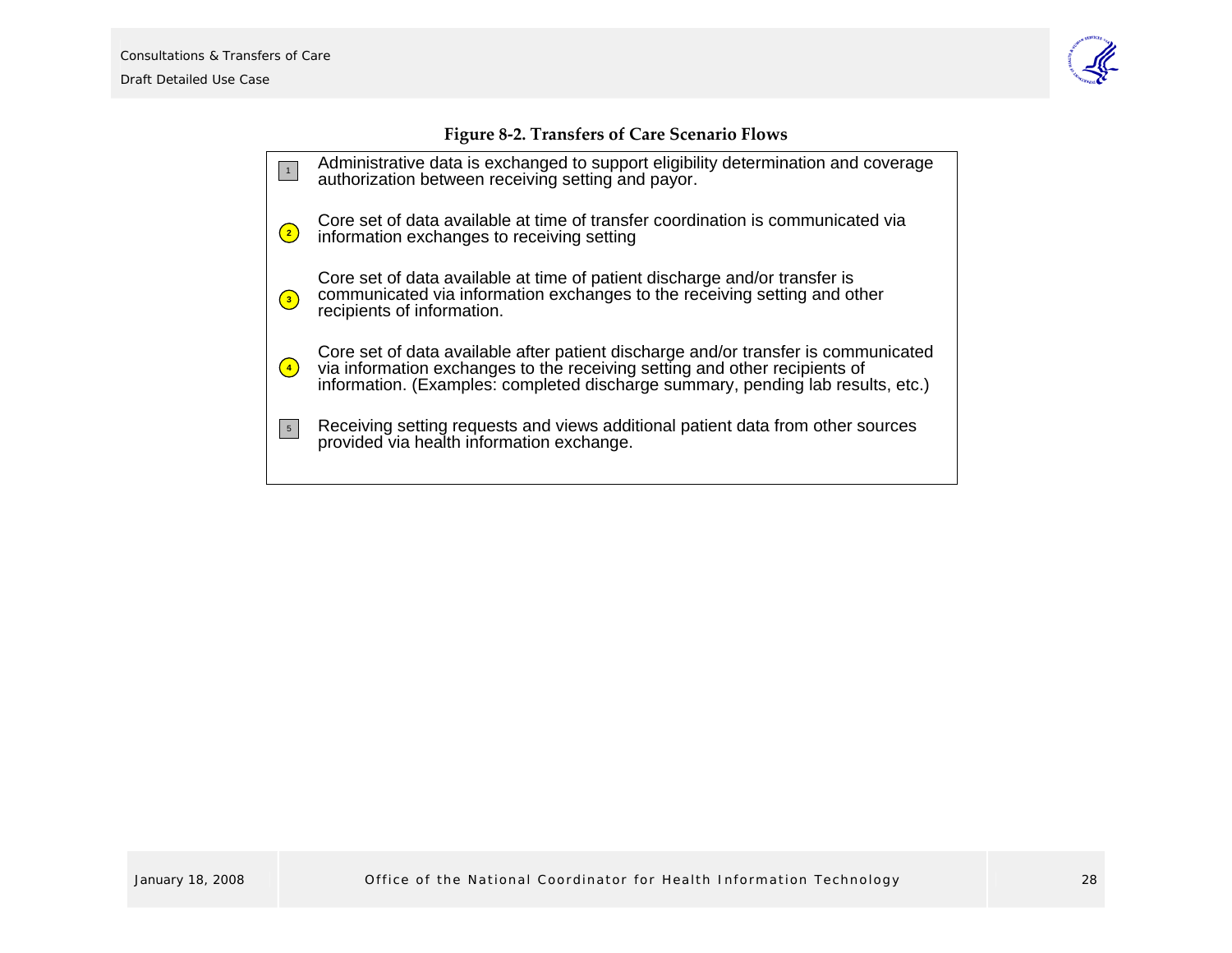

# **Code Description Comments 8.1.1** Event: Determine need to transfer patient **8.1.1.1 Action:** Care providers perform discharge planning during the course of the patient's episode of care. The patient is routinely evaluated by the clinician who documents each encounter in an EHR. Depending on the care setting, there may be a variety of care providers and health support personnel that provide care for the patient and document in the EHR. Care coordinators (such as case managers in the hospital setting) begin planning for discharge and transfer throughout the patient's episode of care. The case manager identifies the environment from which the patient originated (home, nursing home, etc.) and considers whether the patient may require transfer to another care setting (e.g., rehabilitation, assisted living, home health) upon discharge. **8.1.1.2** Action: The clinician responsible for care makes the determination that the patient is ready to be transferred to another care setting. Upon notification that the patient is ready to be transferred to another care setting, the care coordinator may consult other care providers to obtain input for preparing for the transfer to another care setting and review documentation from other care providers within the EHR. **8.1.2 Event:** Identify next setting of care and discuss with patient/family **8.1.2.1 Action:** Discuss the next setting of care with the patient or family. The clinician determines the next setting of care. The care coordinator may identify potential options and locations for the patient and review them with the patient and/or family. The patient/family may provide feedback to the care coordinator regarding preferred facilities or home health agencies. Communication with the patient's payor and determination of authorization and/or coverage

### **Figure <sup>8</sup>‐3. Transfers of Care, Discharging/Transferring Setting Perspective**

<span id="page-28-0"></span>for transfer may be included in the coordination activities of the discharging care setting.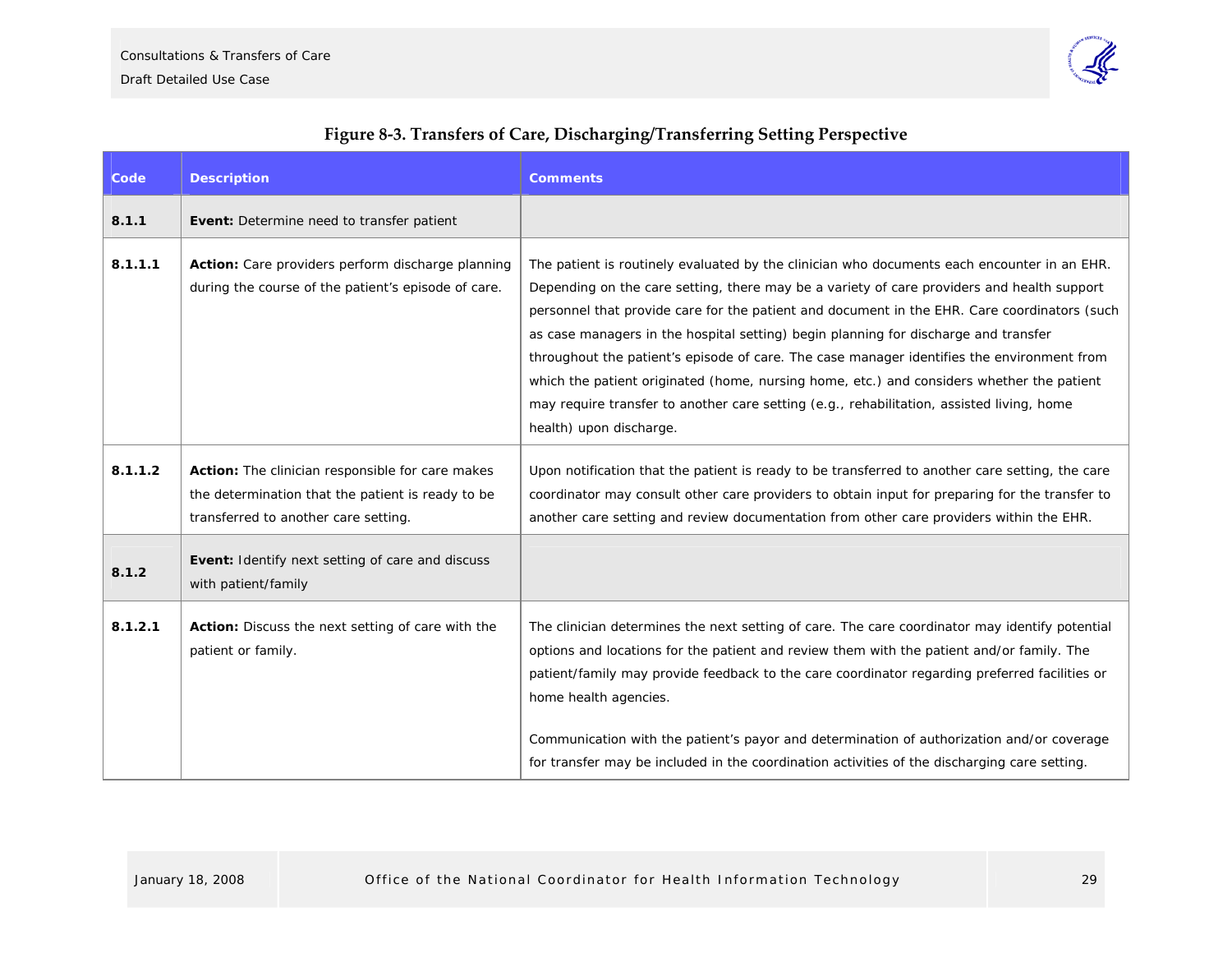#### Consultations & Transfers of Care

#### Draft Detailed Use Case



| Code    | <b>Description</b>                                                                                                          | <b>Comments</b>                                                                                                                                                                                                                                                                                                                                                                                                                                                                                                                                                                                                                                                                                                                                                                                                                                                                                                                                                                                                                                                                                                                                                                                                                                               |
|---------|-----------------------------------------------------------------------------------------------------------------------------|---------------------------------------------------------------------------------------------------------------------------------------------------------------------------------------------------------------------------------------------------------------------------------------------------------------------------------------------------------------------------------------------------------------------------------------------------------------------------------------------------------------------------------------------------------------------------------------------------------------------------------------------------------------------------------------------------------------------------------------------------------------------------------------------------------------------------------------------------------------------------------------------------------------------------------------------------------------------------------------------------------------------------------------------------------------------------------------------------------------------------------------------------------------------------------------------------------------------------------------------------------------|
| 8.1.2.2 | Action: Support payor needs to authorize transfer<br>of care.                                                               | Authorization may be required for coverage approval to patient transfer to the next care<br>setting.                                                                                                                                                                                                                                                                                                                                                                                                                                                                                                                                                                                                                                                                                                                                                                                                                                                                                                                                                                                                                                                                                                                                                          |
| 8.1.2.3 | Action: Select next setting of care and prepare for<br>transfer coordination.                                               | The care coordinator has been notified of the preferred option(s) for transfer and prepares for<br>the transfer coordination process. The clinician and care coordinators begin the discharge<br>documentation process which includes information such as transfer coordination and plan of<br>care information.                                                                                                                                                                                                                                                                                                                                                                                                                                                                                                                                                                                                                                                                                                                                                                                                                                                                                                                                              |
| 8.1.3   | Event: Initiate plan and coordinate discharge/<br>transfer                                                                  |                                                                                                                                                                                                                                                                                                                                                                                                                                                                                                                                                                                                                                                                                                                                                                                                                                                                                                                                                                                                                                                                                                                                                                                                                                                               |
| 8.1.3.1 | Action: The core set of data required for<br>coordinating the transfer process is communicated<br>to the receiving setting. | The care coordinator begins the transfer coordination process by communicating<br>electronically the core set of data needed to determine whether the receiving setting can<br>accept the patient.<br>It is important for the receiving setting to have critical information that determines the<br>receiving settings ability to accept the patient based upon special patient are needs such as<br>the presence of lines and catheters, oxygen requirements, cognitive status, and skin<br>conditions/pressure ulcers. Insurance details and power of attorney information is also<br>needed during this coordination process.<br>Standardization needs exist to identify the minimum data set to coordinate a transfer of a<br>patient. The type of data that is needed by the receiving setting includes (but is not limited<br>to): patient demographic information, insurance/administrative information, reason for<br>admission and history of present illness, expected date of transfer, transfer instructions,<br>problems, medications, allergies, past medical history, treatment summary, advance<br>directives, case manager/discharge planning notes, functional status, plan of care/discharge<br>orders, pertinent labs, and pending tests. |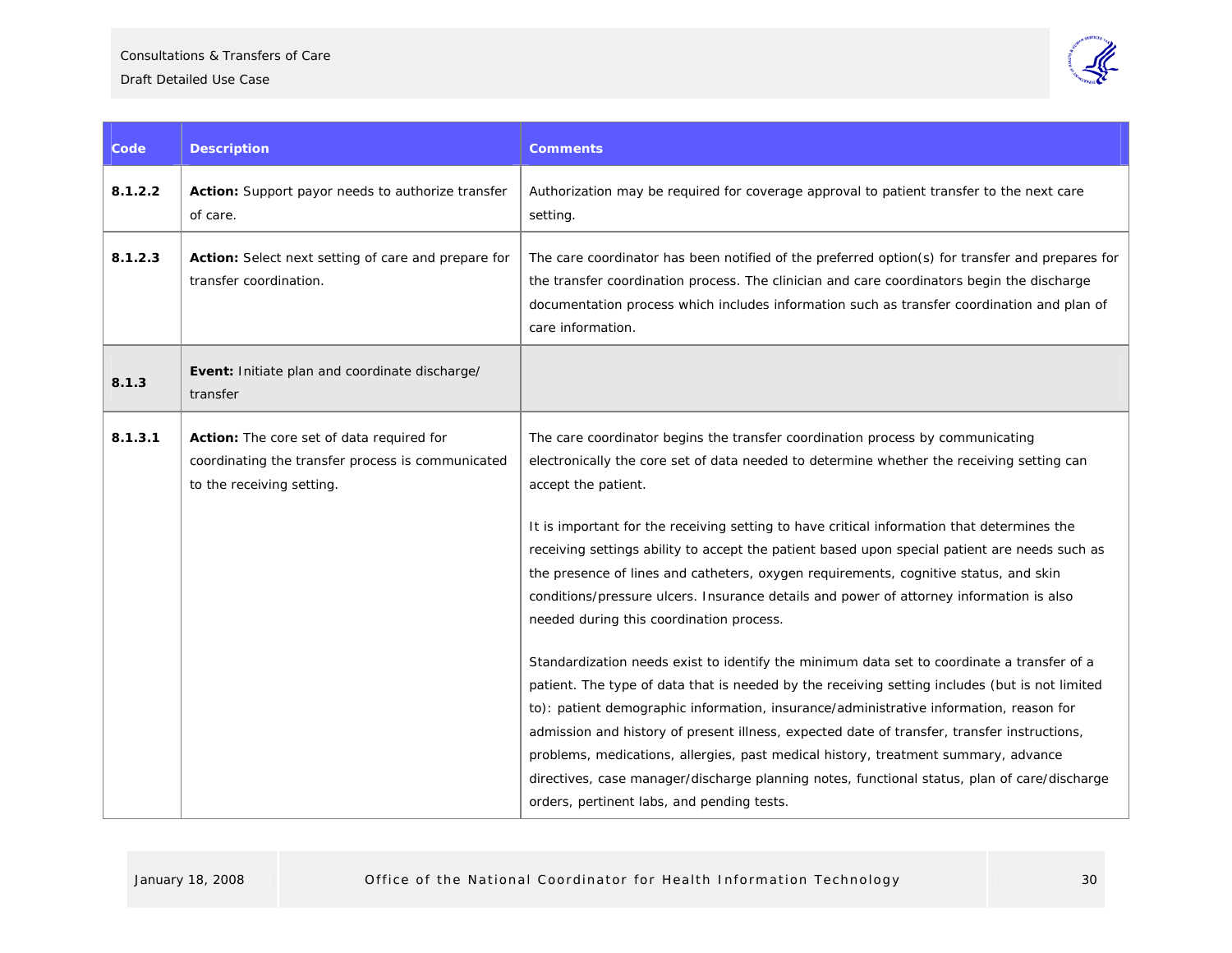Draft Detailed Use Case



| Code     | <b>Description</b>                                                                                                                              | <b>Comments</b>                                                                                                                                                                                                                            |
|----------|-------------------------------------------------------------------------------------------------------------------------------------------------|--------------------------------------------------------------------------------------------------------------------------------------------------------------------------------------------------------------------------------------------|
| 8.1.3.2  | Action: The receiving setting notifies the<br>discharging/transferring setting that it is able to<br>accept the patient.                        | The receiving setting notifies the discharging/transferring setting that it is able to accept the<br>patient.                                                                                                                              |
| 8.1.3.2a | <b>Alternative Action:</b> The receiving setting notifies<br>the discharging/transferring setting that it is not<br>able to accept the patient. | The receiving care setting notifies the discharging/transferring setting that it is unable to<br>accept the patient. The discharging/transferring setting must conduct the transfer<br>coordination process with another facility/setting. |
| 8.1.3.3  | Action: The discharge documentation process<br>continues to prepare for patient transfer/<br>discharge.                                         | The clinician continues the discharge planning process. This may include development of<br>discharge orders/care plan, discharge summary, and review of pending tests.                                                                     |
| 8.1.4    | Event: Discharge/Transfer patient and transmit<br>available transfer data                                                                       |                                                                                                                                                                                                                                            |
| 8.1.4.1  | Action: Discharge patient from current setting.                                                                                                 | The patient is discharged and transferred to the next setting of care.                                                                                                                                                                     |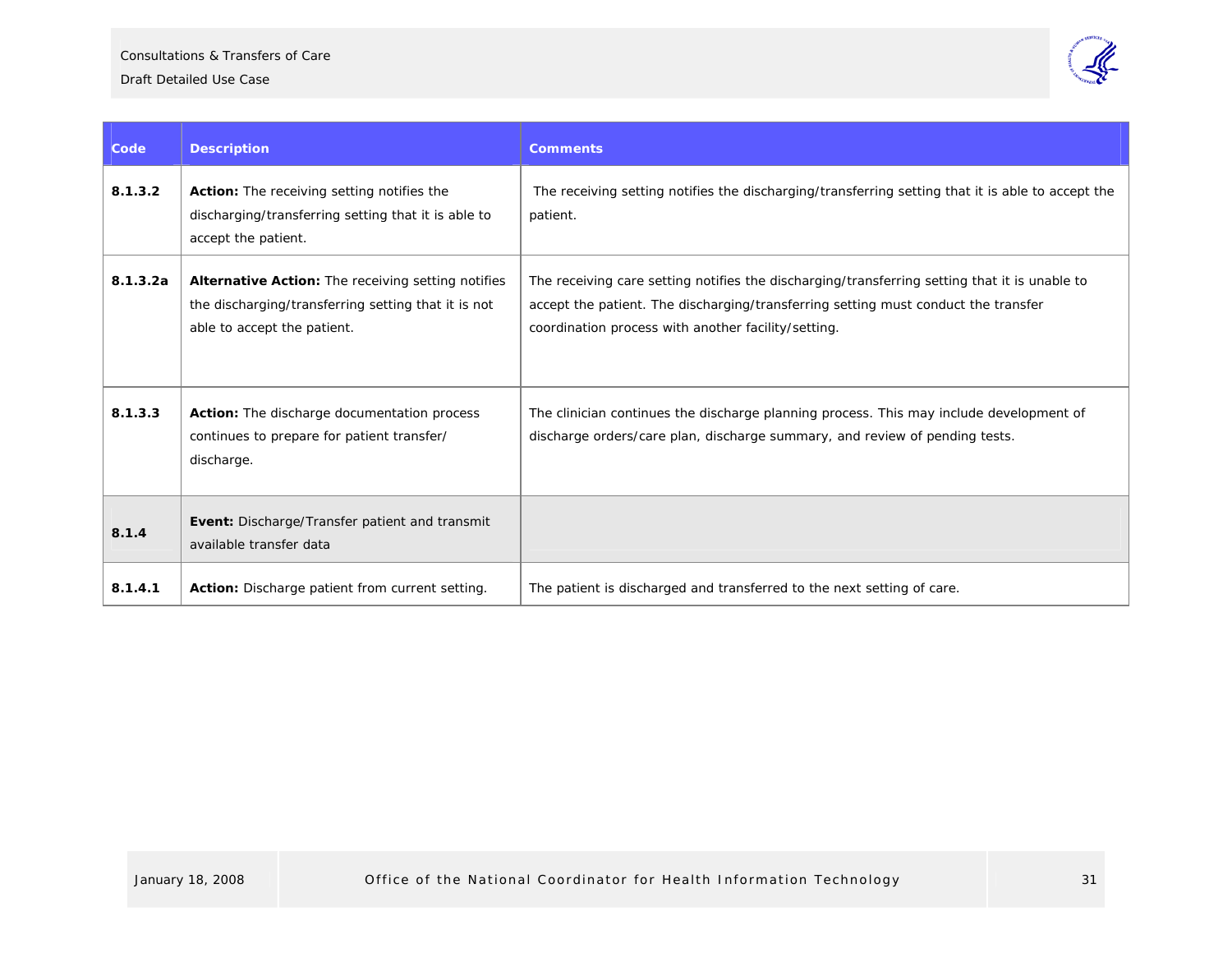

| Code    | <b>Description</b>                                                                                                                  | <b>Comments</b>                                                                                                                                                                                                                                                                                                                                                                                                                                                                                                                                                                                                                                                                                                                                                                                                                                                                                                                                                                                                                                                                                                                                                                                                                                                                                                                                                                                      |
|---------|-------------------------------------------------------------------------------------------------------------------------------------|------------------------------------------------------------------------------------------------------------------------------------------------------------------------------------------------------------------------------------------------------------------------------------------------------------------------------------------------------------------------------------------------------------------------------------------------------------------------------------------------------------------------------------------------------------------------------------------------------------------------------------------------------------------------------------------------------------------------------------------------------------------------------------------------------------------------------------------------------------------------------------------------------------------------------------------------------------------------------------------------------------------------------------------------------------------------------------------------------------------------------------------------------------------------------------------------------------------------------------------------------------------------------------------------------------------------------------------------------------------------------------------------------|
| 8.1.4.2 | <b>Action:</b> Transfer data that is available for the<br>patient at time of discharge is communicated to<br>the receiving setting. | The core set of transfer data that is available at time of discharge is communicated to the<br>receiving setting. This information is also utilized by the transport team that may be<br>transporting the patient to the next care setting. The core set of transfer data is<br>communicated to the patient's personally controlled heath records which may include PHRs,<br>health record banks, etc and the other care providers for the patient such as the primary care<br>physician.<br>In addition to the core transfer data set, additional relevant patient information may be<br>communicated to the receiving care setting. This may include documentation such as images,<br>EKGs, case manager documentation, therapies (PT/OT/ST) documentation, history and<br>physical, nursing notes, operative notes, etc.<br>Standardization needs exist to identify the core data set required by a receiving setting from<br>a sending setting during a transfer of care. The core data set may be the same set of data<br>that was communicated during the transfer coordination process, but the comprehensive<br>information may not be completed at time of transfer coordination or at the time of actual<br>patient discharge/transfer. The discharge summary may be not completed and all pending<br>tests may not be resulted at the time of actual patient discharge and may need to be |
|         |                                                                                                                                     | communicated upon availability.                                                                                                                                                                                                                                                                                                                                                                                                                                                                                                                                                                                                                                                                                                                                                                                                                                                                                                                                                                                                                                                                                                                                                                                                                                                                                                                                                                      |
| 8.1.5   | Event: Transmit additional patient data upon<br>completion                                                                          |                                                                                                                                                                                                                                                                                                                                                                                                                                                                                                                                                                                                                                                                                                                                                                                                                                                                                                                                                                                                                                                                                                                                                                                                                                                                                                                                                                                                      |
| 8.1.5.1 | <b>Action:</b> Patient data becomes available or is<br>updated after the patient has left the<br>discharging/transferring setting.  | Core patient data such as the discharge summary or pending test results may become<br>available after the patient has been discharged. Patient data may be modified or annotated<br>after patient discharged.                                                                                                                                                                                                                                                                                                                                                                                                                                                                                                                                                                                                                                                                                                                                                                                                                                                                                                                                                                                                                                                                                                                                                                                        |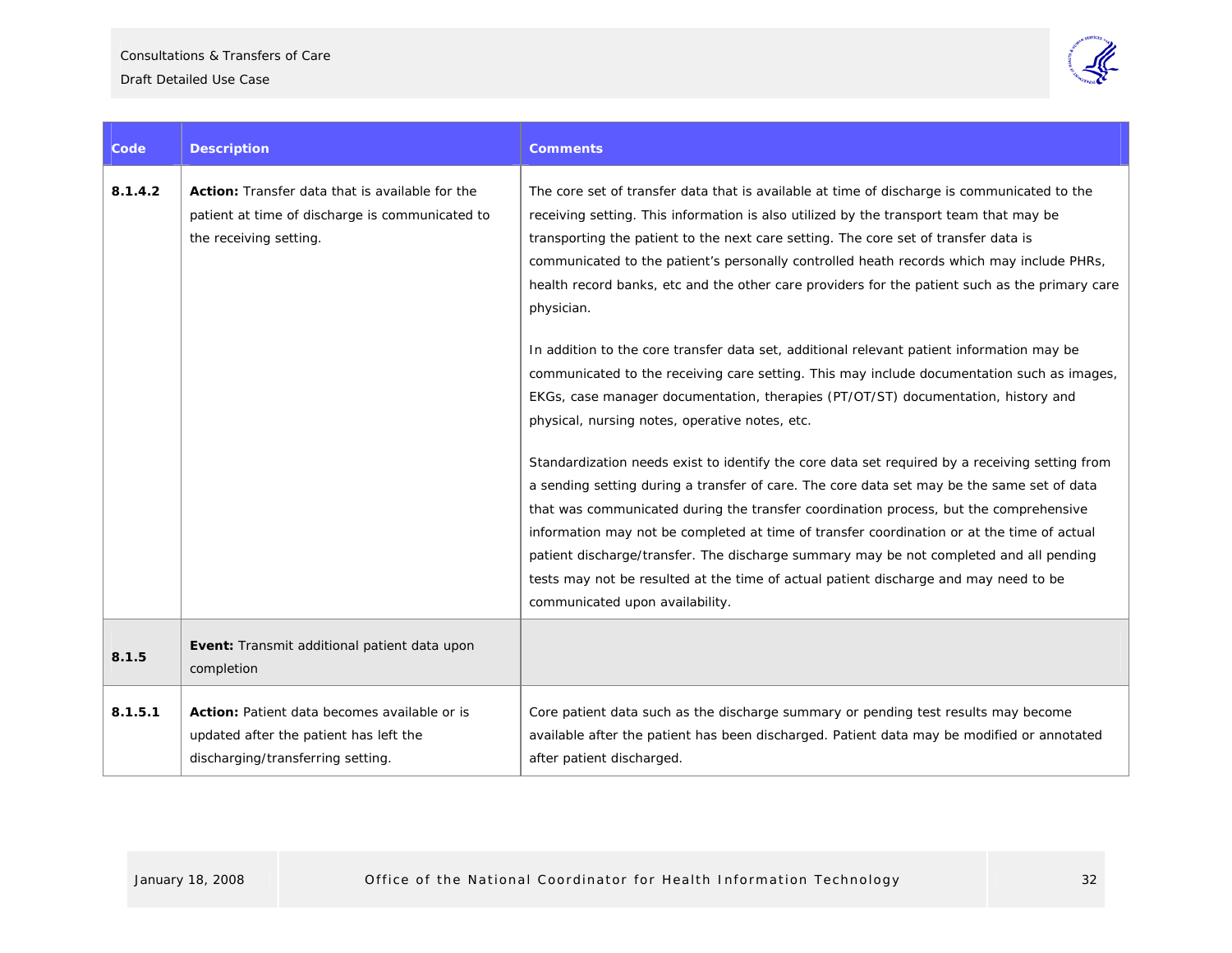

| Code    | <b>Description</b>                                                                                                                                       | <b>Comments</b>                                                                                                                                                                                                                                          |
|---------|----------------------------------------------------------------------------------------------------------------------------------------------------------|----------------------------------------------------------------------------------------------------------------------------------------------------------------------------------------------------------------------------------------------------------|
| 8.1.5.2 | Action: Communicate patient data to the receiving<br>setting upon availability.                                                                          | Newly available data that is part of the core set of transfer data is communicated to the<br>receiving setting as well as the patient and other transfer data set recipients such as the<br>primary care physician and patient.                          |
|         |                                                                                                                                                          | The receiving care setting and other transfer data set recipients may receive annotated data<br>that is part of the core transfer data set or a may receive a notification that annotated data is<br>available on a patient.                             |
| 8.1.6   | Event: Provide access to additional patient data                                                                                                         |                                                                                                                                                                                                                                                          |
| 8.1.6.1 | <b>Action:</b> The discharging/transferring setting<br>receives a request for additional patient data that<br>is not part of the core transfer data set. | Patient information is reviewed by the clinician at the receiving care setting. At any time<br>during the course of care for the patient in the receiving setting, a clinician may request<br>additional data from the discharging/transferring setting. |
| 8.1.6.2 | <b>Action:</b> The discharging/transferring setting<br>provides access to additional patient data in<br>response to the request.                         | The receiving setting is provided access to the additional patient data requested. The types of<br>additional information needs are broad and will vary based upon patient details.                                                                      |

# **Figure <sup>8</sup>‐4. Transfers of Care, Receiving Setting Perspective**

<span id="page-32-0"></span>

| <b>Code</b> | <b>Description</b>                                                                           | <b>Comments</b> |
|-------------|----------------------------------------------------------------------------------------------|-----------------|
| 8.2.1       | <b>Event:</b> Receive and review patient data and<br>determine ability to accept the patient |                 |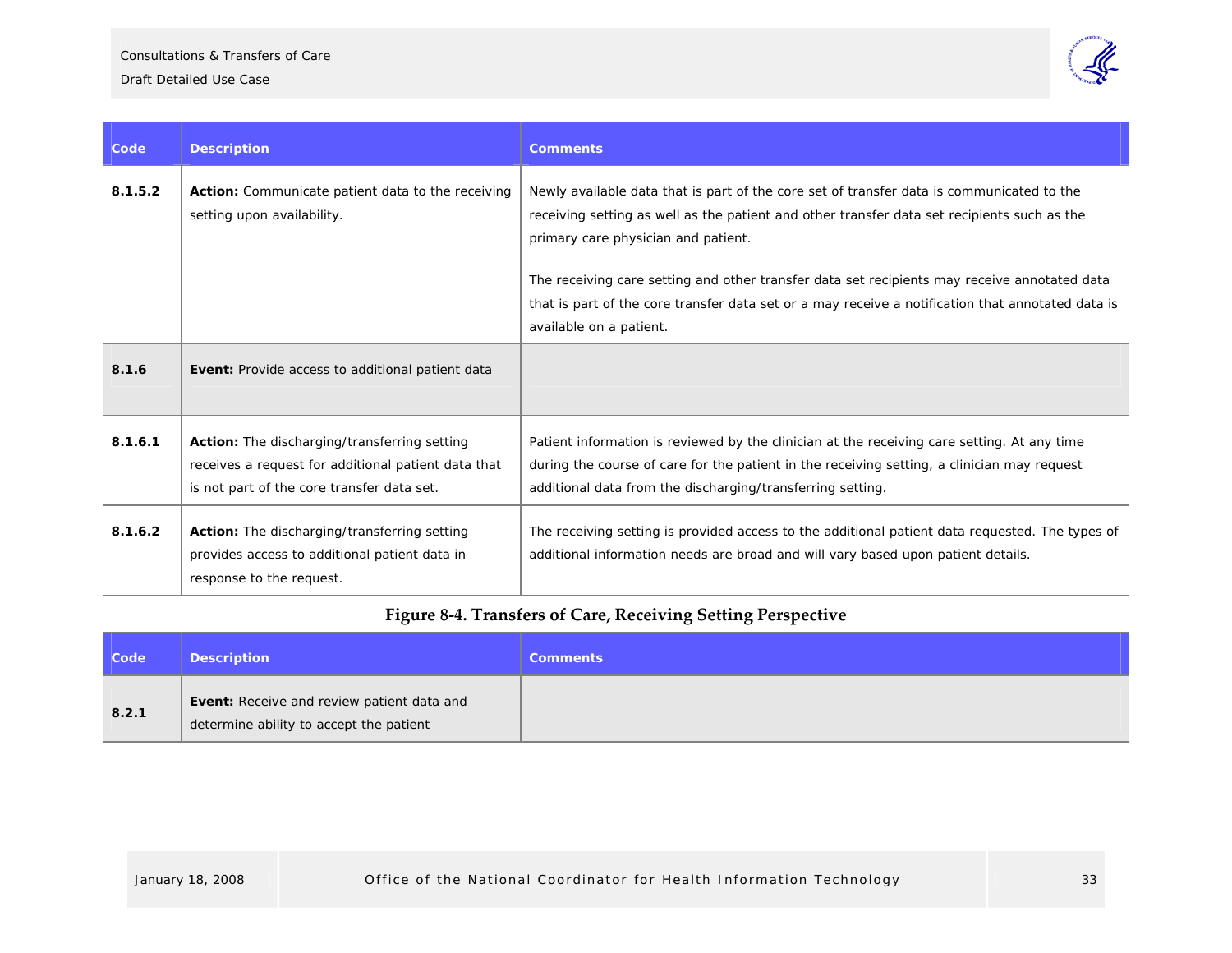Consultations & Transfers of Care



| Code    | <b>Description</b>                                                                                                                                                    | <b>Comments</b>                                                                                                                                                                                                                                                                                                                                                                                                                                                                                                                                                                                                           |
|---------|-----------------------------------------------------------------------------------------------------------------------------------------------------------------------|---------------------------------------------------------------------------------------------------------------------------------------------------------------------------------------------------------------------------------------------------------------------------------------------------------------------------------------------------------------------------------------------------------------------------------------------------------------------------------------------------------------------------------------------------------------------------------------------------------------------------|
| 8.2.1.1 | Action: The receiving setting receives a request to<br>transfer a patient.                                                                                            | The care coordinator or clinician at the receiving setting receives a request to transfer a<br>patient. This request information includes information that is critical to determining whether it<br>is able to accept the patient. Information received in the EHR includes (but is not limited to)<br>the presence of lines and catheters, oxygen requirements, cognitive status, and skin<br>conditions/pressure ulcers. Insurance details and power of attorney information is also<br>needed during this coordination process.                                                                                        |
|         |                                                                                                                                                                       | Standardization needs exist to identify the minimum data set to coordinate a transfer of a<br>patient. The type of data that is needed by the receiving setting includes (but is not limited<br>to): patient demographic information, insurance/administrative information, reason for<br>admission and history of present illness, expected date of transfer, transfer instructions,<br>problems, medications, allergies, past medical history, treatment summary, advance<br>directives, case manager/discharge planning notes, functional status, plan of care/discharge<br>orders, pertinent labs, and pending tests. |
| 8.2.2   | Event: Accept patient and coordinate transfer                                                                                                                         |                                                                                                                                                                                                                                                                                                                                                                                                                                                                                                                                                                                                                           |
| 8.2.2.1 | Action: The receiving setting notifies the<br>discharging/transferring setting that is able to<br>accept the patient and begins the transfer<br>coordination process. | The receiving setting determines the ability to accept the patient based upon patient care<br>information received. If needed, the receiving setting may request additional data from the<br>discharging/transferring setting to make this determination.<br>The receiving setting notifies the discharging/transferring setting that it is able to accept the<br>patient and continues the process of transfer coordination.                                                                                                                                                                                             |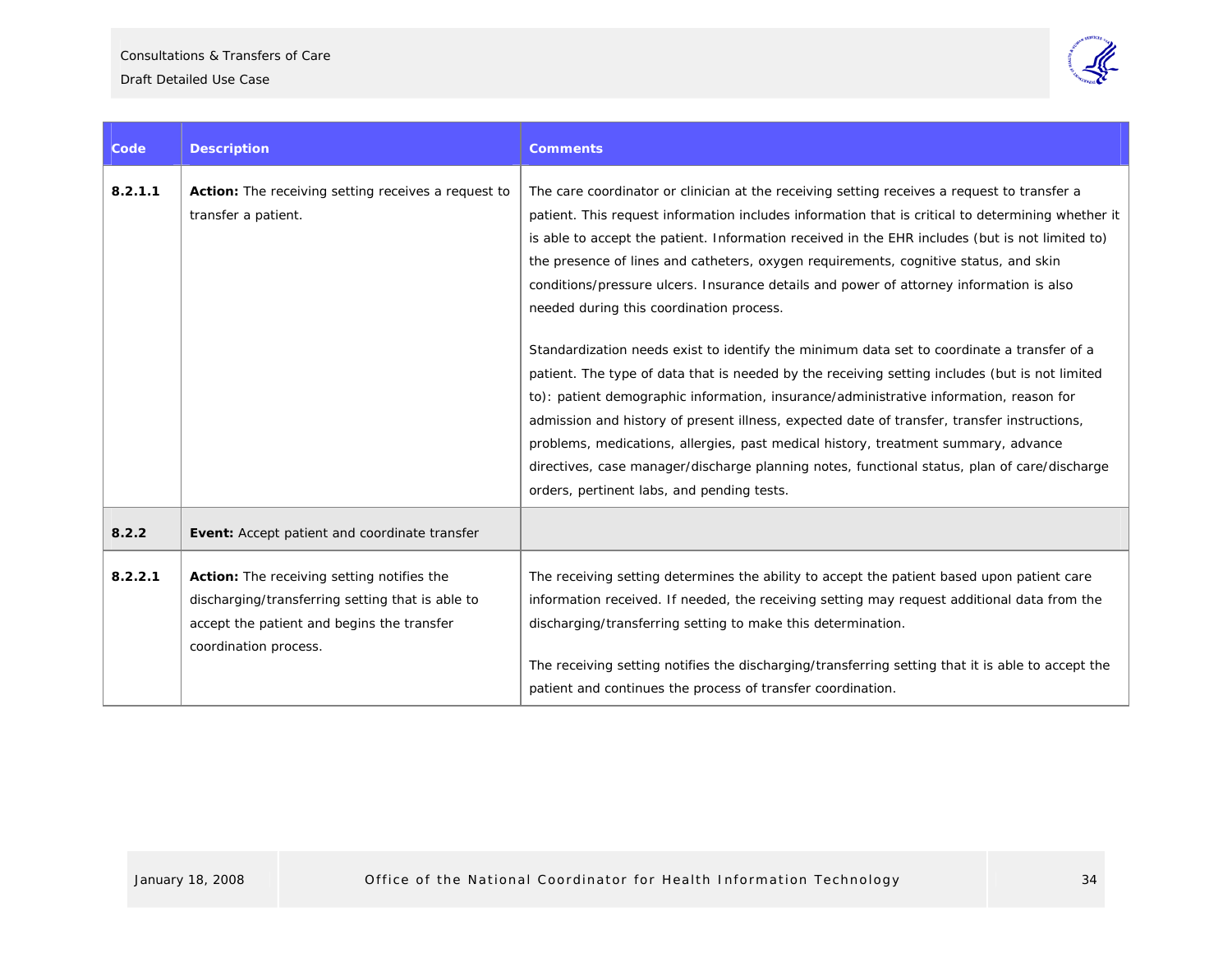

| Code     | <b>Description</b>                                                                                                                    | <b>Comments</b>                                                                                                                                                                                                                                                                                                                                                                                                                                                                                                                                                                                                                                                                                                                                                                                                                                                                                                                                                                                                                                                                                                                                                                                         |
|----------|---------------------------------------------------------------------------------------------------------------------------------------|---------------------------------------------------------------------------------------------------------------------------------------------------------------------------------------------------------------------------------------------------------------------------------------------------------------------------------------------------------------------------------------------------------------------------------------------------------------------------------------------------------------------------------------------------------------------------------------------------------------------------------------------------------------------------------------------------------------------------------------------------------------------------------------------------------------------------------------------------------------------------------------------------------------------------------------------------------------------------------------------------------------------------------------------------------------------------------------------------------------------------------------------------------------------------------------------------------|
| 8.2.2.1a | Alternative Action: The receiving setting notifies<br>the discharging/transferring setting that is not able<br>to accept the patient. | The receiving setting determines it does not have the ability to accept the patient based upon<br>patient care information received. If needed, the receiving setting may request additional<br>data from the discharging/transferring setting to make this determination.<br>The receiving setting notifies the discharging/transferring setting that it is unable to accept<br>the patient.                                                                                                                                                                                                                                                                                                                                                                                                                                                                                                                                                                                                                                                                                                                                                                                                           |
| 8.2.2.2  | Action: The receiving setting prepares for patient<br>transfer.                                                                       | The receiving setting completes any preparations required for the patient's arrival and<br>addresses any special care and equipment needs based upon information received in the core<br>transfer data set.                                                                                                                                                                                                                                                                                                                                                                                                                                                                                                                                                                                                                                                                                                                                                                                                                                                                                                                                                                                             |
| 8.2.3    | Event: Receive and review patient data and<br>evaluate/manage patient                                                                 |                                                                                                                                                                                                                                                                                                                                                                                                                                                                                                                                                                                                                                                                                                                                                                                                                                                                                                                                                                                                                                                                                                                                                                                                         |
| 8.2.3.1  | Action: Receive patient data and prepare for<br>patient arrival.                                                                      | The core transfer data set and additional relevant patient information (e.g., images, EKGs,<br>case manager documentation, therapies (PT/OT/ST) documentation, history and physical,<br>nursing notes, operative notes, etc.) is received from the discharging/transferring setting.<br>Standardization needs exist to identify the core data set required by a receiving setting from<br>a sending setting during a transfer of care. The core data set may be the same set of data<br>that was communicated during the transfer coordination process, but the comprehensive<br>information may not be completed at time of transfer coordination or at the time of actual<br>patient discharge/transfer. The discharge summary may be not completed and all pending<br>tests may not be resulted at the time of actual patient discharge and may be received after<br>patient arrival to the receiving care setting.<br>The receiving setting continues and completes any preparations required for the patient's<br>arrival and addresses any special care and equipment needs based upon information received<br>in the core transfer data sent at time of discharge from the transferring setting. |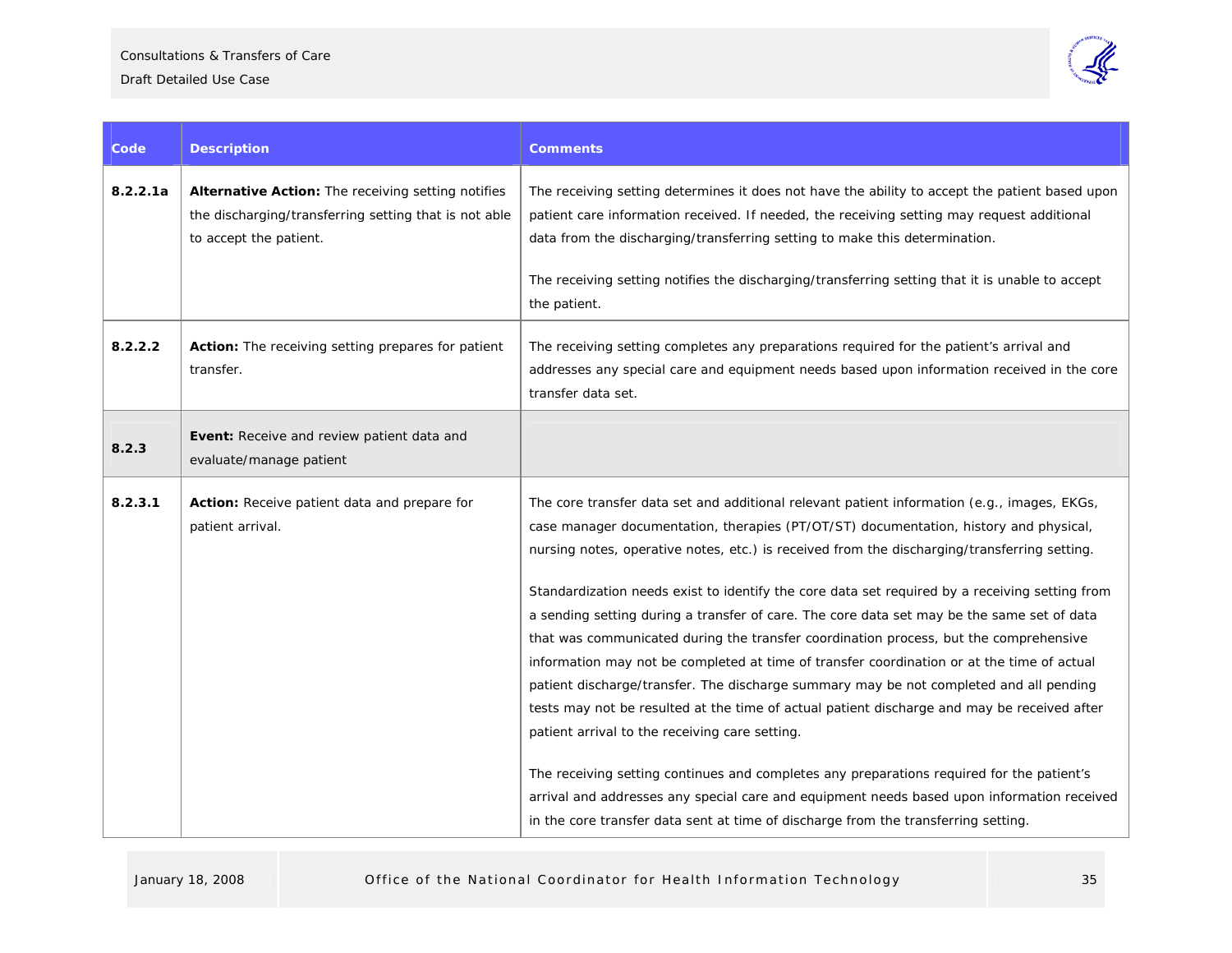

| Code    | <b>Description</b>                                                                                                                                                                                            | <b>Comments</b>                                                                                                                                                                                                                                                                                                                                                                                                                                                               |  |
|---------|---------------------------------------------------------------------------------------------------------------------------------------------------------------------------------------------------------------|-------------------------------------------------------------------------------------------------------------------------------------------------------------------------------------------------------------------------------------------------------------------------------------------------------------------------------------------------------------------------------------------------------------------------------------------------------------------------------|--|
| 8.2.3.2 | Action: Review patient data and evaluate patient.                                                                                                                                                             | The clinician at the receiving setting reviews patient data received from the discharging/<br>transferring setting and evaluates the patient upon arrival. The clinician initiates admission<br>orders, performing reconciliation of medications during this process, and enacts a care plan<br>for the patient within an EHR.                                                                                                                                                |  |
| 8.2.3.3 | Action: Receive additional patient data from the<br>discharging/transferring setting.                                                                                                                         | The clinician receives and reviews data that is part of the core set of transfer data that was<br>pending at time of patient transfer (e.g., discharge summary, pending tests). If any data<br>previously received was modified, the receiving care setting may receive modified or<br>annotated data, or may receive notification that updated information may be accessed. If<br>required, the clinician makes any modifications to the patient's care plan as appropriate. |  |
| 8.2.3.4 | Action: Continue to manage patient.                                                                                                                                                                           | The receiving care setting continues to provide care for the patient and document patient<br>information within an EHR.                                                                                                                                                                                                                                                                                                                                                       |  |
| 8.2.4   | Event: Access additional patient data                                                                                                                                                                         |                                                                                                                                                                                                                                                                                                                                                                                                                                                                               |  |
| 8.2.4.1 | <b>Action:</b> The receiving setting may request<br>additional data that was not part of the core data<br>set or additional information previously<br>transmitted by the discharging/transferring<br>setting. | The receiving setting requests additional information from the discharging/transferring setting<br>or other available data sources via health information exchange.                                                                                                                                                                                                                                                                                                           |  |
| 8.2.4.2 | Action: Access additional patient data.                                                                                                                                                                       | Access additional patient data via health information exchange in the EHR and continue to<br>manage patient care.                                                                                                                                                                                                                                                                                                                                                             |  |
| 8.2.5   | Event: Continue to manage patient                                                                                                                                                                             |                                                                                                                                                                                                                                                                                                                                                                                                                                                                               |  |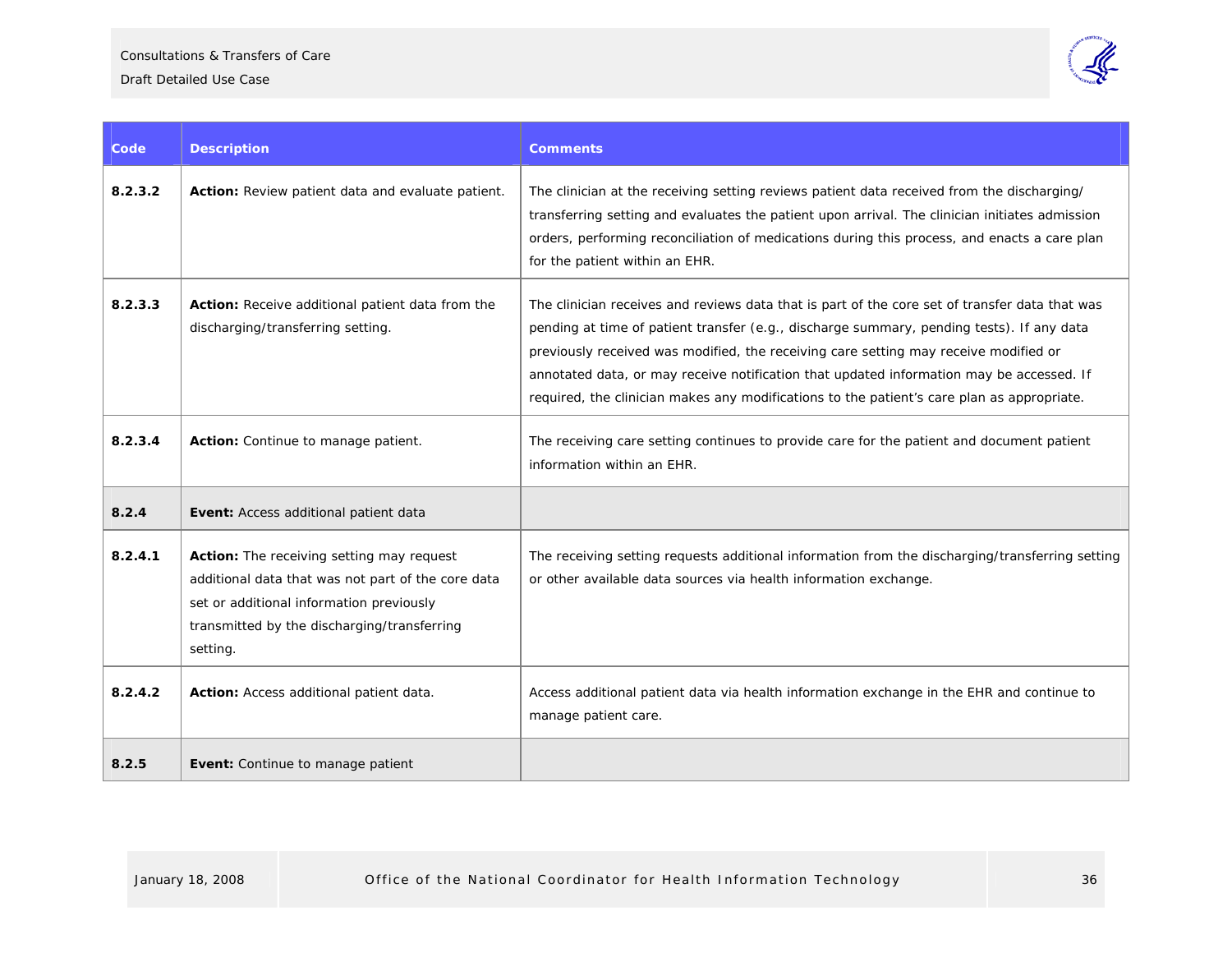

| <b>Code</b> | <b>Description</b>                         | <b>Comments</b>                                                                                                                                                                                                                                                                                                             |
|-------------|--------------------------------------------|-----------------------------------------------------------------------------------------------------------------------------------------------------------------------------------------------------------------------------------------------------------------------------------------------------------------------------|
| 8.2.5.1     | <b>Action:</b> Continue to manage patient. | The receiving care setting continues to provide care for the patient and document patient<br>information within an EHR. When the patient is ready to be discharged or transferred to<br>another setting, the receiving care setting now becomes the discharging/transferring setting<br>and follows the processes outlined. |

# **Figure <sup>8</sup>‐5. Transfers of Care, Patient Perspective**

<span id="page-36-0"></span>

| Code    | <b>Description</b>                                                                          | <b>Comments</b>                                                                                                                                                                                                                                                                                                                                                                                                                                                                                                              |
|---------|---------------------------------------------------------------------------------------------|------------------------------------------------------------------------------------------------------------------------------------------------------------------------------------------------------------------------------------------------------------------------------------------------------------------------------------------------------------------------------------------------------------------------------------------------------------------------------------------------------------------------------|
| 8.3.1   | <b>Event:</b> Receive discharge/transfer data                                               |                                                                                                                                                                                                                                                                                                                                                                                                                                                                                                                              |
| 8.3.1.1 | <b>Action:</b> The patient receives discharge/transfer<br>information.                      | Discharge/transfer information is communicated to the personally controlled heath records<br>which may include personally controlled heath records which may include PHRs, health record<br>banks, etc s, health record banks, etc via health information exchange for access by the<br>patient and/or family members.<br>Standardization needs exist for the set of information communicated to the next care setting.<br>The same set of information can be communicated to both the next care setting and the<br>patient. |
| 8.3.1.2 | <b>Action:</b> The patient receives additional or updated<br>information upon availability. | The patient may receive newly available data generated after discharge or data that may<br>have been modified or annotated after discharge.                                                                                                                                                                                                                                                                                                                                                                                  |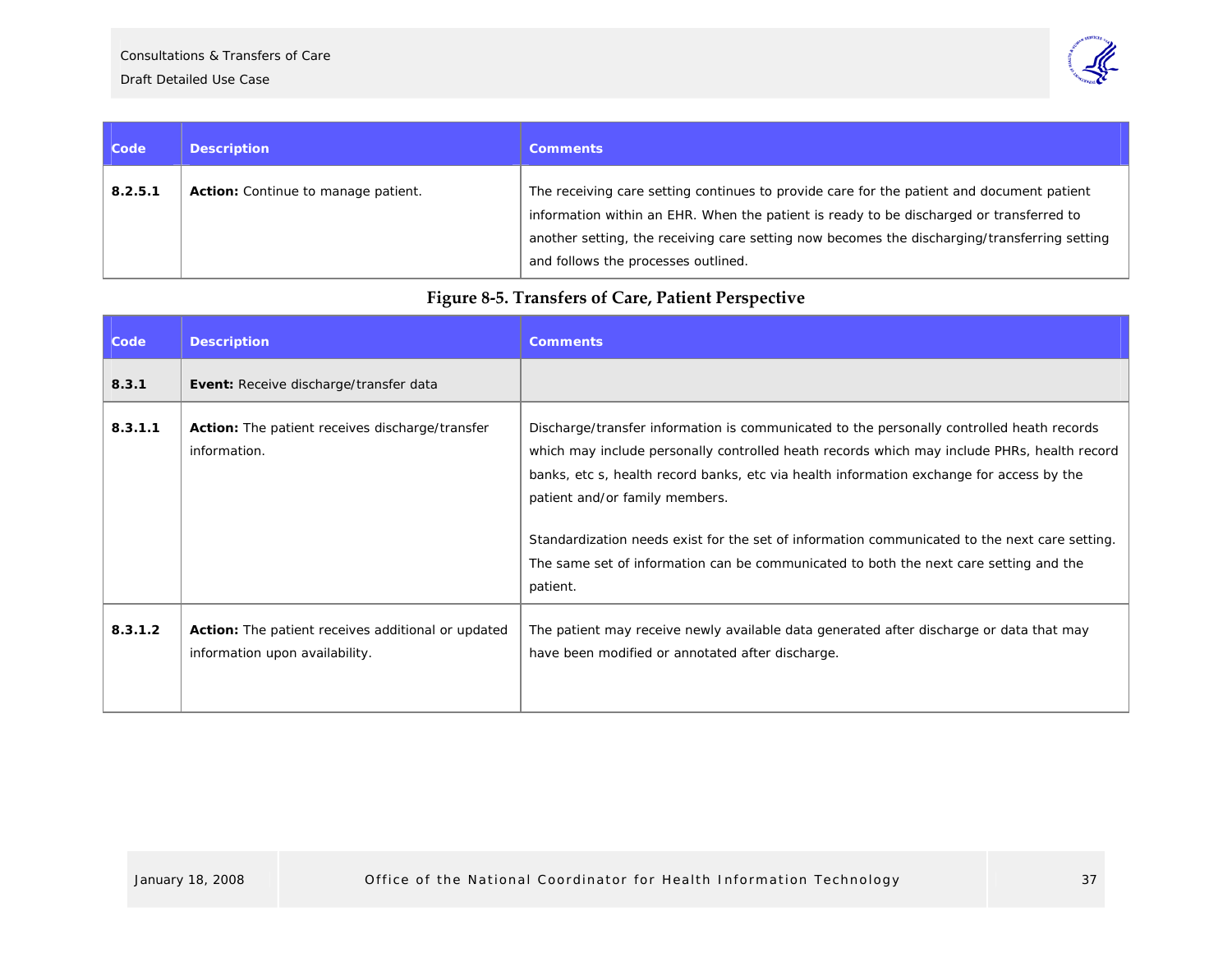

# <span id="page-37-0"></span>**9.0 Information Exchange**

This section highlights selected information exchange capabilities which enable the scenarios described in this use case. These functional capabilities may be provided fully or partially by a variety of organizations including free-standing or geographic health information exchanges (e.g., RHIOs), integrated care delivery networks, provider organizations, health record banks, public health networks, specialty networks, and others supporting these capabilities.

| Code | Capability                                                                                                                                                  | <b>Comments</b>                                                                                                                                                                                                                                                                                                                                                      |
|------|-------------------------------------------------------------------------------------------------------------------------------------------------------------|----------------------------------------------------------------------------------------------------------------------------------------------------------------------------------------------------------------------------------------------------------------------------------------------------------------------------------------------------------------------|
| 9.1  | Data delivery - including secure data<br>delivery, confirmation of delivery to EHRs,<br>personally controlled health records, other<br>systems and networks | Capability to securely deliver data to the intended<br>recipient, confirm delivery, including the ability to<br>route data based on message content if required.<br>For example, the request for consultation is<br>delivered to the consulting clinician along with<br>relevant clinical information.                                                               |
| 9.2  | Data retrieval – including data lookup,<br>retrieval and data location registries                                                                           | Capability to locate and retrieve requested data<br>subject to consumer access decisions and local<br>policies. For example, after evaluating the request<br>for consultation, the consulting clinician may need<br>to review additional clinical information about<br>patient.                                                                                      |
| 9.3  | Subject-data matching                                                                                                                                       | Capability to match available data to the appropriate<br>person during retrieval or routing. For example,<br>when the consulting clinician requests additional<br>clinical information for a specific person, the<br>systems involved in the information exchange<br>confirm that the data available for retrieval match<br>the person of interest to the clinician. |

## **Figure 9‐1. Consultations and Transfers in Care Information Exchange Capabilities**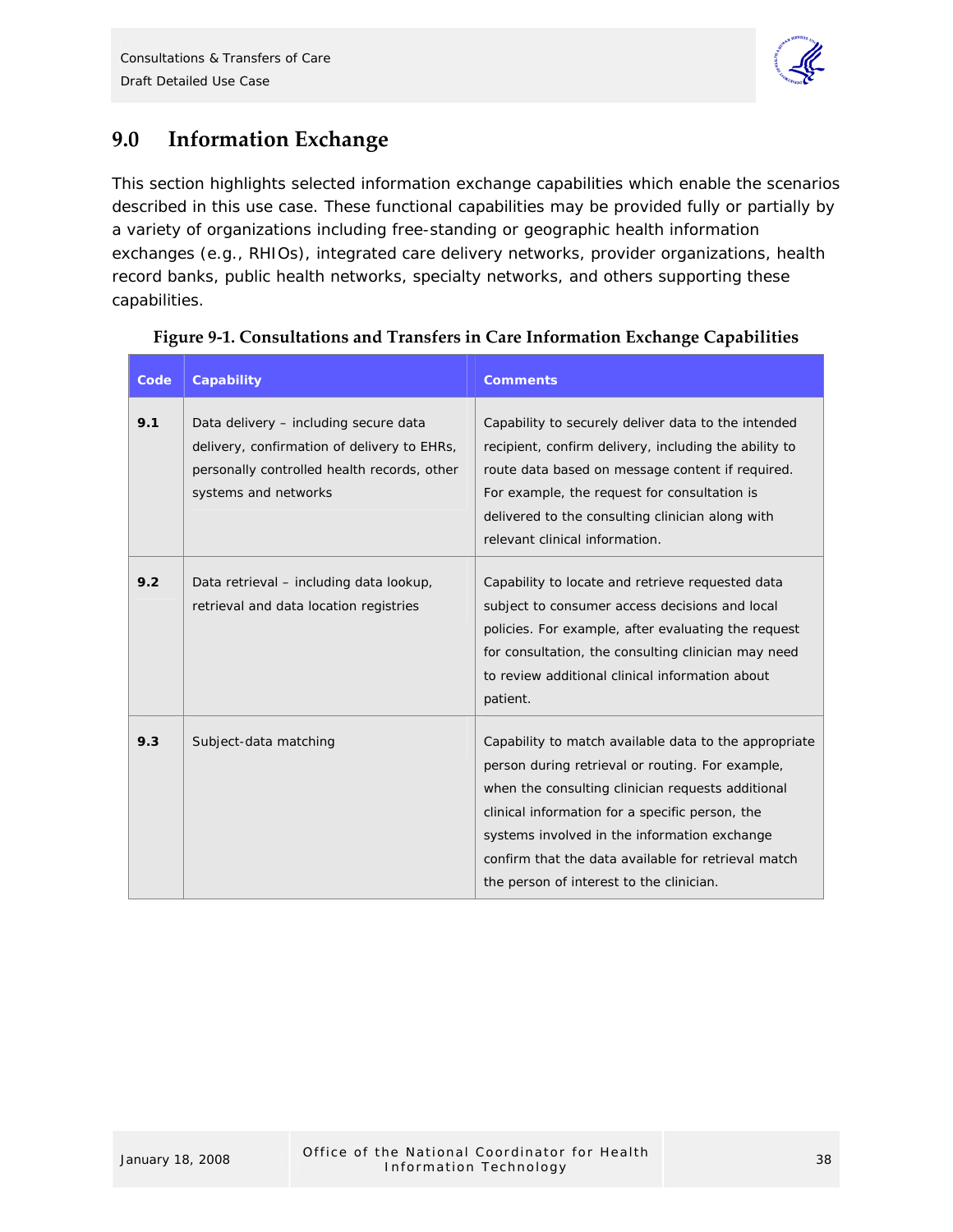

| Code | Capability                                                                                                                                                                                                                                                                                                                     | <b>Comments</b>                                                                                                                                                                                                                                                                                                                                                                                                                                                                                                      |
|------|--------------------------------------------------------------------------------------------------------------------------------------------------------------------------------------------------------------------------------------------------------------------------------------------------------------------------------|----------------------------------------------------------------------------------------------------------------------------------------------------------------------------------------------------------------------------------------------------------------------------------------------------------------------------------------------------------------------------------------------------------------------------------------------------------------------------------------------------------------------|
| 9.4  | Summary patient record exchange                                                                                                                                                                                                                                                                                                | Capability to exchange a summary patient record<br>including, at times, the capability to compose the<br>summary record from available data. For example,<br>information provided during a consultation or<br>transfer in care would include core consultation data<br>or core transfer data, respectively, which is<br>delivered to the receiving patient care organization<br>or location. In addition to core data, additional<br>relevant patient information for the<br>consultation/transfer may be exchanged. |
| 9.5  | Support for notification of availability of<br>new/updated data                                                                                                                                                                                                                                                                | Capability to inform recipients that new or updated<br>information is available for subsequent review or<br>retrieval. For example, in a transfer in care<br>situation, additional relevant clinical information<br>may become available after a summary patient<br>record has already been communicated (e.g.,<br>pathology report; discharge summary, etc.)                                                                                                                                                        |
| 9.6  | Support for personally controlled health<br>records – including managing consumer-<br>identified locations to store their personally<br>controlled health information; support<br>consumer requests for information as well<br>as routing of information to the consumer's<br>preferred personally controlled health<br>record | Capability to maintain and implement information<br>identifying the consumers preferred personally<br>controlled health record (e.g., a PHR or health<br>record bank) to support data routing and retrieval.<br>For example, a consultation report provided by the<br>clinician could be delivered to the consumer's<br>preferred personally controlled health record<br>through this process. Similarly, a consumer could<br>retrieve and retain a consultation summary in their<br>personally health record.       |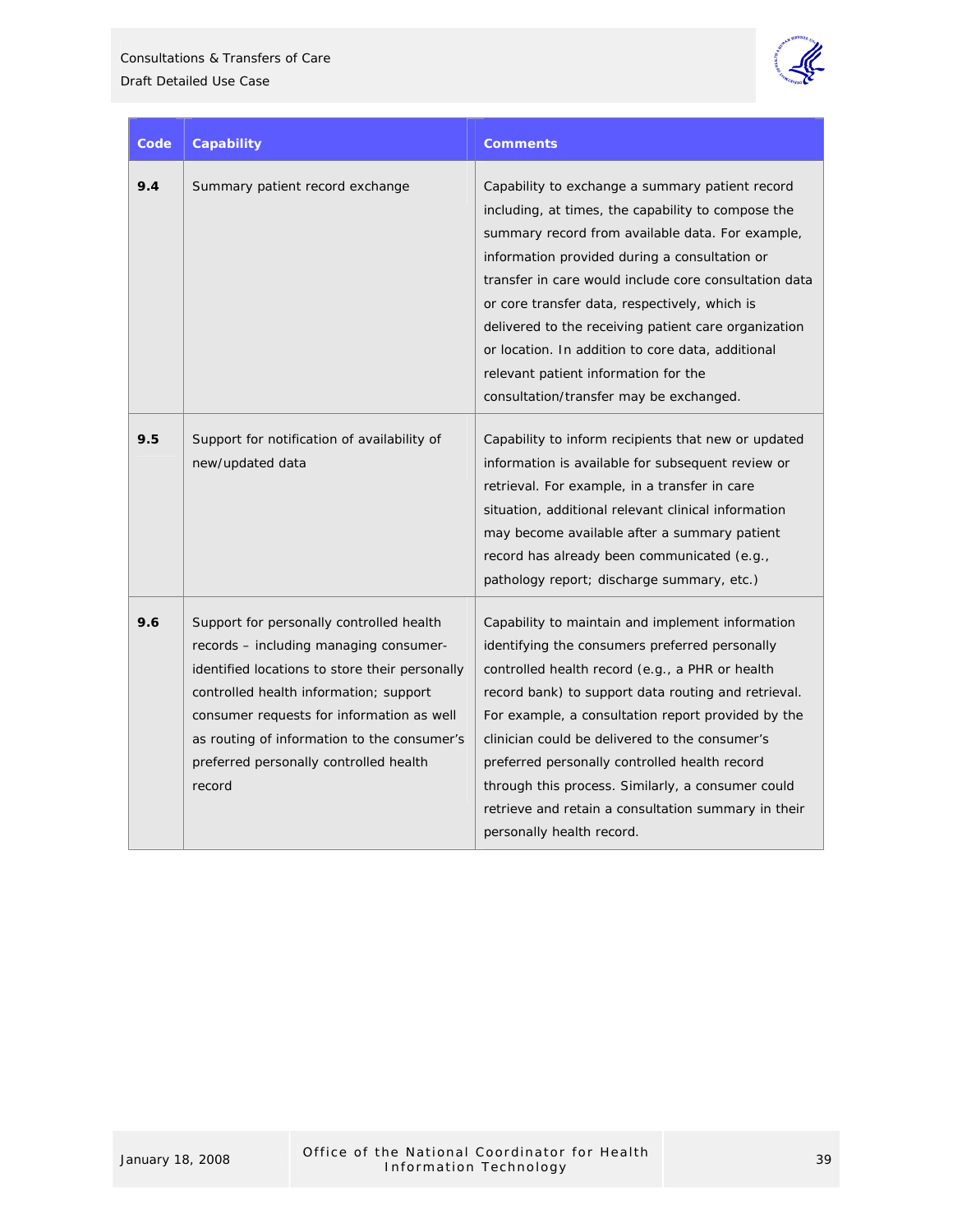

| Code | Capability                                                                                                              | <b>Comments</b>                                                                                                                                                                                                                                                                                                                                                                                                                                                                                                                                                                                                          |
|------|-------------------------------------------------------------------------------------------------------------------------|--------------------------------------------------------------------------------------------------------------------------------------------------------------------------------------------------------------------------------------------------------------------------------------------------------------------------------------------------------------------------------------------------------------------------------------------------------------------------------------------------------------------------------------------------------------------------------------------------------------------------|
| 9.7  | Emergency access – including capabilities<br>to support appropriate individual and<br>population emergency access needs | Capability to enable access to health information in<br>extra-ordinary situations during which an individual<br>may need emergency care but due to their health<br>status is incapable of granting access permissions,<br>or in the case of a public health emergency during<br>which the health status of a population needs to be<br>determined. For example, this need could arise if an<br>individual who has elected to not participate in<br>network exchange of their information subsequently<br>experiences a health situation which requires<br>emergency care while they are incapacitated or<br>unconscious. |
|      |                                                                                                                         | In emergency situations, public health officials may<br>need to access an individual's health information in<br>order to identify populations or specific individuals<br>at-risk.                                                                                                                                                                                                                                                                                                                                                                                                                                        |

While not described in this section, other capabilities could support information exchange including: data integrity and non-repudiation checking; subject and user identity arbitration with like identities during information exchanges; access logging and error handling for data access and exchange; consumer review of disclosure and access logs; and routing consumer requests to correct data.

**Health information exchange (HIE):** For the purpose of this use case, the functional capability to exchange health information between networks in order to exchange the health information of individuals or populations. These functional capabilities may be provided fully or partially by a variety of organizations including free-standing or geographic health information exchanges (e.g., RHIOs), integrated care delivery networks, provider organizations, health record banks, public health networks, specialty networks, and others supporting these capabilities.

**Specialty Network:** Specialty networks may provide all or a portion of the capabilities needed to accomplish the activities involved in the exchange of health information. Specialty networks may focus on the exchange of specific types of health information, may focus on specific patient populations, may focus on the capabilities needed to support specific types of healthcare activities, or may perform a combination of information exchange activities and other services.

**Point-to-Point Exchange:** A direct link or communication connection with defined endpoints**.**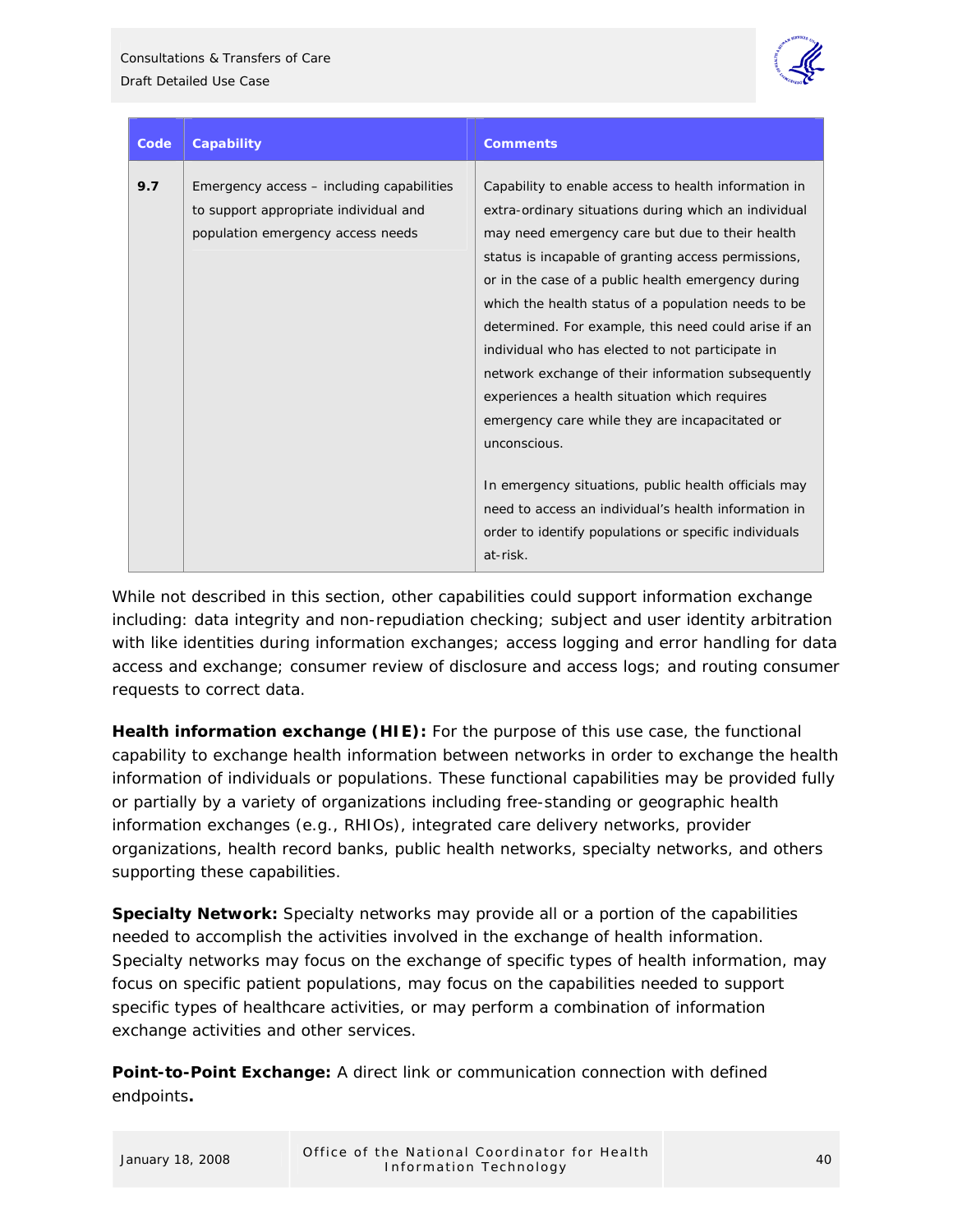

# <span id="page-40-0"></span>**10.0 Consultations and Transfer of Care Dataset Considerations**

At this time, there is discussion regarding what might compose a summary data set and/or standards for the transfer of appropriate and necessary information to facilitate consultations and transfers of care between EHRs, PHRs, etc. To date, there is no established "data set" of elements associated with consultations and transfers of care.

The core dataset is still being developed and is expected to be a complimentary process involving the various efforts in progress in the industry. ONC is seeking input on the following non-exhaustive information categories and limited examples for the purposes of addressing the scenarios in this use case.

For Consultations the following categories may be considered:

- Identification and Demographic Details
	- o Dates
	- o Patient Demographic Information
	- o Insurance Information
	- o Provider Information
	- o Reason for Consultation
- Clinical Background
	- o Patient History and Diagnosis
	- o Pertinent Results
- Consultation Completion Details
	- o Consultation Treatment Summary
	- o Recommended Plan of Care
	- o Medications (Stopped, Modified/Added, Current List)

For Transfers of Care the following categories may be considered:

- Identification and Demographic Details
	- o Dates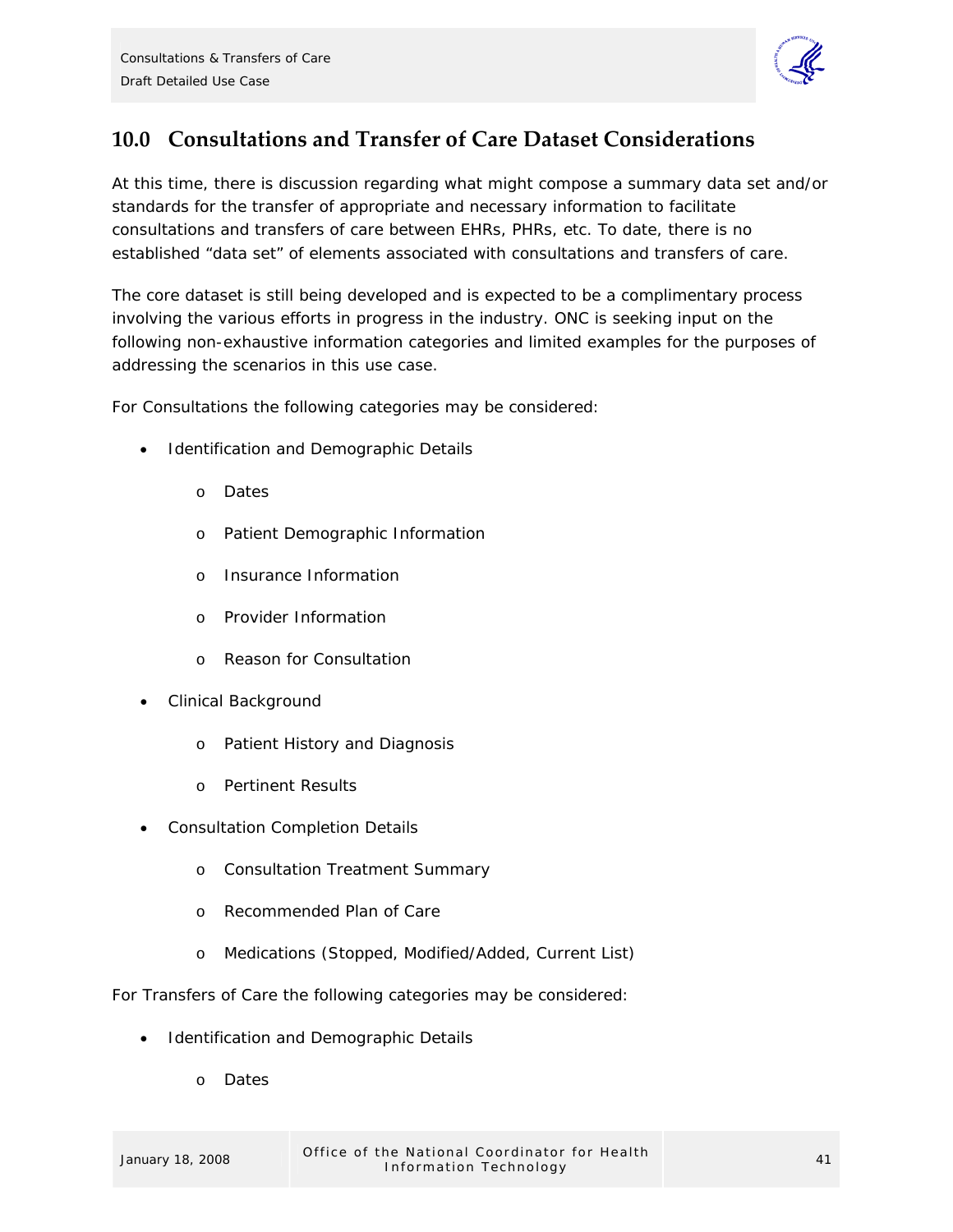

- o Patient Demographic Information
- o Insurance and Administrative Information
- o Provider Information
- o Reason for Transfer/Discharge
- Patient Clinical Information
	- o Past Medical History and Diagnosis
	- o Pertinent Results
	- o Physical Exam Details
	- o Medications (Stopped, Modified/Added, Current List)
	- o Problems/Conditions
	- o Allergies and Adverse Reactions
	- o Reason for Admission/Visit
	- o Treatment Summary
	- o Discharge Diagnosis and Summary
	- o Procedures
	- o Relevant Notes (Case Manager, Therapies, Consults, etc.)
	- o Relevant Images
	- o Plan of Care
	- o Advance Directives
	- o Pending Information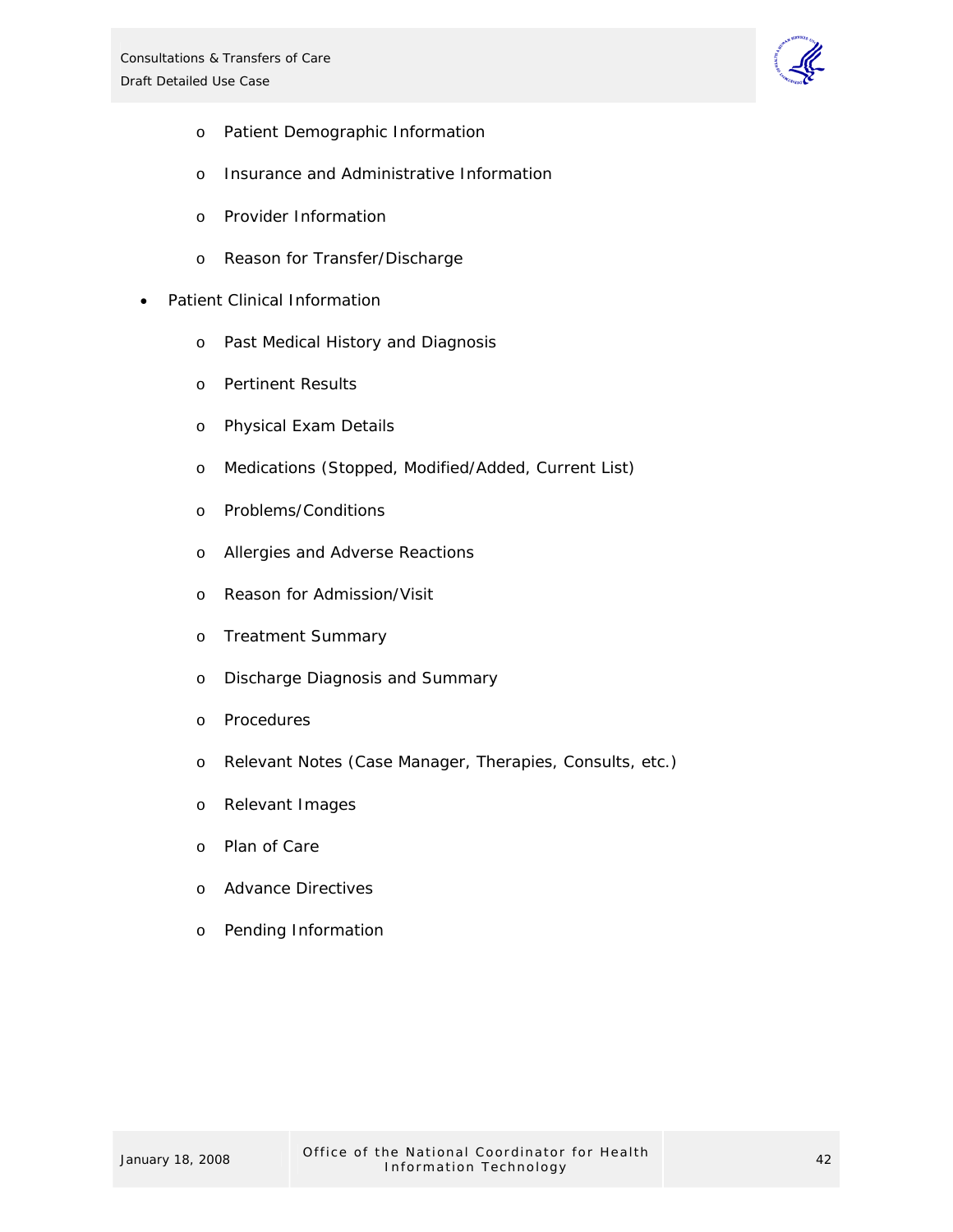

# <span id="page-42-0"></span>**Appendix A: Glossary**

These items are included to clarify the intent of this use case. They should not be interpreted as approved terms or definitions but considered as contextual description.

**Access Logs:** An integrated view of who has accessed the consumer/patient's health information for the purposes of direct or indirect patient care.

**Acute Care:** Treatment for a short period of time in which the patient is treated for a brief episode of illness. Acute Care is generally associated with care in a short term facility which is usually a non-emergency department setting.

**AHIC:** American Health Information Community; a federal advisory body chartered in 2005, serving to make recommendations to the Secretary of the U.S. Department of Health and Human Services in regards to the development and adoption of health information technology.

**Ancillary Entities:** Organizations that perform auxiliary roles in delivering healthcare services. They may include diagnostic and support services such as laboratories, imaging and radiology services, and pharmacies that support the delivery of healthcare services. These services may be delivered through hospitals or through free-standing entities.

**Care Coordination:** Functions that help ensure that the patient's needs and preferences for health services and information sharing across people, functions, and sites are met over time.

**Care Coordinator:** Individuals who support clinicians in the management of health and disease conditions. These can include case managers and others.

**CCHIT:** The Certification Commission for Healthcare Information Technology; is a recognized certification body (RCB) for electronic health records and their networks, and an independent, voluntary, private-sector initiative. CCHIT's mission is to accelerate the adoption of health information technology by creating an efficient, credible and sustainable certification program.

**Clinical Support Staff:** Individuals who support the workflow of clinicians.

**Clinicians:** Healthcare providers with patient care responsibilities, including physicians, advanced practice nurses, physician assistants, nurses, and other credentialed personnel involved in treating patients.

**CMS:** Centers for Medicare & Medicaid Services; a federal agency within the Department of Health and Human Services that administers Medicare, Medicaid and the State Children's Health Insurance Program through portability standards.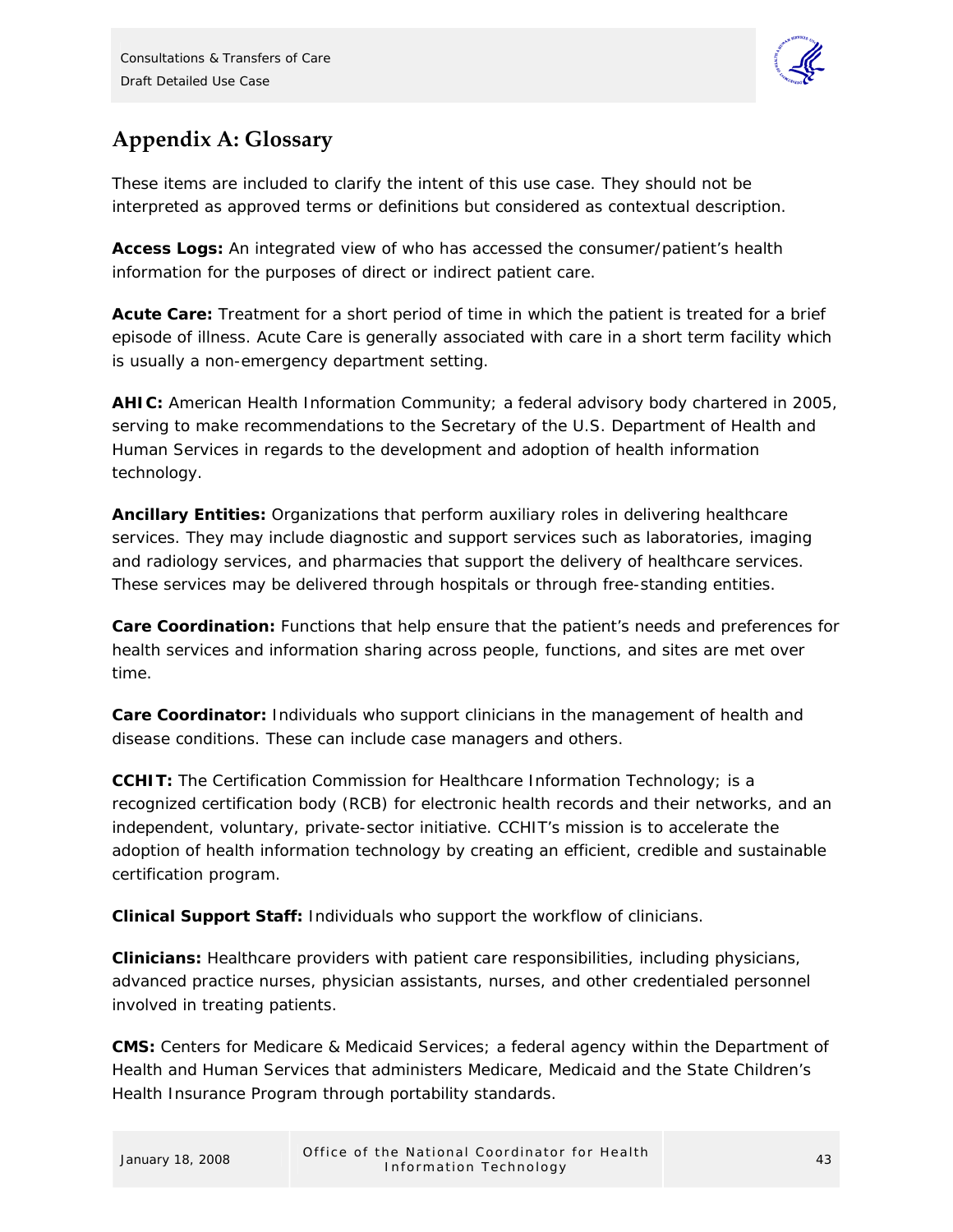

**Consultation:** Meeting of two or more physicians or surgeons to evaluate the nature and progress of disease in a particular patient and to establish diagnosis, prognosis, and therapy.

**Consumers:** Members of the public that include patients as well as caregivers, patient advocates, surrogates, family members, and other parties who may be acting for, or in support of, a patient receiving or potentially receiving healthcare services.

**Department of Health and Human Services (HHS):** The United States federal agency responsible for protecting the health of the nation and providing essential human services with the assistance of its operating divisions that include: Administration for Children and Families (ACF), Administration on Aging (AOA), Agency for Healthcare Research and Quality (AHRQ), Agency for Toxic Substances and Disease Registry (ATSDR), Centers for Disease Control and Prevention (CDC), Centers for Medicare & Medicaid Services (CMS), Food and Drug Administration (FDA), Health Resources and Services Administration (HRSA), Indian Health Services (IHS), National Institutes of Health (NIH), Program Support Center (PSC), and Substance Abuse and Mental Health Services Administration (SAMHSA).

**Diagnostic Imaging Service Providers:** Organizations which provide radiology and diagnostic imaging services to patients in various settings, which perform and analyze the study as ordered by clinicians to assess the health status of patients.

**Electronic Health Record (EHR):** The electronic health record is a longitudinal electronic record of patient health information generated in one or more encounters in any care delivery setting. This information may include patient demographics, progress notes, problems, medications, vital signs, past medical history, immunizations, laboratory information and radiology reports.

**Electronic Health Record Service Providers:** Organizations which assist in providing EHR capabilities to consumers. These capabilities may include providing services using information which is gathered/stored from a separate organization. Organizations that provide these capabilities may include: vendors, healthcare providers, health record banks, healthcare payors, etc.

**FDA:** Food and Drug Administration; a federal agency within the Department of Health and Human Services responsible for the safety regulation of foods, dietary supplements, vaccines, drugs, medical devices, veterinary products, biological medical products, blood products and cosmetics.

## **Geographic Health Information Exchange/Regional Health Information**

**Organizations:** A multi-stakeholder entity, which may be a free-standing organization (i.e., hospital, healthcare system, partnership organization, etc.) that supports health information exchange and enables the movement of health-related data within state, local, territorial, or jurisdictional participant groups. Activities supporting health information exchanges may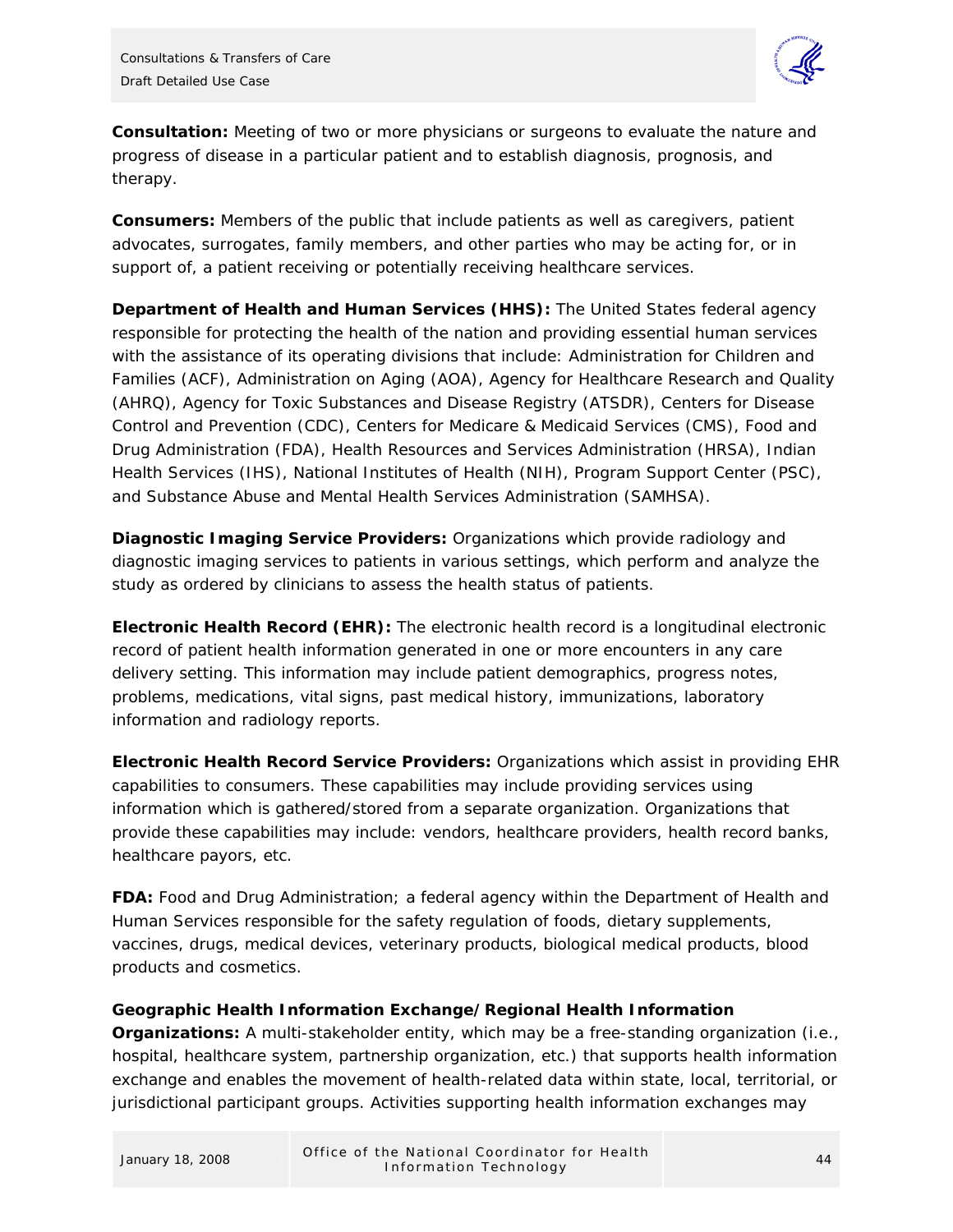

also be provided by entities that are separate from geographic health information exchanges/Regional Health Information Organizations including integrated delivery networks, health record banks, and others.

**Health record banks:** Organizations that support personally controlled health records that can be accessed by patients and authorized clinicians, family members, surrogates, patient advocates, and other parties.

**Health Information Exchange (HIE):** The functional capability to exchange health information between networks in order to exchange the health information of individuals or populations. These functional capabilities may be provided fully or partially by a variety of organizations including free-standing or geographic health information exchanges (e.g., RHIOs), integrated care delivery networks, provider organizations, health record banks, public health networks, specialty networks, and others supporting these capabilities.

**Health Information Management (HIM) Personnel:** Personnel who manage healthcare data and information resources, encompassing services in planning, collecting, aggregating, analyzing, and disseminating individual patient and aggregate clinical data.

**Healthcare Entities:** Organizations that are engaged in or support the delivery of healthcare. These organizations could include hospitals, ambulatory clinics, long-term care facilities, community-based healthcare organizations, employers/occupational health programs, school health programs, dental clinics, psychology clinics, care delivery organizations, pharmacies, home health agencies, hospice care providers, and other healthcare facilities.

**Healthcare Payors:** Insurers, including health plans, self-insured employer plans, and third party administrators, providing healthcare benefits to enrolled members and reimbursing provider organizations.

**HITSP:** The American National Standards Institute (ANSI) Healthcare Information Technology Standards Panel; a body created in 2005 in an effort to promote interoperability and harmonization of healthcare information technology through standards that would serve as a cooperative partnership between the public and private sectors.

**Laboratories:** A laboratory (often abbreviated lab) is a setting where specimens are sent for testing and analysis, are resulted, and then results are communicated back to the requestor. The types of laboratories may include clinical/medical, environmental, veterinarian and may be both private and/or public.

**Medication Network Intermediaries:** These entities support the healthcare process by accomplishing communication among providers, pharmacies, and pharmacy benefits managers or payors as needed for medication dispensing and reimbursement. In this role, they are both a conduit for communication and a source of information on aspects of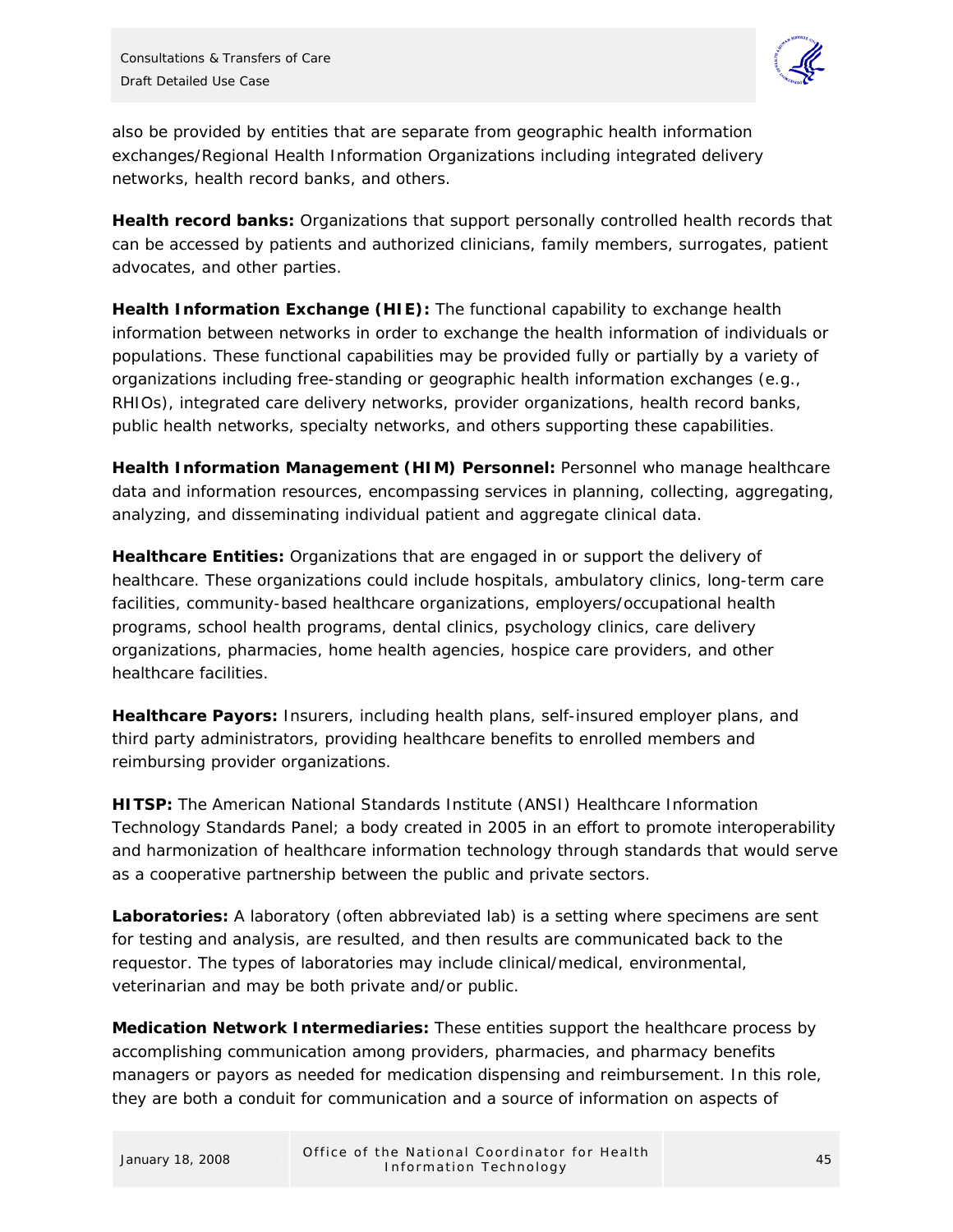

medication management such as medication prescription history, dispensing status, and pharmacy benefits. This group includes Pharmacy Network Intermediaries, ePrescribing Network Intermediaries, clearinghouses, and similar organizations.

**ONC:** Office of the National Coordinator for Health Information Technology; serves as the Secretary's principal advisor on the development, application, and use of health information technology in an effort to improve the quality, safety and efficiency of the nations health through the development of an interoperable harmonized health information infrastructure.

**Patient:** Members of the public who receive healthcare services. For hospice providers, the patient and family are considered a single unit of care. Synonyms used by various health care fields include client, resident, customer, patient and family unit, consumer and health care consumer.

**Personal Health Information (PHI):** PHI is confidential, personal, identifiable health information about individuals that is created or received by a health plan, provider, or health care clearinghouse and is transmitted or maintained in any form. "Identifiable" means that a person reading this information could reasonably use it to identify an individual. PHI includes written documents, electronic files, and verbal information. (Even information from an informal conversation can be considered PHI.) Examples of PHI include completed health care claim forms, detailed claim reports, explanations of benefits (EOB), and notes documenting discussions with plan participants.

**Personal Health Record (PHR):** A health record that can be created, reviewed, annotated, and maintained by the patient or the caregiver for a patient. The personal health record may include any aspect(s) of the health condition, medications, medical problems, allergies, vaccination history, visit history, or communications with healthcare providers.

**Personal Health Record Service Providers:** Organizations which assist in providing PHR capabilities to consumers. Organizations that provide these capabilities may include: vendors, healthcare providers, health record banks, healthcare payors, referral management providers, etc.

**Pharmacy Benefit Managers:** These entities manage pharmacy benefits on behalf of payors, interacting with pharmacies and providers via a medication network intermediary. As part of this role, they can provide information on pharmacy benefits available to an individual consumer and an individual consumer's medication history.

**Public Health Agencies/Organizations (local/state/territorial/federal):** Local, state, territorial, and federal government organizations and clinical care personnel that exist to help protect and improve the health of their respective constituents.

**Registries:** Organized systems for the collection, storage, retrieval, analysis, and dissemination of information to support health needs. This also includes government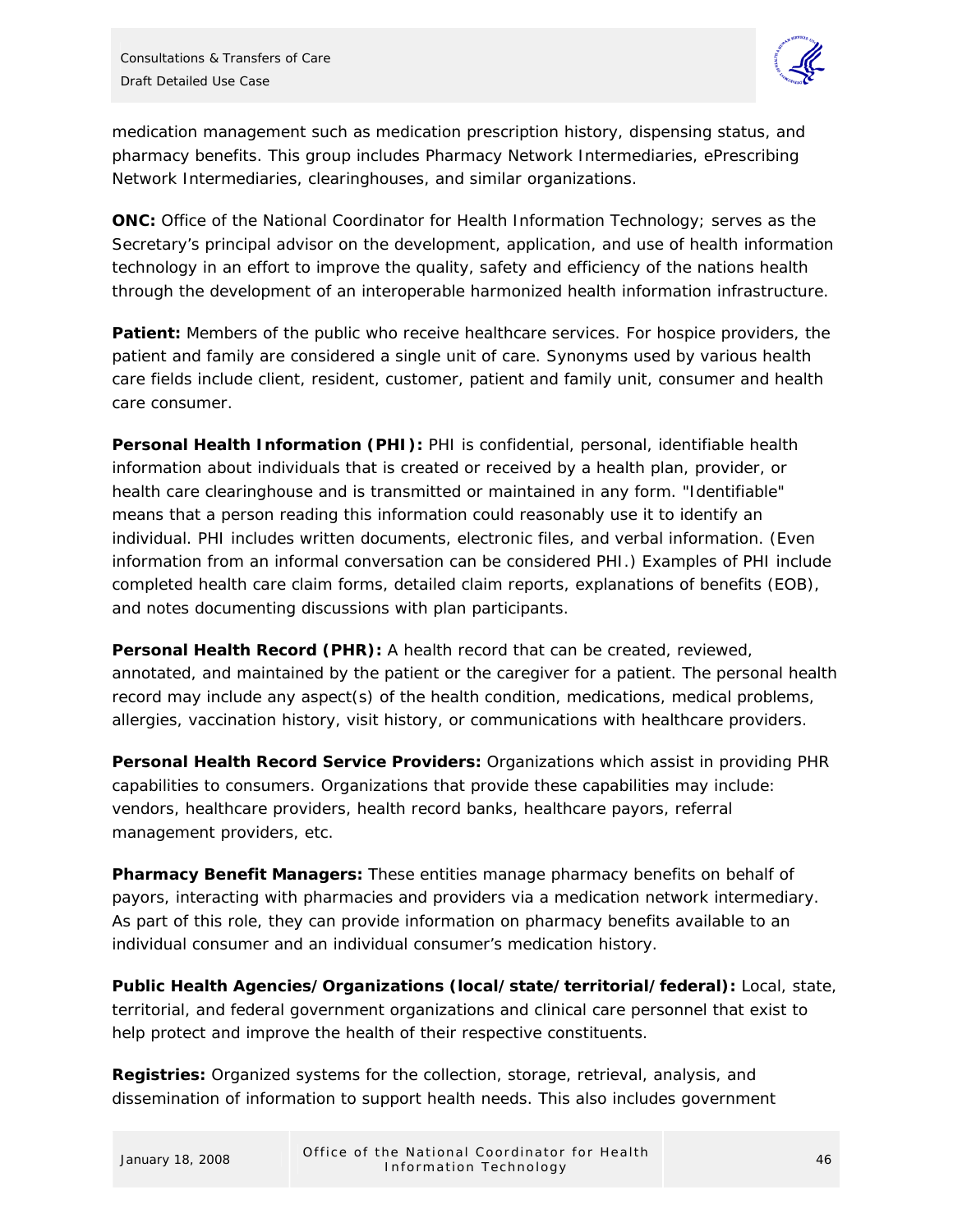

agencies and professional associations which define, develop, and support registries. These may include emergency contact information/next of kin registries, patient registries, disease registries, etc.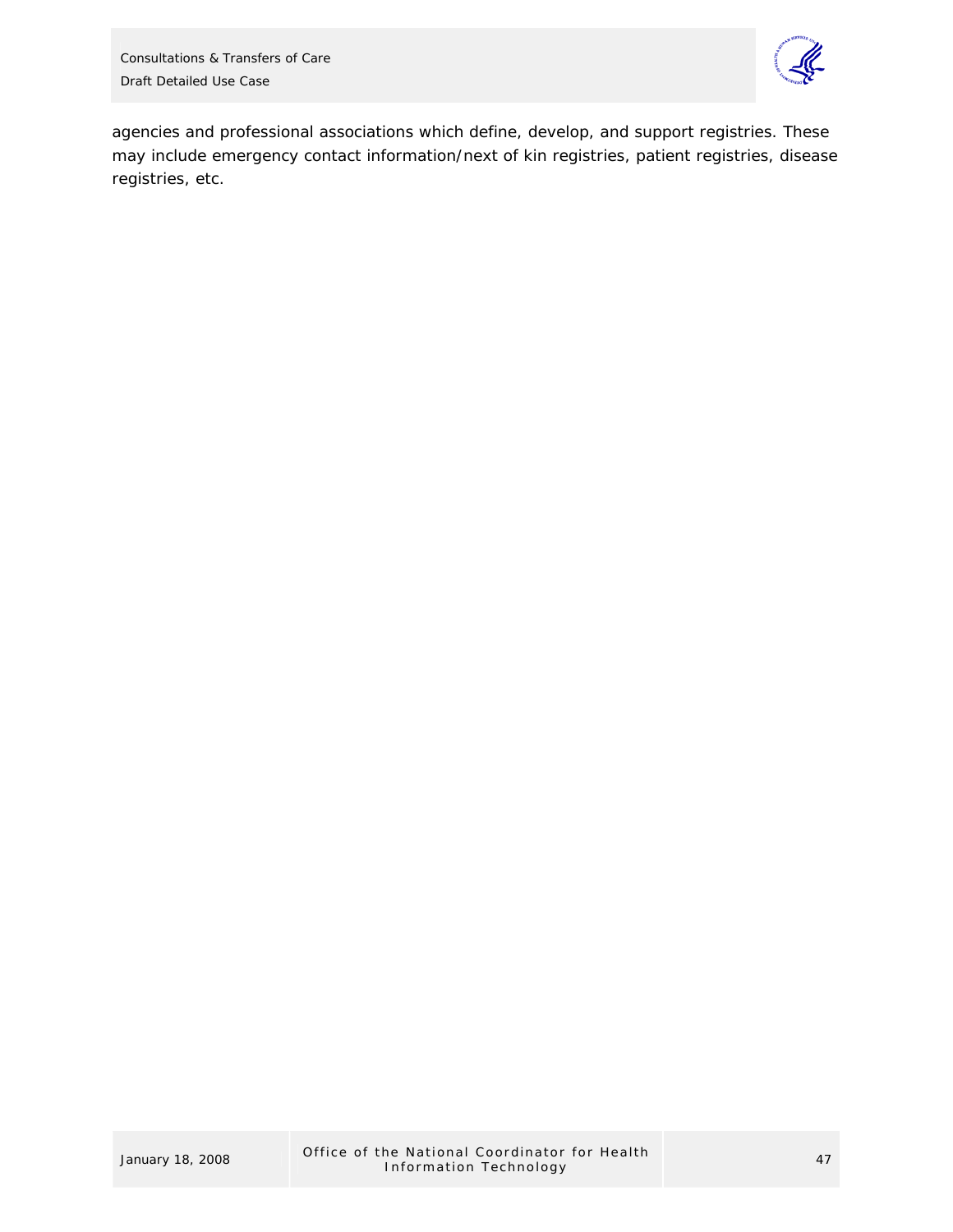

# <span id="page-47-0"></span>**Appendix B: Detailed Core Dataset Considerations**

There have been many discussions regarding the information set that might compose a summary data set and/or standards for the transfer of appropriate and necessary information to facilitate consultations and transfers of care between EHRs, PHRs, etc. In addition to these efforts, the Centers for Medicare & Medicaid Services (CMS) is conducting a Post Acute Care (PAC) Payment Demonstration in early 2008 involving the development of a standardized patient assessment tool for use at in transfers of care. This tool, the Continuity Assessment Record and Evaluation (CARE) tool, will measure the health and functional status of Medicare acute discharges and measure changes in severity and other outcomes for Medicare PAC patients. The Joint Commission on Accreditation of Healthcare Organizations (JCAHO) has specific requirements for information that must be available during transitions in care.

The core dataset is still being developed and is expected to involve a coordinated process involving the various efforts in progress in the industry. ONC is seeking input on the following non-exhaustive information categories and limited examples for the purposes of providing background information for a work group to be convened on information needs for Consultations & Transfers of Care:

| Data ID $#$ | Data Types                                                                        | Data Exchanged<br><b>During Scenario 1:</b><br>Consultations,<br><b>Scenario Flow 1</b> | Data Exchanged<br><b>During Scenario 1:</b><br>Consultations,<br><b>Scenario Flow 4</b> |
|-------------|-----------------------------------------------------------------------------------|-----------------------------------------------------------------------------------------|-----------------------------------------------------------------------------------------|
| 1.0         | Dates: Consultation/Referral<br>Date, Preferred Date                              | X                                                                                       | X                                                                                       |
| 2.0         | Patient Demographic<br>Information                                                | X                                                                                       | X                                                                                       |
| 3.0         | Insurance Information                                                             | X                                                                                       | $\times$                                                                                |
| 4.0         | Requesting Clinician Information<br>(Name, Group, Provider ID,<br>Address, Phone) | X                                                                                       | X                                                                                       |
| 5.0         | Consulting Clinician Information<br>(Name, Group, Provider ID,<br>Address, Phone) | X                                                                                       | X                                                                                       |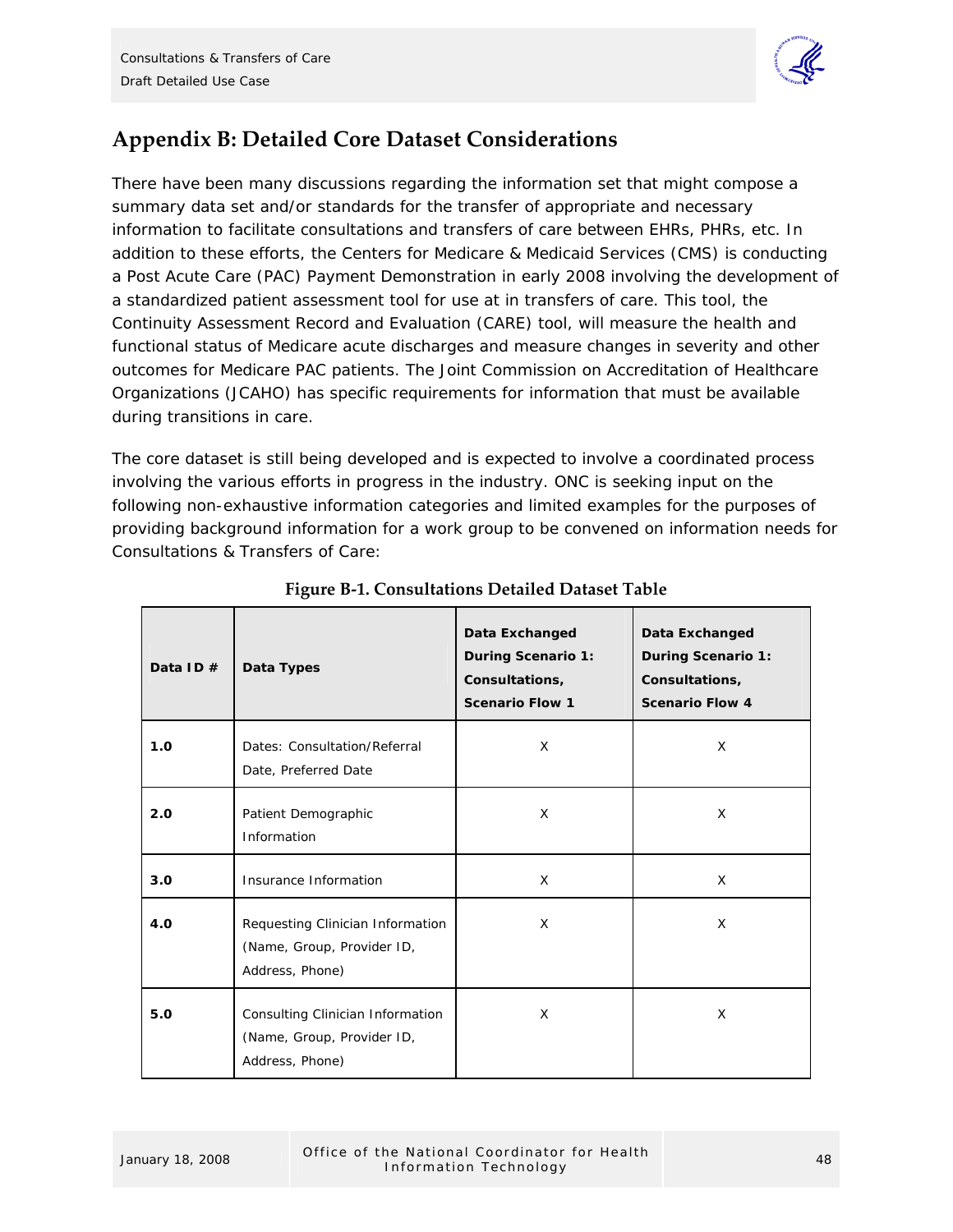

| Data ID $#$ | Data Types                                                                                                                                                                                                                  | Data Exchanged<br><b>During Scenario 1:</b><br>Consultations,<br><b>Scenario Flow 1</b> | Data Exchanged<br><b>During Scenario 1:</b><br>Consultations,<br><b>Scenario Flow 4</b> |
|-------------|-----------------------------------------------------------------------------------------------------------------------------------------------------------------------------------------------------------------------------|-----------------------------------------------------------------------------------------|-----------------------------------------------------------------------------------------|
| 6.0         | Reason for Consultation                                                                                                                                                                                                     | X.                                                                                      | X                                                                                       |
| 7.0         | Patient History and Treatment<br>Summary                                                                                                                                                                                    | X.                                                                                      | X                                                                                       |
| 8.0         | Diagnosis                                                                                                                                                                                                                   | X                                                                                       | X                                                                                       |
| 9.0         | <b>Test Results</b>                                                                                                                                                                                                         | X                                                                                       | X.                                                                                      |
| 10.0        | Services Desired (Initial<br>Consultation Only, Diagnostic<br>Test (Specify), Consultation<br>with Specific Procedures<br>(Specify), Specific Treatment,<br>Global OB Care & Deliver, Other<br>(Explain), Number of Visits) | X.                                                                                      |                                                                                         |
| 11.0        | Authorization Information<br>(Authorization Number,<br>Start/Stop Dates, Number of<br>Visits Approved)                                                                                                                      | X.                                                                                      | X.                                                                                      |
| 12.0        | Place of Service (Office,<br>Outpatient Medical/Surgical<br>Center, Radiology, Laboratory,<br>Inpatient Hospital, Extended<br>Care Facility, Other (Specify),<br>Specific Facility Name)                                    | X.                                                                                      | X                                                                                       |
| 13.0        | Signatures                                                                                                                                                                                                                  | X                                                                                       | X                                                                                       |
| 14.0        | <b>Consultation Treatment</b><br>Summary                                                                                                                                                                                    |                                                                                         | X                                                                                       |
| 15.0        | Recommended Plan of Care                                                                                                                                                                                                    |                                                                                         | X                                                                                       |
| 16.0        | Medications (Stopped,<br>Modified/Added, Complete List)                                                                                                                                                                     |                                                                                         | X                                                                                       |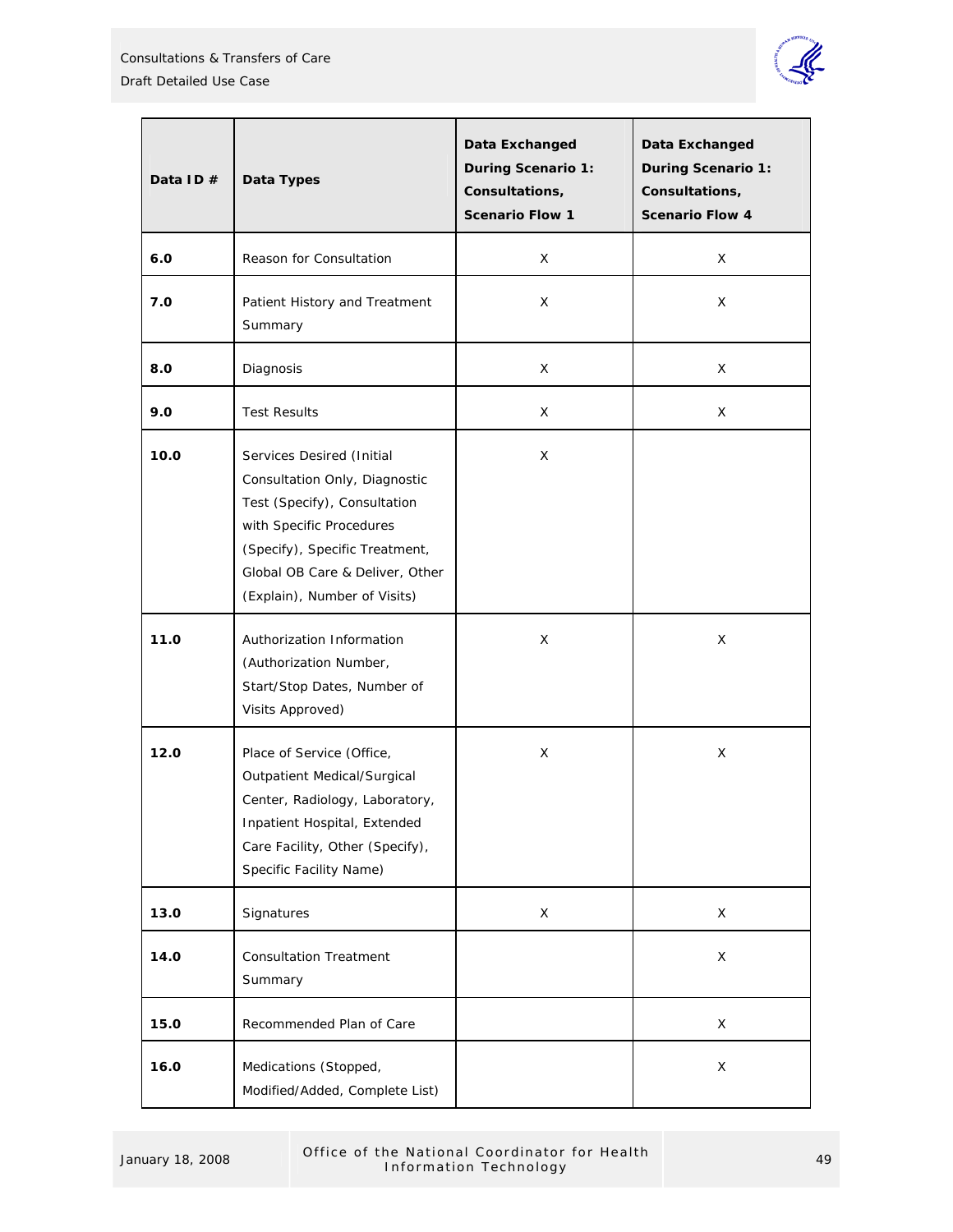

<span id="page-49-0"></span>

| Data ID# | Data Types                                                                                                   | Data<br>Exchanged<br>During<br>Scenario 2:<br><b>Transfers of</b><br>Care, Scenario<br>Flow 2 | Data<br>Exchanged<br>During<br>Scenario 2:<br><b>Transfers of</b><br>Care, Scenario<br>Flow 3 | Data<br><b>Exchanged</b><br>During<br>Scenario 2:<br><b>Transfers of</b><br>Care, Scenario<br>Flow 4 |
|----------|--------------------------------------------------------------------------------------------------------------|-----------------------------------------------------------------------------------------------|-----------------------------------------------------------------------------------------------|------------------------------------------------------------------------------------------------------|
| 1.0      | Patient Demographics/Admission<br>Data                                                                       | X                                                                                             | X                                                                                             |                                                                                                      |
| 2.0      | Insurance Information, Secondary<br>Insurance                                                                | X                                                                                             | X                                                                                             |                                                                                                      |
| 3.0      | Power of Attorney                                                                                            | X                                                                                             | X                                                                                             |                                                                                                      |
| 4.0      | Administrative Data (For this<br>Encounter),<br>Eligibility<br>Determination/Screening Data for<br>Medicare? |                                                                                               | X                                                                                             |                                                                                                      |
| 5.0      | Reason for Admission                                                                                         | X                                                                                             | X                                                                                             |                                                                                                      |
| 6.0      | Brief History of Present Illness<br>(Narrative)                                                              | X                                                                                             | X                                                                                             |                                                                                                      |
| 7.0      | History Prior to Illness                                                                                     |                                                                                               | X                                                                                             |                                                                                                      |
| 8.0      | <b>Expected Date of Transfer</b>                                                                             | X                                                                                             | X                                                                                             |                                                                                                      |
| 9.0      | Transfer Transport<br>Details/Instructions                                                                   | X                                                                                             | $\mathsf X$                                                                                   |                                                                                                      |
| 10.0     | Physical Exam                                                                                                |                                                                                               | X                                                                                             |                                                                                                      |
| 10.1     | Vital Signs, Physiologic Factors                                                                             |                                                                                               | $\mathsf X$                                                                                   |                                                                                                      |
| 10.2     | Height, Weight                                                                                               |                                                                                               | X                                                                                             |                                                                                                      |
| 10.3     | Pain Scale                                                                                                   |                                                                                               | X                                                                                             |                                                                                                      |

# **Figure B‐2. Transfers of Care Detailed Dataset Table**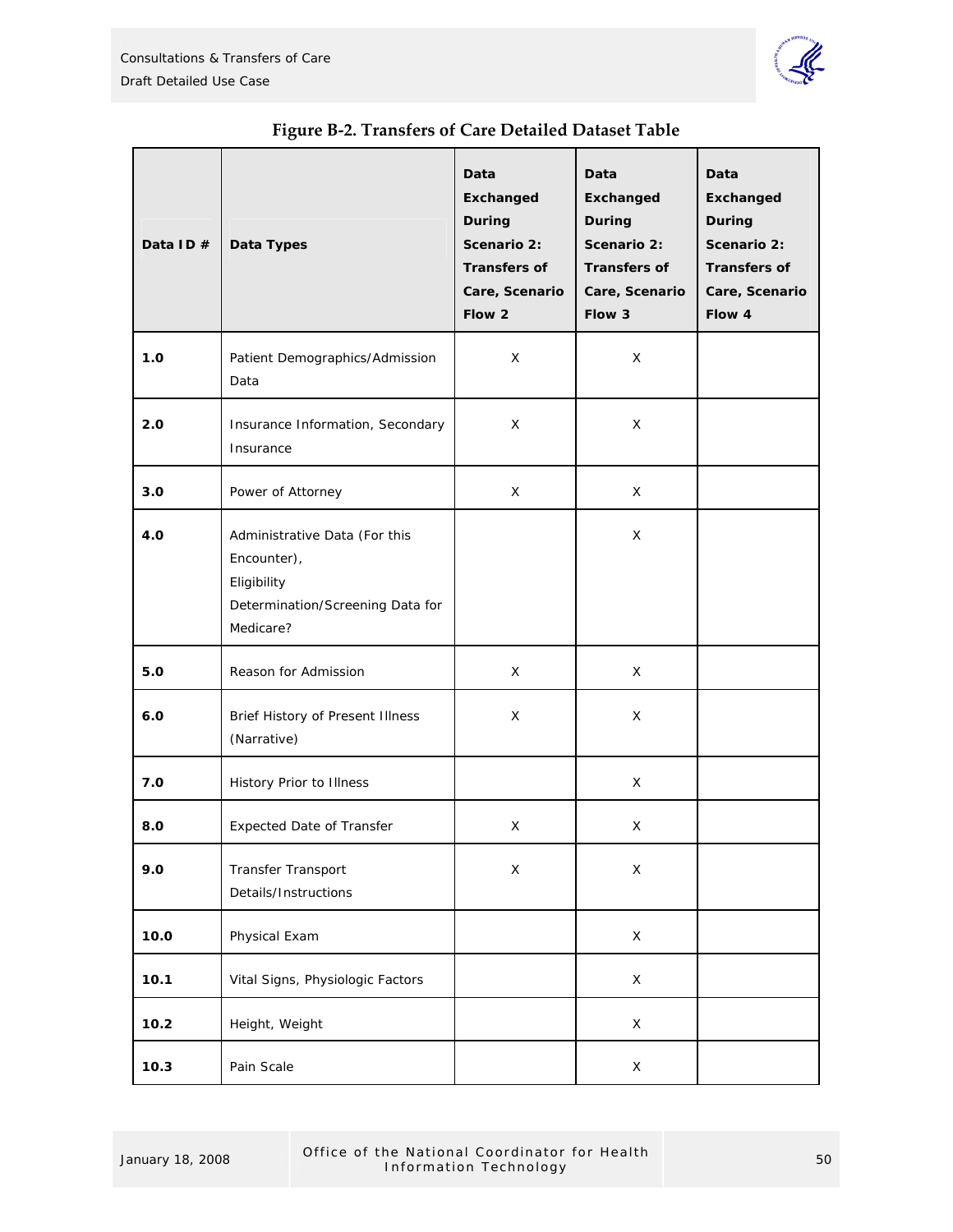

| Data ID $#$ | Data Types                                                                                                            | Data<br><b>Exchanged</b><br>During<br>Scenario 2:<br><b>Transfers of</b><br>Care, Scenario<br>Flow 2 | Data<br><b>Exchanged</b><br>During<br>Scenario 2:<br><b>Transfers of</b><br>Care, Scenario<br>Flow 3 | Data<br>Exchanged<br>During<br>Scenario 2:<br><b>Transfers of</b><br>Care, Scenario<br>Flow 4 |
|-------------|-----------------------------------------------------------------------------------------------------------------------|------------------------------------------------------------------------------------------------------|------------------------------------------------------------------------------------------------------|-----------------------------------------------------------------------------------------------|
| 10.4        | Skin Assessment/Braden Scale                                                                                          |                                                                                                      | X                                                                                                    |                                                                                               |
| 10.5        | Neurological Exam                                                                                                     |                                                                                                      | X                                                                                                    |                                                                                               |
| 10.6        | Cardiac Exam                                                                                                          |                                                                                                      | X                                                                                                    |                                                                                               |
| 10.7        | Pulmonary Exam                                                                                                        |                                                                                                      | X                                                                                                    |                                                                                               |
| 10.8        | Gastrointestinal Exam                                                                                                 |                                                                                                      | X                                                                                                    |                                                                                               |
| 10.9        | Musculoskeletal Exam                                                                                                  |                                                                                                      | X                                                                                                    |                                                                                               |
| 10.11       | Genitourinary Exam                                                                                                    |                                                                                                      | X                                                                                                    |                                                                                               |
| 10.12       | Depression                                                                                                            |                                                                                                      | X                                                                                                    |                                                                                               |
| 10.13       | Endocrine                                                                                                             |                                                                                                      | X                                                                                                    |                                                                                               |
| 10.14       | Impairments - Hearing, Vision,<br>Swallowing, Cognitive/Mental<br>Status, Weight-bearing, Grip<br>Strength, Endurance |                                                                                                      | X                                                                                                    |                                                                                               |
| 12.0        | Problems/Conditions                                                                                                   | X                                                                                                    | X                                                                                                    |                                                                                               |
| 12.0        | Medication Data                                                                                                       | X                                                                                                    | X                                                                                                    |                                                                                               |
| 12.1        | <b>Discharge Medications</b>                                                                                          |                                                                                                      | X                                                                                                    |                                                                                               |
| 12.2        | Pre-Admission Medications                                                                                             |                                                                                                      | X                                                                                                    |                                                                                               |
| 12.3        | Detail Discrepancies Pre/Post<br>Discharge                                                                            |                                                                                                      | X                                                                                                    |                                                                                               |
| 13.0        | Allergies and Adverse Reactions                                                                                       | X                                                                                                    | X                                                                                                    |                                                                                               |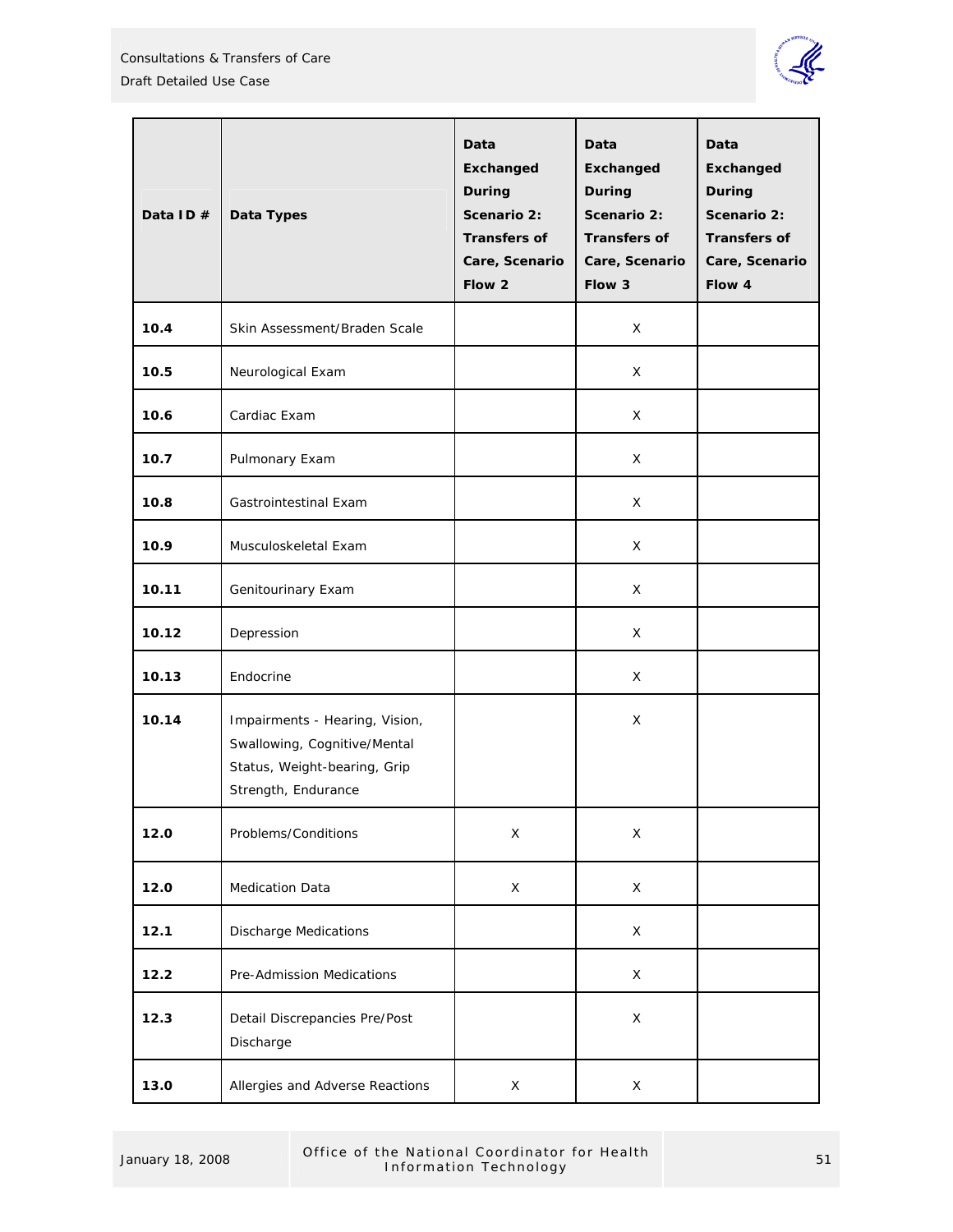

| Data ID $#$ | Data Types                                                                                                                           | Data<br><b>Exchanged</b><br>During<br>Scenario 2:<br><b>Transfers of</b><br>Care, Scenario<br>Flow 2 | Data<br>Exchanged<br>During<br>Scenario 2:<br><b>Transfers of</b><br>Care, Scenario<br>Flow 3 | Data<br><b>Exchanged</b><br>During<br>Scenario 2:<br><b>Transfers of</b><br>Care, Scenario<br>Flow 4 |
|-------------|--------------------------------------------------------------------------------------------------------------------------------------|------------------------------------------------------------------------------------------------------|-----------------------------------------------------------------------------------------------|------------------------------------------------------------------------------------------------------|
| 14.0        | Reason for Admission/Visit                                                                                                           | X                                                                                                    | X                                                                                             |                                                                                                      |
| 15.0        | Treatment Rendered (e.g.<br>Hospital Course)                                                                                         | X                                                                                                    | X                                                                                             |                                                                                                      |
| 16.0        | Response to Treatment                                                                                                                |                                                                                                      | X                                                                                             |                                                                                                      |
| 17.0        | Discharge Diagnos(es)                                                                                                                | X                                                                                                    | X                                                                                             |                                                                                                      |
| 18.0        | Procedures Performed                                                                                                                 | X                                                                                                    | X                                                                                             |                                                                                                      |
| 19.0        | Past Medical History                                                                                                                 | X                                                                                                    | X                                                                                             |                                                                                                      |
| 19.1        | Encounter/Visit and Surgery<br>History                                                                                               |                                                                                                      | X                                                                                             |                                                                                                      |
| 19.2        | Procedure History                                                                                                                    |                                                                                                      | X                                                                                             |                                                                                                      |
| 19.3        | Prior Discharge Summaries                                                                                                            |                                                                                                      |                                                                                               | X                                                                                                    |
| 20.0        | Laboratory Results                                                                                                                   |                                                                                                      | X                                                                                             |                                                                                                      |
| 21.0        | Reports/Results (e.g., Radiology,<br>Cardiology, Operative)                                                                          |                                                                                                      | X                                                                                             |                                                                                                      |
| 22.0        | Plan of Care (Pending Orders,<br>Interventions, Encounters,<br>Services, Procedures; Goals,<br>Reminders; Follow-up<br>Instructions) | $\mathsf X$                                                                                          | $\mathsf X$                                                                                   |                                                                                                      |
| 22.1        | <b>Medication Orders</b>                                                                                                             | X                                                                                                    | $\mathsf X$                                                                                   |                                                                                                      |
| 22.2        | Dietary Orders                                                                                                                       | X                                                                                                    | X                                                                                             |                                                                                                      |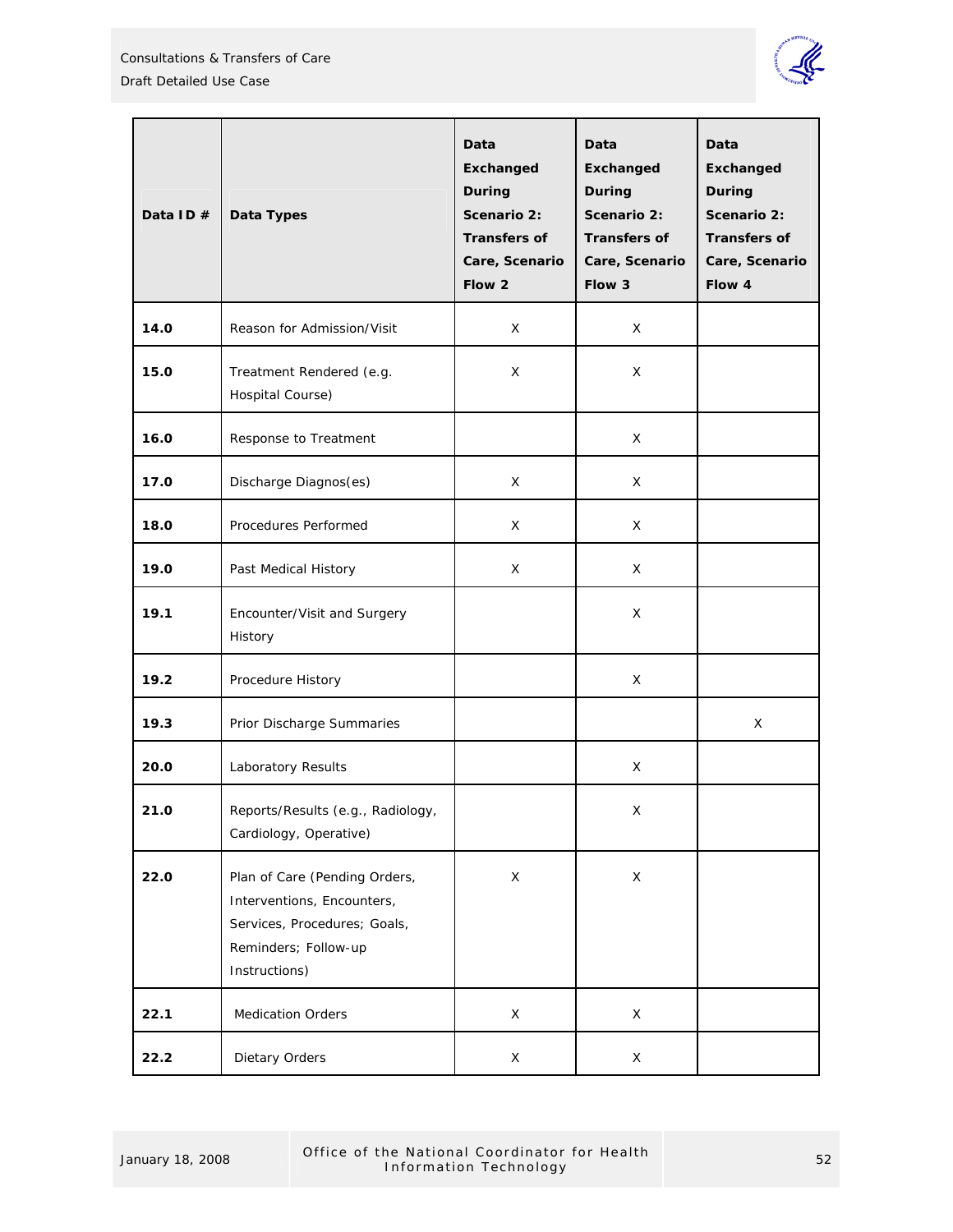

| Data ID $#$ | Data Types                                                                                             | Data<br>Exchanged<br>During<br>Scenario 2:<br><b>Transfers of</b><br>Care, Scenario<br>Flow 2 | Data<br>Exchanged<br>During<br>Scenario 2:<br><b>Transfers of</b><br>Care, Scenario<br>Flow 3 | Data<br>Exchanged<br>During<br>Scenario 2:<br><b>Transfers of</b><br>Care, Scenario<br>Flow 4 |
|-------------|--------------------------------------------------------------------------------------------------------|-----------------------------------------------------------------------------------------------|-----------------------------------------------------------------------------------------------|-----------------------------------------------------------------------------------------------|
| 22.3        | Medical Equipment Orders (e.g.<br>O2, presence of lines and<br>catheters, baricare bed,<br>wheelchair) | X                                                                                             | X                                                                                             |                                                                                               |
| 22.4        | Activity Status/Functional Status<br>Orders                                                            | X                                                                                             | X                                                                                             |                                                                                               |
| 22.5        | Therapy Orders (e.g., PT, OT, ST,<br>RRT)                                                              | X                                                                                             | X                                                                                             |                                                                                               |
| 22.6        | Nursing Care Orders (e.g. Wound<br>Care, Skin Conditions, Pressure<br>Ulcers, Restraints)              | X                                                                                             | X                                                                                             |                                                                                               |
| 22.7        | Pain Management?                                                                                       | X                                                                                             | X                                                                                             |                                                                                               |
| 22.8        | Follow-up Orders                                                                                       |                                                                                               | X                                                                                             |                                                                                               |
| 22.9        | Activity/Functional Status (e.g.<br>alertness/level of consciousness,<br>fall risk)                    | X                                                                                             | X                                                                                             |                                                                                               |
| 23.0        | Immunizations                                                                                          |                                                                                               | X                                                                                             |                                                                                               |
| 24.0        | Patient Support, Emergency<br>Contact                                                                  |                                                                                               | X                                                                                             |                                                                                               |
| 25.0        | <b>Family History</b>                                                                                  |                                                                                               | X                                                                                             |                                                                                               |
| 26.0        | Social History                                                                                         |                                                                                               | X                                                                                             |                                                                                               |
| 27.0        | Pending Data                                                                                           |                                                                                               | X                                                                                             |                                                                                               |
| 28.0        | <b>Advance Directives</b>                                                                              | X                                                                                             | X                                                                                             |                                                                                               |